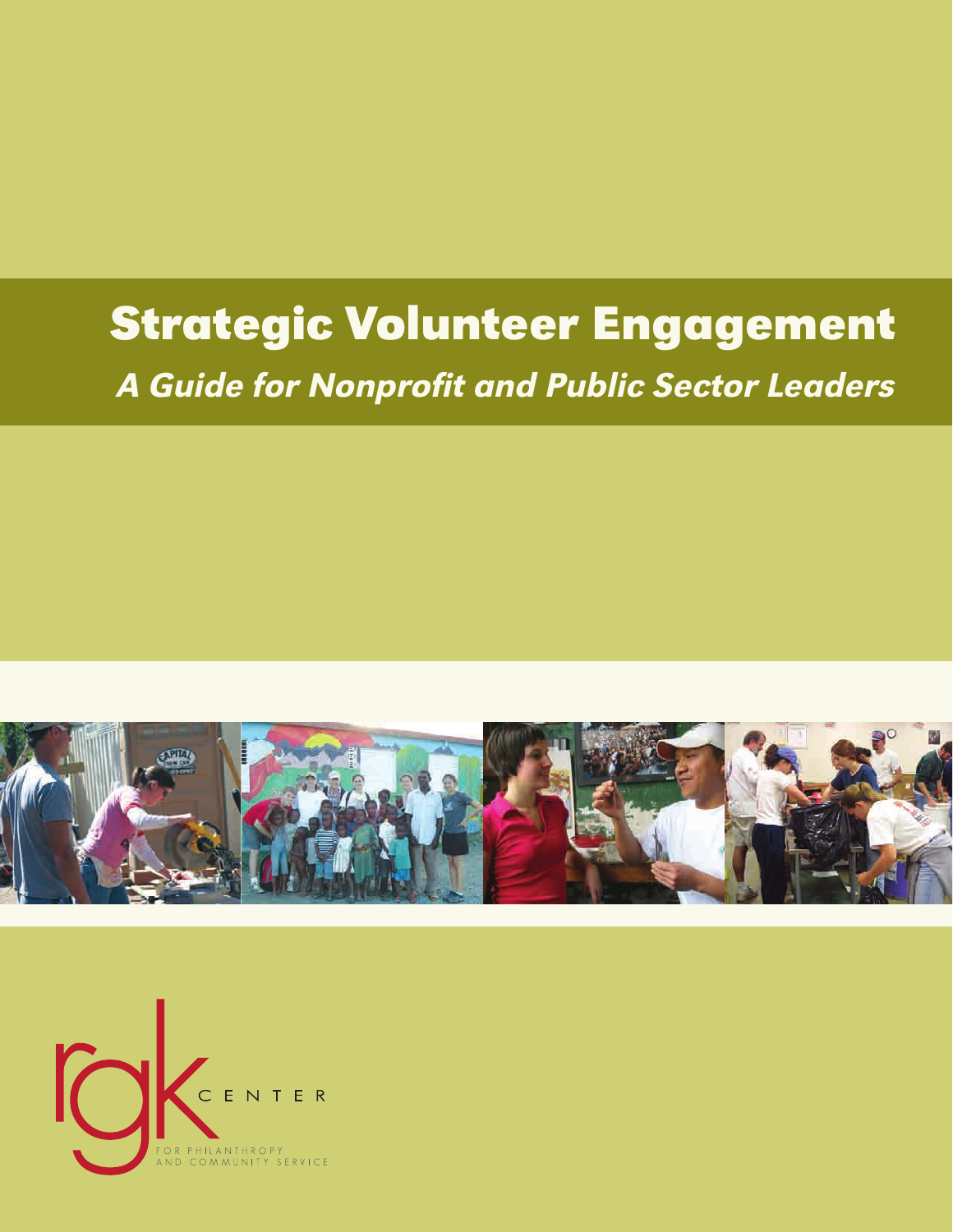# **Strategic Volunteer Engagement**

## A Guide for Nonprofit and Public Sector Leaders

By Sarah Jane Rehnborg, Ph.D. with assistance from Wanda Lee Bailey, MSW Meg Moore, MBA and Christine Sinatra, M.PAff.

> A publication of the RGK Center for Philanthropy & Community Service The LBJ School of Public Affairs The University of Texas at Austin

Date: May, 2009

The development of *Strategic Volunteer Engagement: A Guide for Nonprofit and Public Sector Leaders* was made possible by a grant received from The Volunteer Impact Fund, a collaborative funding initiative of the UPS Foundation managed by The National Human Service Assembly. Advisors to the grant received by Sarah Jane Rehnborg of the University of Texas at Austin were Betty Stallings, Building Better Skills; Susan J. Ellis, Energize, Inc.; Jane Leighty Justis, Leighty Foundation; Jeff Brudney, Cleveland State University; and Jackie Norris (ret.), Metro Volunteers Denver.

The printing of this edition of *Strategic Volunteer Engagement* is made possible by the OneStar Foundation, Austin, Texas.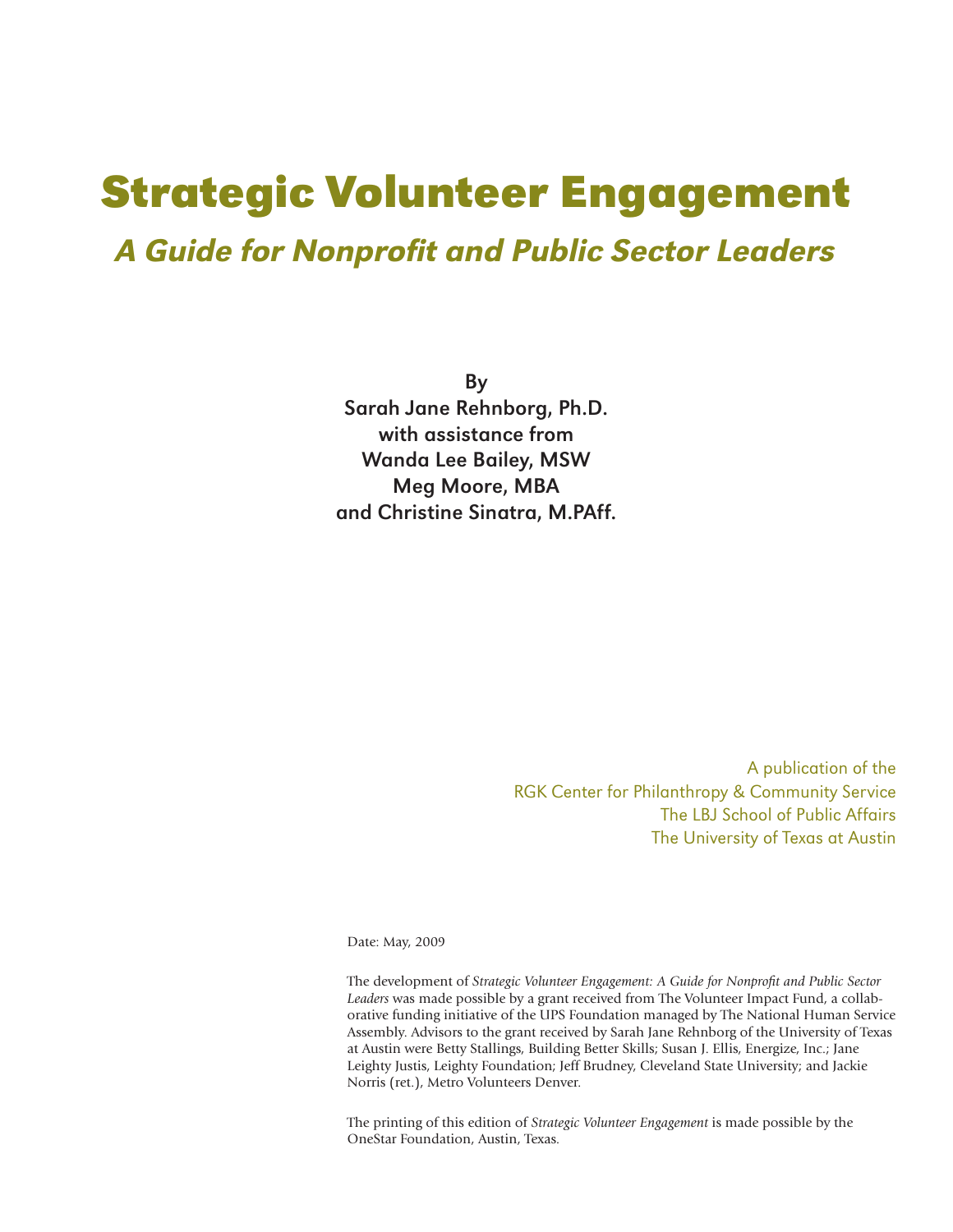### **Volunteers: A Distinctive Feature of the Nonprofit Sector – A Critical Asset to the Public Sector**

#### **Preface**

One of the most distinctive features of the nonprofit sector is its voluntary nature. Nonprofits do not coerce people to work within the sector nor do they possess the right to mandate the use of their services (Frumkin, 2002). For nonprofit organizations, "free choice is the coin of the realm. Donors give because they choose to do so. Volunteers work of their own volition" (p. 3).

Clearly, volunteers—an unpaid workforce available to further the goals and to help meet an array of needs in resource-constrained organizations—represent one of the critical competitive advan tages of the nonprofit sector. An estimated 80 percent of third sec tor organizations report engaging volunteers in service capacities (Hager, 2004). Although comparable volunteer data pertaining to the public sector is elusive, we do know that volunteers are heavily engaged in public safety work, K-12 education, cultural arts, social services, and policy development. Furthermore, expanding Congres sional appropriations make possible major national service initia tives including AmeriCorps and AmeriCorps VISTA, service-learning programs at all levels of education, and senior service opportunities including RSVP, Foster Grandparents and Senior Companions (Reh nborg, 2005).



Despite the idiosyncratic role of volunteer involve ment within the nonprofit and public sectors, remarkably few organizations possess the knowl edge to strategically maximize this advantage. Equally few decision-makers understand the basic constructs of volunteer engagement. Many in top leadership positions do not know what they might expect from an engaged volunteer workforce, nor are they aware of the critical importance of an infra structure designed to facilitate and support commu nity engagement.

While leaders of nonprofit and public sector orga nizations have grown accustomed to seeing their roles defined in terms of leveraging tight resources, maximizing community engagement, and advanc ing organizational growth and development, too few have made the connection between those goals and creating an effective system for volunteer en -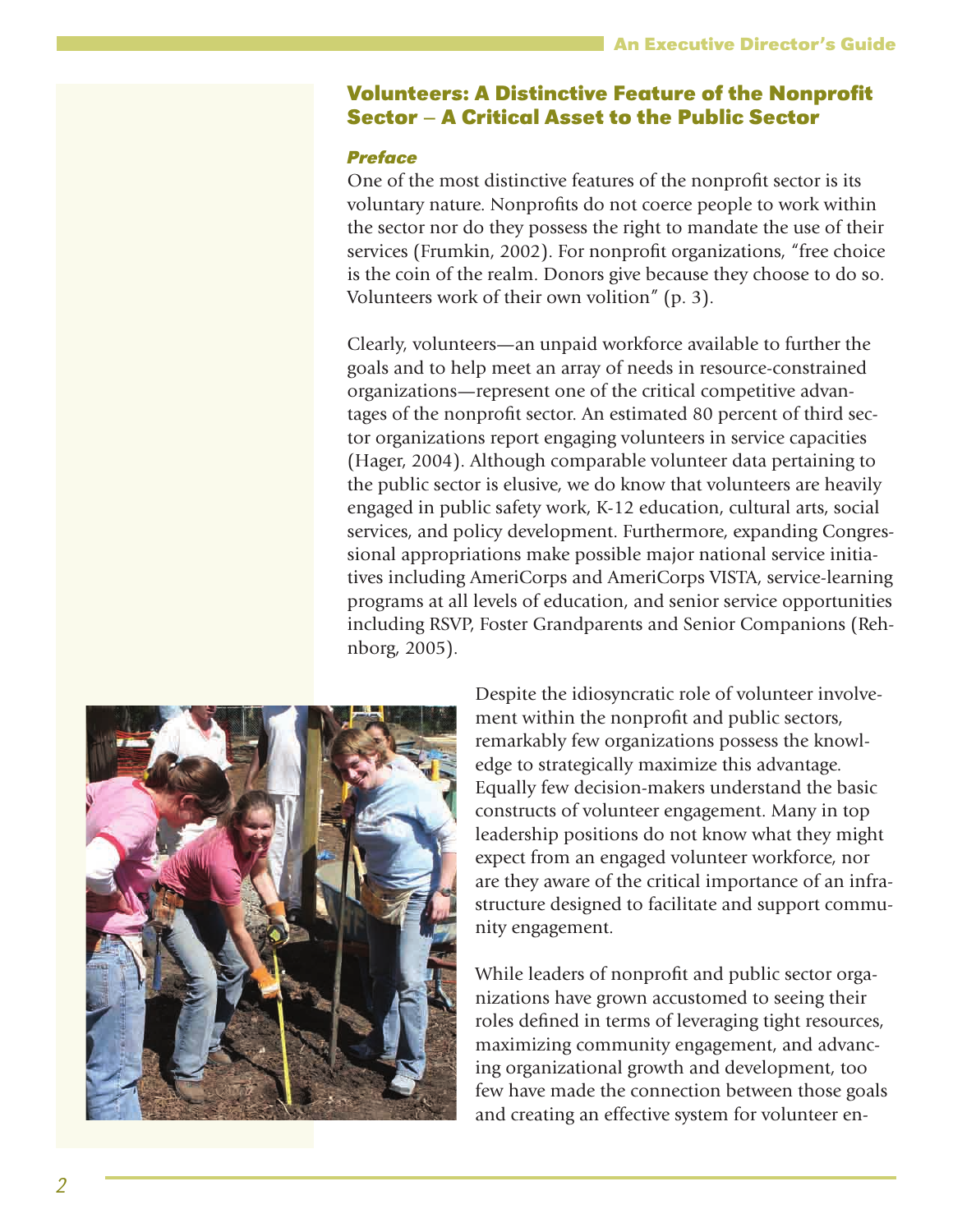gagement. Furthermore, misconceptions about volunteer engagement abound. Executives in both sectors fear opening Pandora's box should they misstep with their community engagement strategies. Nonetheless, informed top-level support is critical to maximizing volunteer participation; managing diverse volunteer community interests and resources; facilitating productive relations among staff, volunteers, and clients; protecting against volunteer-related liabilities; and ensuring that voluntary labor connects with the organization's strategic goals.

We offer here a strategic framework and guidance for current and future nonprofit and public sector leaders open to exploring the ramifications and implications of engaging volunteers in missioncritical work. The information in this report emerged from the findings of *Volunteer Champions Initiative,* a research project funded by the Volunteer Impact Fund and conducted by The RGK Center for Philanthropy and Community Service at the LBJ School of Public Affairs at The University of Texas at Austin. This research engaged skeptics as well as 'true believers' in intensive dialogue about both their fears and their positive experiences with volunteers. We listened carefully to leaders living in Denver, Colorado and Austin, Texas. We heard their questions, we explored the shortcomings of working through volunteers and we garnered success stories. The *Strategic Volunteer Engagement: A Guide for Nonprofit and Public Sector Leaders* emerged as a result of this work.

Executive level support of volunteer involvement is a critical issue in volunteerism. This *Guide* is part of a larger effort addressing this critical need and builds upon and interacts with the work of some the advisors to this project. Specifically, Susan J. Ellis, President of Energize, Inc. is the author of *From The Top Down*. A third, revised edition of this best-selling book on the topic of *The Executive Role in Volunteer Program Success* will be published later in 2009. In addition, a "how-to guide" is under development by Betty Stallings, offering checklists, templates, and other practical tools to implement the principles Ellis' work presents. Stallings builds upon her earlier empirical analysis of executive directors specifically known for being supportive of volunteers; that work was previously produced as *12 Key Actions of Volunteer Program Champions: CEOs Who Lead the Way*. The publications of Ellis, Stallings and Rehnborg are designed to be complementary, together seeking to build a body of knowledge and inform current and future organizational leadership about effective practices supporting volunteer engagement.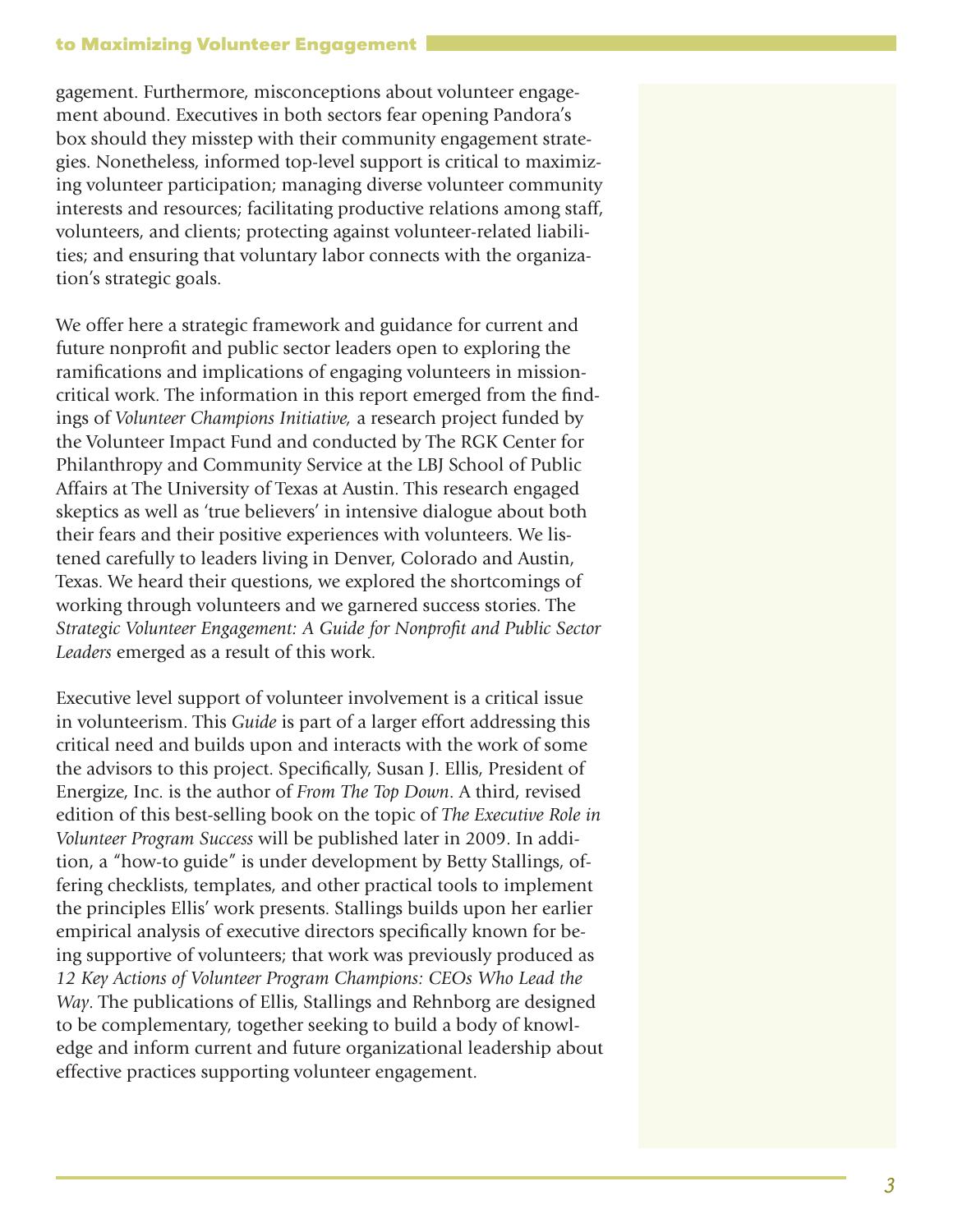#### **A Word About Words**

Throughout this report we will be using several words interchangeably:

- *• Leaders, executives and executive directors* apply to the leadership of both nonprofit and public sector organizations. Leaders may be nonprofit or public sector executives, nonprofit board members or public sector advisors, or elected officials and others in decision-making roles pertaining to community engagement.
- The term *volunteers* includes national service and service-learning participants, interns, 'traditional' volunteers, employee and service groups and those associated with service delivery for no or below market value remuneration.
- Although volunteers are involved in private/for-profit organizations as well as the public and nonprofit sectors, generally speaking, the term *nonprofit* will apply to all sectors of volunteer involvement.
- References to *Strategic Volunteer Engagement: A Guide for Nonprofit and Public Sector Leaders* within this report may utilize the full title of the report or may be shortened to *The Guide*.

This *Guide* may be used in conjunction with the case study "Go Volunteer Probono: Building the Case for Engaging Specifically Skilled Volunteers in Today's Nonprofit Sector" (http://www.utexas.edu/ lbj/rgk/research/casestudies.php) for graduate and undergraduate course work.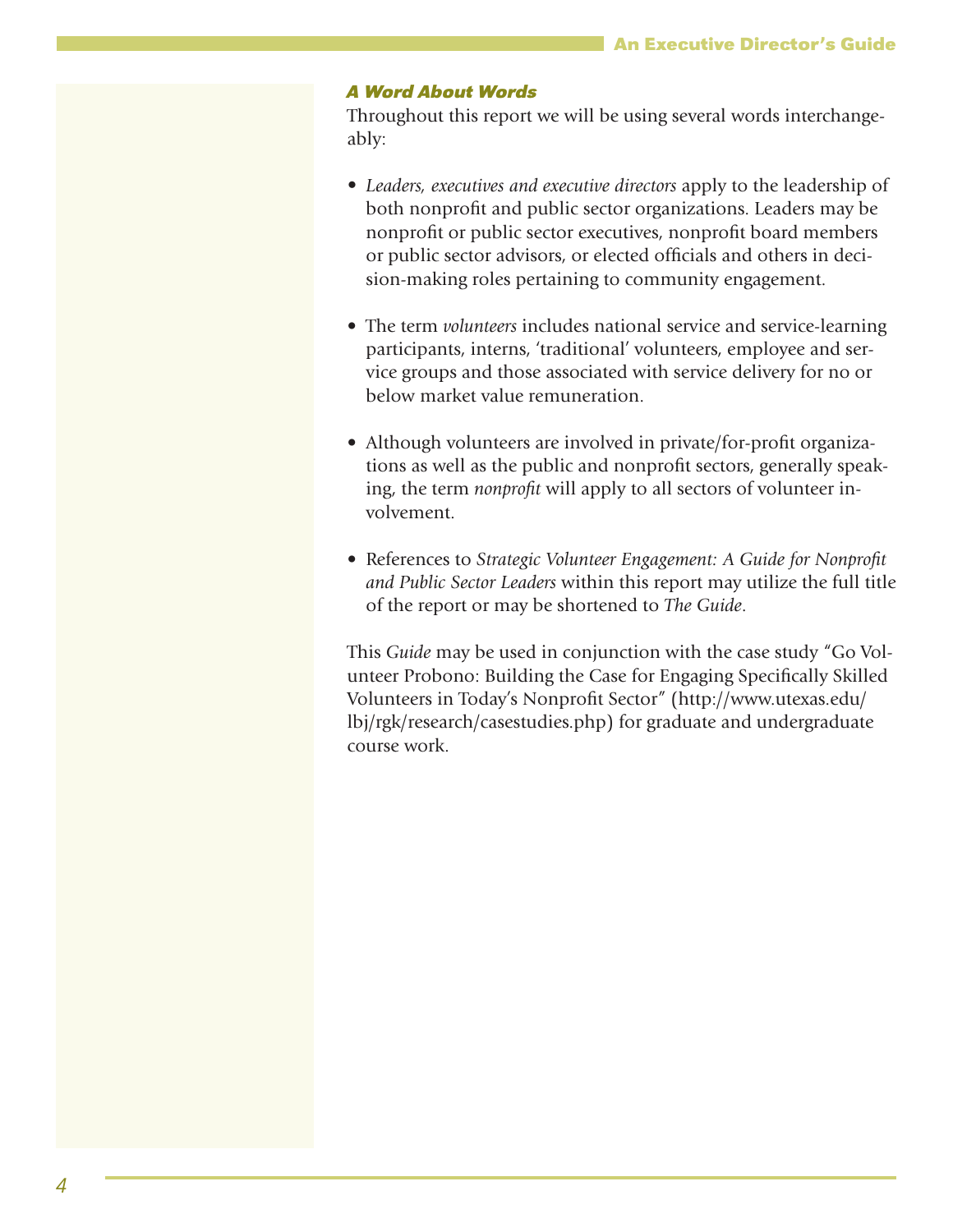#### **Volunteer Engagement: A Two-Way, Multifaceted Exchange**

Traditional approaches to volunteer engagement often follow a model something similar to the process captured in Figure 1.

Sometimes this process achieves its goals; more often, the minimal effort put in by nonprofits results in minimal outcomes, meeting neither the needs of the organization nor those of the volunteers involved. In the end, volunteers are frequently blamed for the shortcomings, and, while the organization continues to publicly recite the platitudes of community engagement, the truth is that volunteer engagement is neither supported nor encouraged.

Five big challenges confront this model, each based on a particular false assumption.

While it is true that volunteers operate without receiving market-value compensation for the work performed, any serious organizational initiative—of any type—requires a strategic vision and an outlay of time, attention, and infrastructure. Someone needs to be assigned the important task of overseeing the venture, of facilitating community involvement, of preparing volunteers for the task at hand, of supporting their ongoing involvement, and of thanking them for the time given. The organization needs to know what it hopes to achieve and how that end product will help meet the overall goals of the group. The organization's staff and leadership need to be committed to working with volunteers and, in many cases, offered staff development opportunities to learn *how* to work well with the community. In short, a credible effort needs a vision and plan, resources sufficient to the task at hand, and a dedicated, skilled, point person to assure that tasks run smoothly and reach completion.

When it becomes apparent that effective volunteer engagement requires an investment, especially a financial investment, many nonprofit leaders hit a brick wall. Won't funders and board members see it as "cheating" to *invest* in *free* labor? On the surface, the two concepts appear antithetical. Complicating the matter is the issue of return on investment, the holy grail of financial decision-making. Frequently, nonprofits are willing to wrestle with the complex and nuanced concerns of making their own services tangible, whether protecting elders from abuse, granting wishes to dying children, or preserving green space in urban areas. But finding a way to concretize the *processes* involved in helping—and tying these processes to outcome measures—stymies many financial gurus and organiza**Myth #1** Volunteers are free.

#### **Myth #2**

You can't "invest" in voluntary efforts.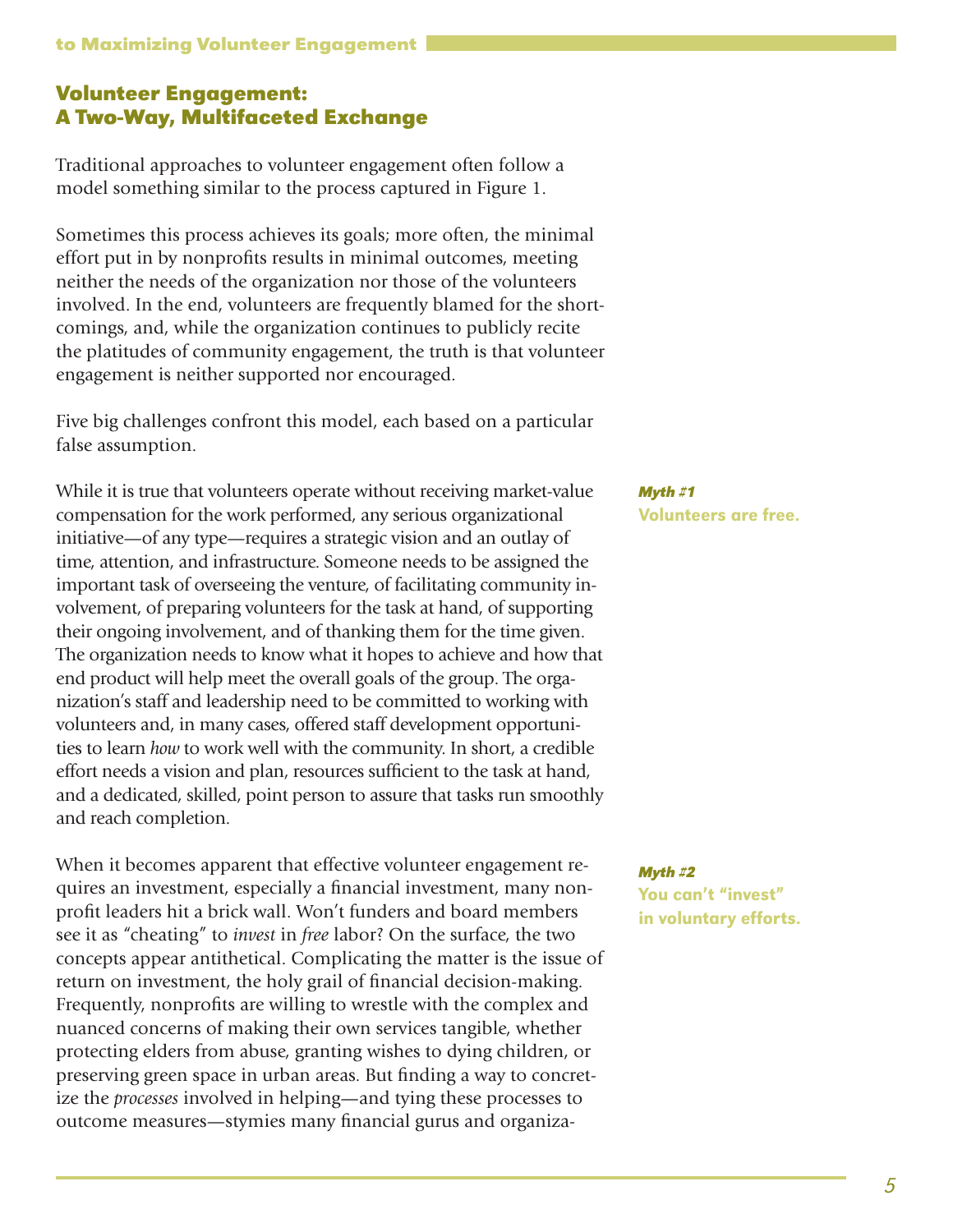#### **An Executive Director's Guide**



tional leaders alike. Nonetheless, volunteer engagement *is* a process, no different than fund development or marketing: it connects nonprofits with mission-critical resources. Few question spending money to raise money; spending money to raise people (a prerequisite to raising money) is just as necessary.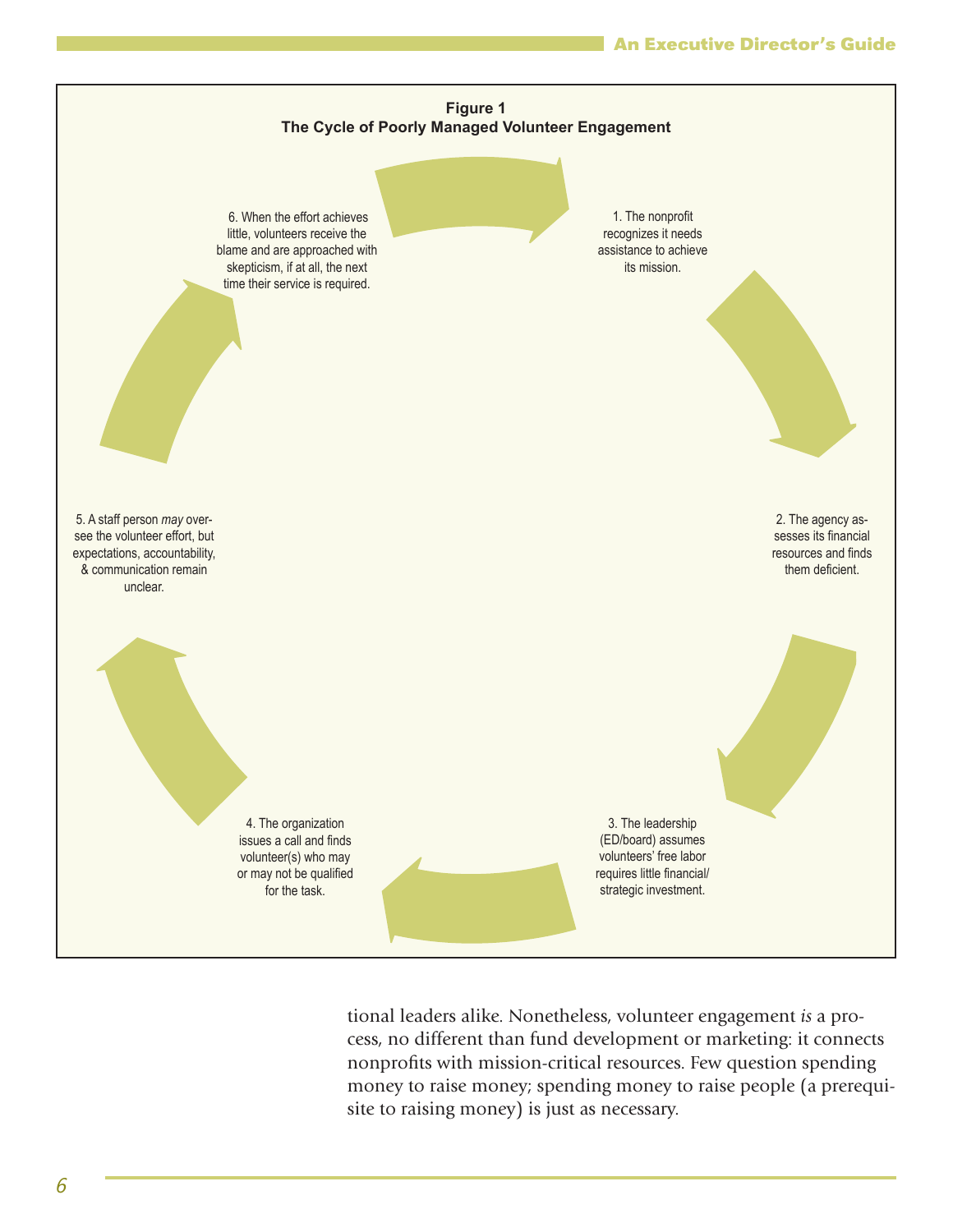#### **to Maximizing Volunteer Engagement**

The model in Figure 1 suggests that the needs and motives of just one party in the volunteer-nonprofit relationship are important: the needs of the organization to see a task completed. As such, it contrasts with the nonprofit or public sectors' approach to nearly any other commonly cultivated relationship, where two-way exchanges predominate. For example, relations between a nonprofit organization and its staff are characterized not only by the work staff contributes to the organization but also by what the organization provides its employees (salaries, benefits, professional development, and the like). Similarly, relations with donors are characterized not only by the input of the donors' funds but also the organization's ongoing efforts to build a bridge with those donors. Clients, members, or constituents play a role in helping a nonprofit fulfill its mission; they receive in return products, services, and, often, opportunities for input into the organization's overall direction. Thus, only volunteers receive the exceptional—and generally unproductive—treatment of regarding *their* need in return for entering into a relationship with a nonprofit as vaguely equating to the nonprofit's own needs (i.e., the volunteer needs no more than whatever satisfaction can be attained in having helped you complete a task or meet a goal). What makes the matter worse yet is that many volunteers never learn how their efforts actually support the nonprofit.

If the volunteers' needs are considered within the equation at all, it is often from a negative or punitive perspective. Executives report that they are not in the business of meeting the needs of volunteers, that such a perspective can take away from attention to mission, and that any implication that organizations should expend effort considering the needs of volunteers only makes this community resource less attractive in their eyes. Likewise, EDs report that they fear potential negative exchanges with a volunteer. What if the volunteer doesn't work out for the agency and has to be removed from his or her appointed role? Erroneously assuming that volunteers cannot be "fired," nonprofit leaders dread getting *stuck* with a poor worker or, worse yet, experiencing negative consequences in the community. Such nightmare scenarios, regardless of their basis in fact, almost completely veil the potential value that may be reaped from a well-engaged volunteer base. Furthermore, such concerns overshadow the fact that productive and lasting relationships *of any type* are built when organizations seek to understand and meet the needs of the partner, whether that partner is a donor, staff person, board member, or community volunteer.

**Myth #3** Volunteers want only what you want.

#### **Myth #4**

Meeting volunteers halfway is a recipe for trouble.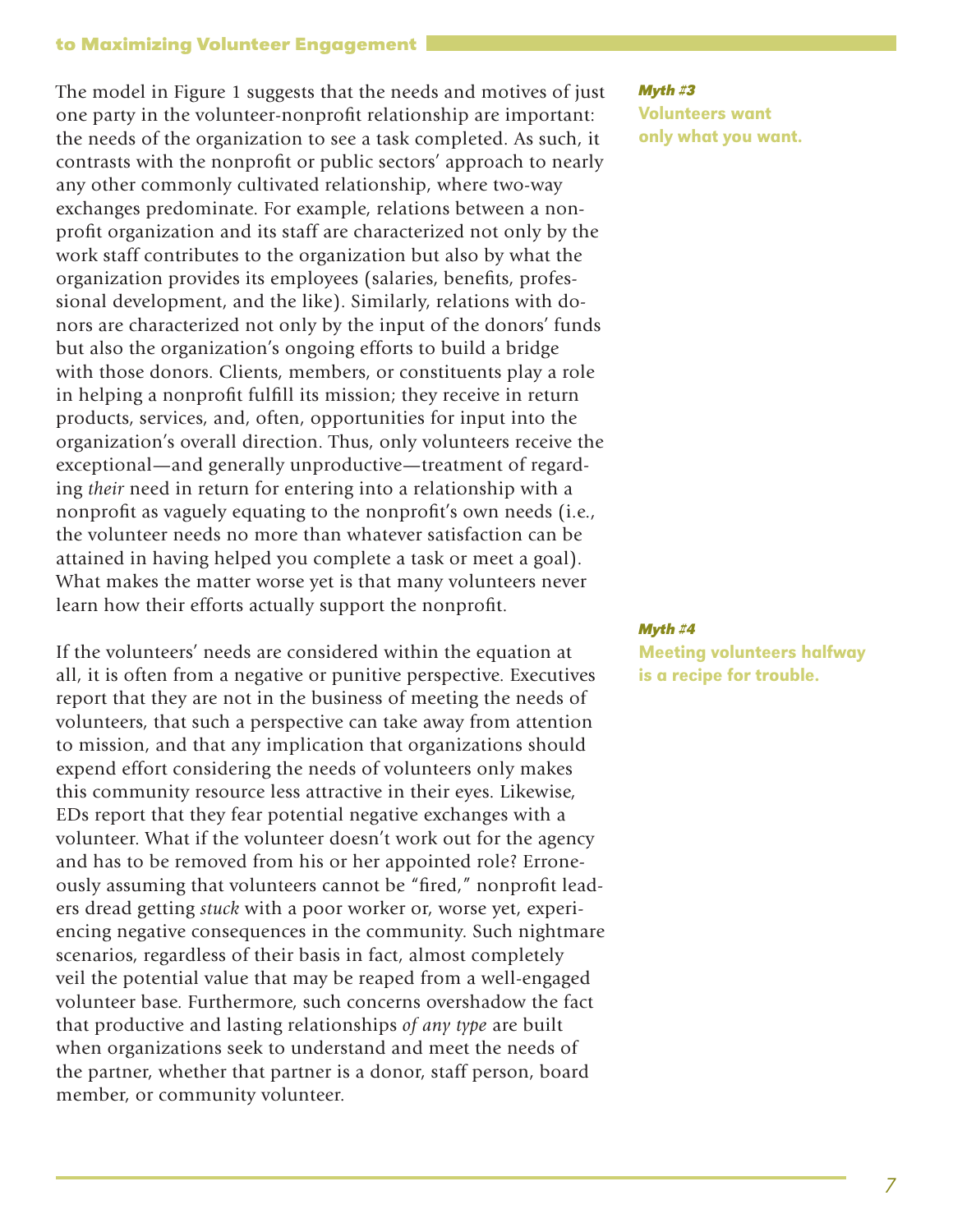**Myth #5** Volunteer "work" is best defined as that which staff wants no part of. The final challenge with poorly managed volunteer engagement is its oversimplification and tendency to silo away the possibilities inherent in volunteers' efforts. In many instances, the imagined task to be fulfilled has certain predefined characteristics that make agency leaders view it as work *for* volunteers—separate and, at times, lesser in value than other work of the organization. Sectioning off volunteers' work from other functions of the organization may make for a streamlined appearance in an organizational chart; however, it limits the scope of an agency's ability to leverage significant community resources particularly when volunteer work becomes defined only as that which is rote or unappealing (or otherwise overlaps with tasks that staff feel overqualified for or prefer to avoid).

By contrast, diverse, multilayered volunteer engagement experiences built on the abilities and interests of the volunteer, as they align with the overriding mission and goals of the organization—can address a host of discrete purposes within an organization. First, organizational leaders must learn to move beyond the stereotypes sometimes associated with volunteers, those images of unthinking, low-level robots available for any mindless task, and realize that the word "volunteer" connotes a pay scale, not a function. Volunteers manage archeological digs, train seeing-eye dogs, serve as board members, manage city government, fight fires, and run nonprofit organizations. What matters is the *vision* associated with the idea of volunteers and volunteering. Imagining low-level functionaries with limited abilities will lead you to design jobs only for such a person. On the other hand, envisioning a highly qualified artist painting a mural in your hallway, or a CPA overseeing a restructuring of your accounting systems, or a ropes instructor guiding your staff through a team building exercise will likely lead you to create and fill a position for just such a person with time and interest in service.

In fact, today's volunteers offer nearly unlimited potential to the nonprofit that is willing to move beyond these old myths. To achieve this perspective, the Volunteer Champions Initiative formulated The Volunteer Involvement Framework™. The Framework takes a broader view of volunteer engagement, considering both the needs of the organization and trends in present-day volunteerism. This perspective correlates the work that needs to be done in an organization with the management strategies needed to support that work and combines it with the volunteers' particular interests, motives, levels of commitment, and time availability. The Framework provides a starting point for examining the organization's current levels of involvement and creates a blueprint for planning for more extensive community input.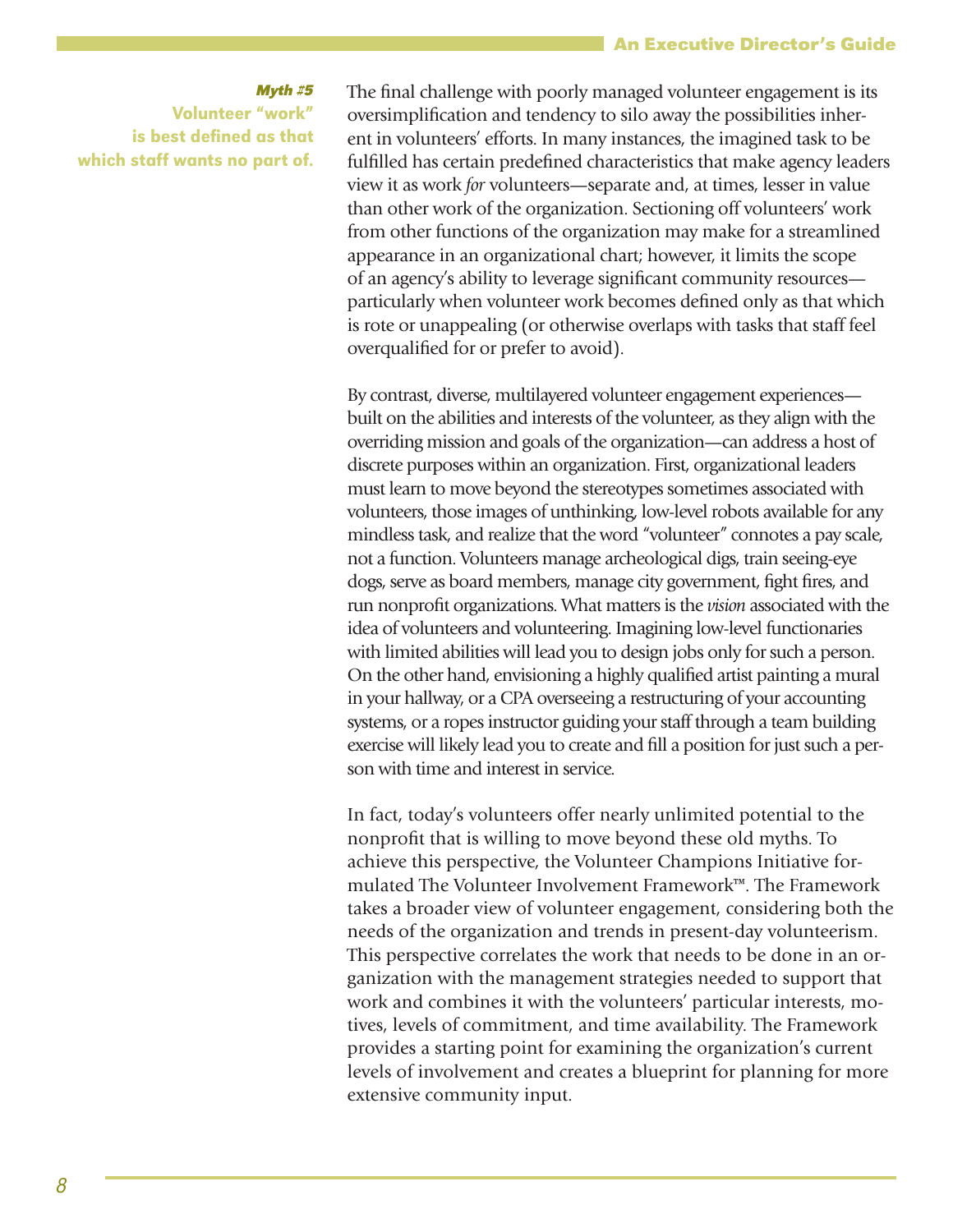#### **The Volunteer Involvement Framework™**

The Volunteer Involvement Framework™ captures contemporary themes in volunteer engagement and organizes this information for prioritizing and decision-making purposes. The tool—developed with assistance from nonprofit leaders—enables executive-level decision-makers to identify their current volunteer engagement practices, examine additional service possibilities, and identify appropriate staffing and other management considerations. The Framework guides leaders as they analyze, plan, and make decisions, providing a useful visual summary that helps organize strategic thinking about volunteer engagement. In short, the Framework examines the full range of options available for creating a volunteer engagement system tailored to meet the unique needs of the organization.

The Framework is a simple two-by-two matrix. The horizontal "connection" columns distinguish between the two predominate orienta-

tions of volunteers currently in the market place. The first of these is the "affiliationoriented" volunteer. This person gravitates to a service-opportunity in order *to associate* him or her self—with either *the cause or with the mission or purpose* of the organization, or *with the group or network* of friends engaged in the service. For this volunteer, the orientation to the type of service, or the friends or colleagues with whom they will serve, is of greater significance then the type of work being done. By contrast, the "skill-oriented" volunteer, represented in the column to the right, is a person who is more likely to express an interest in or a connection with the *type of work performed* as a volunteer. This person views the skills that he or she brings to service as paramount and wants to offer this specialized expertise to the organization.

The vertical "time" dimension of the matrix

captures the person's availability for service. The top row represents a *shortterm* service commitment. Short-term may indicate a short stint of service (volunteering that occurs over a determined number of hours in one day or weekend), or it may suggest a specific, time-limited focus, where the volunteer signs on for a specific project that is limited in nature (although the project may occur on an annual or some other recurring basis). This volunteer is frequently called an "*episodic*" volunteer. The bottom row of the framework

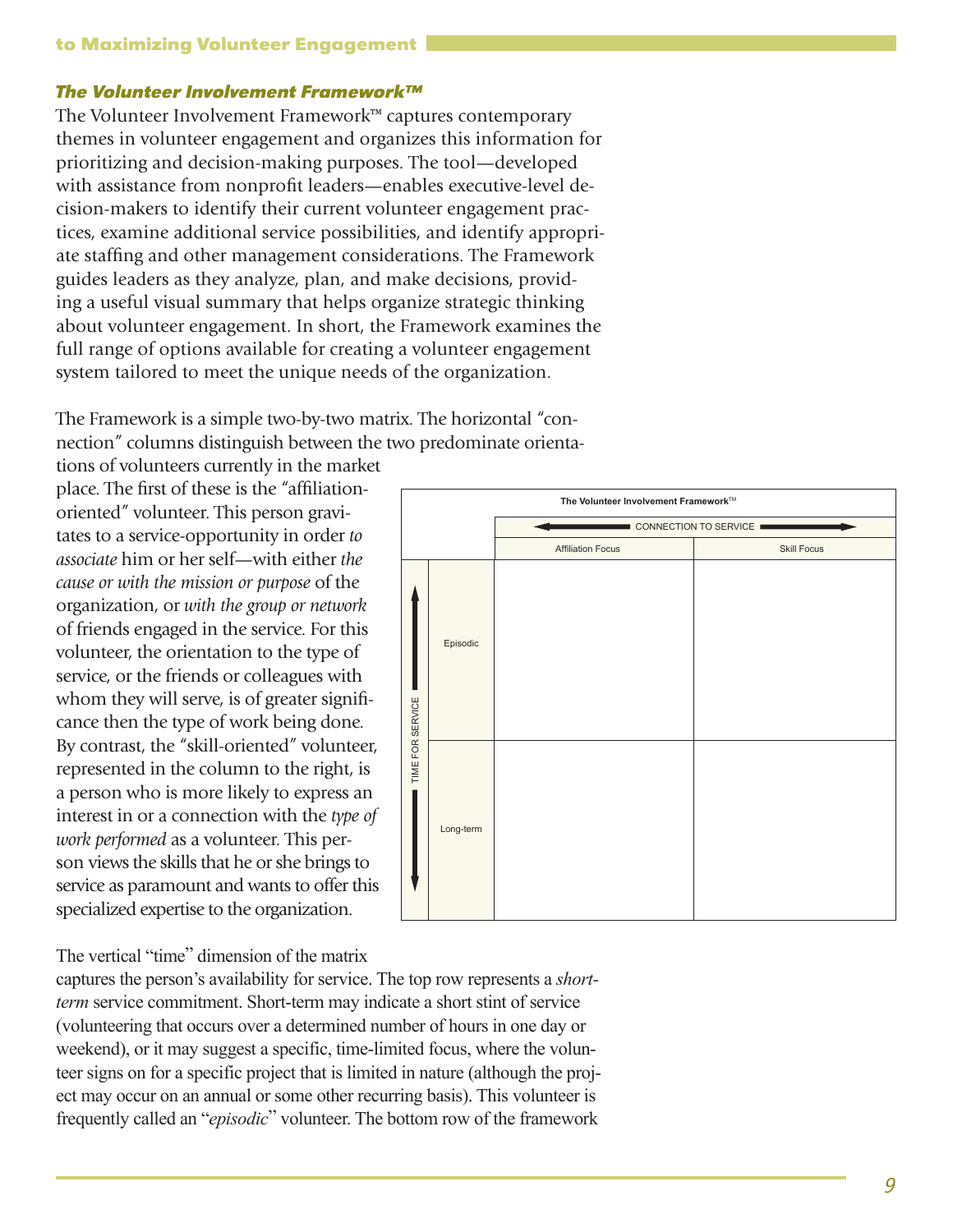| The Volunteer Involvement Framework™ |
|--------------------------------------|
| Overview of Types of Volunteers      |

|                                      |                            | <b>CONNECTION TO SERVICE I</b>                                                                                                                                                                                                                                                                                                                                                                                                                                                                                                                                                                                                                                                                                                                                                                                                                                                                                                                                                                                                                                                                                                                                                                           |                                                                                                                                                                                                                                                                                                                                                                                                                                                                                                                                                                                                                                                                                                                                                                                                                                                                                                                                                                                                                                                                                                                              |
|--------------------------------------|----------------------------|----------------------------------------------------------------------------------------------------------------------------------------------------------------------------------------------------------------------------------------------------------------------------------------------------------------------------------------------------------------------------------------------------------------------------------------------------------------------------------------------------------------------------------------------------------------------------------------------------------------------------------------------------------------------------------------------------------------------------------------------------------------------------------------------------------------------------------------------------------------------------------------------------------------------------------------------------------------------------------------------------------------------------------------------------------------------------------------------------------------------------------------------------------------------------------------------------------|------------------------------------------------------------------------------------------------------------------------------------------------------------------------------------------------------------------------------------------------------------------------------------------------------------------------------------------------------------------------------------------------------------------------------------------------------------------------------------------------------------------------------------------------------------------------------------------------------------------------------------------------------------------------------------------------------------------------------------------------------------------------------------------------------------------------------------------------------------------------------------------------------------------------------------------------------------------------------------------------------------------------------------------------------------------------------------------------------------------------------|
|                                      |                            | <b>Affiliation Focus</b>                                                                                                                                                                                                                                                                                                                                                                                                                                                                                                                                                                                                                                                                                                                                                                                                                                                                                                                                                                                                                                                                                                                                                                                 | <b>Skill Focus</b>                                                                                                                                                                                                                                                                                                                                                                                                                                                                                                                                                                                                                                                                                                                                                                                                                                                                                                                                                                                                                                                                                                           |
| <b>SERVICE</b><br><b>FOR</b><br>TIME | Short-<br>term<br>Episodic | <b>Examples of Service:</b><br>• Corporate days of service with work teams<br>• Weekend house-build by a local service club<br>• Park clean-up event or trail maintenance<br>• Walkers, bikers, runners for annual fundraiser.<br><b>Traits of Volunteers:</b><br>• Strong sense of connection to the cause, work group, club,<br>or organization.<br>• Generally expects a well-organized event (materials and<br>instructions immediately available to perform task, etc.).<br>• May be using the service opportunity to investigate a<br>particular organization.<br>• May be part of a service group or meeting service require-<br>ments of a school, workplace, or club.<br>• May have unrealistic/ naive expectations about the ability<br>to impact clients or long-term work of the organization.<br>• May prefer to identify with their service club or company<br>rather than the organization being served.                                                                                                                                                                                                                                                                                  | <b>Examples of Service:</b><br>• A one-time audit of an organization's finances by a profes-<br>sional accountant<br>• A sports club teaching a youth group a particular skill and<br>hosting youth for an event<br>• A student completing a degree requirement.<br>• A chef preparing a meal for a fundraiser<br><b>Traits of Volunteer:</b><br>• Seeks a service opportunity tailored specifically to engage<br>the volunteer's unique skill, talent, or resources.<br>• May be any age, although slightly more likely to be adults<br>with higher levels of skills/education<br>• Likely expects mutuality, i.e., a peer-to-peer relationship<br>within the organization (accountant to treasurer; event host<br>to ED; etc.)<br>• May seek to negotiate timing of service.<br>• Appreciates recognition that is tailored to the unique<br>demands of the position.<br>• May prefer to think of self not as a "volunteer" but an<br>intern, pro bono consultant, etc., or other functional title.                                                                                                                         |
|                                      | Long-<br>term<br>Ongoing   | <b>Examples of Service:</b><br>• Youth mentor<br>• Troop leader<br>· Sunday School teacher<br>• Environmental sustainability advocate<br>• Hospice visitor<br>• Park host or docent<br>• Thrift store manager<br>• Auxiliary member or trustee<br><b>Traits of Volunteers:</b><br>• Committed to the group or organization and the cause or<br>mission it represents.<br>• Often willing to perform any type of work for the cause,<br>from stuffing envelopes to highly sophisticated service<br>delivery.<br>• May need specialized training to prepare for the service<br>opportunity (e.g., literacy tutoring, etc.)<br>• May feel a special affinity to the organization because of<br>past benefit, family connection, or other personal<br>allegiance.<br>• May be any age, although age may segment type of cause<br>most likely championed.<br>• May be ideologically motivated (religious, political, environ-<br>mental, etc.) to champion a cause or issue.<br>• Appreciates regular recognition, both formal and informal.<br>• Often uses personal pronouns to talk about organization<br>(me, we, us, our)<br>• In addition to strong motivations for service, may well be a<br>key donor | <b>Examples of Service:</b><br>• Pro bono legal counsel<br>• No-cost medical service by a physician, EMT, nurse,<br>counselor, etc.<br>• Volunteer fire fighter<br>• Loaned executive<br>• Board member<br><b>Traits of Volunteers:</b><br>• Similar to the quadrant to the left in commitment.<br>• Generally prefers to contribute through specialized skills<br>and training.<br>• May elect to contribute talents through specialized service<br>or may contribute time through policy and leadership roles<br>such as board governance, visioning, etc.<br>• Often expects volunteer management that reflects the<br>cultural norms of the given specialty or skill.<br>• Often combines talent with dedication to the cause,<br>although the talent brought to the cause may supersede an<br>allegiance to the mission.<br>• May have historical ties to the organization or cause and/<br>or may have a family member (or self) who has benefited<br>from the services of organization.<br>• Expects staff support, assistance with resources necessary<br>to the job, and recognition appropriate to work performed. |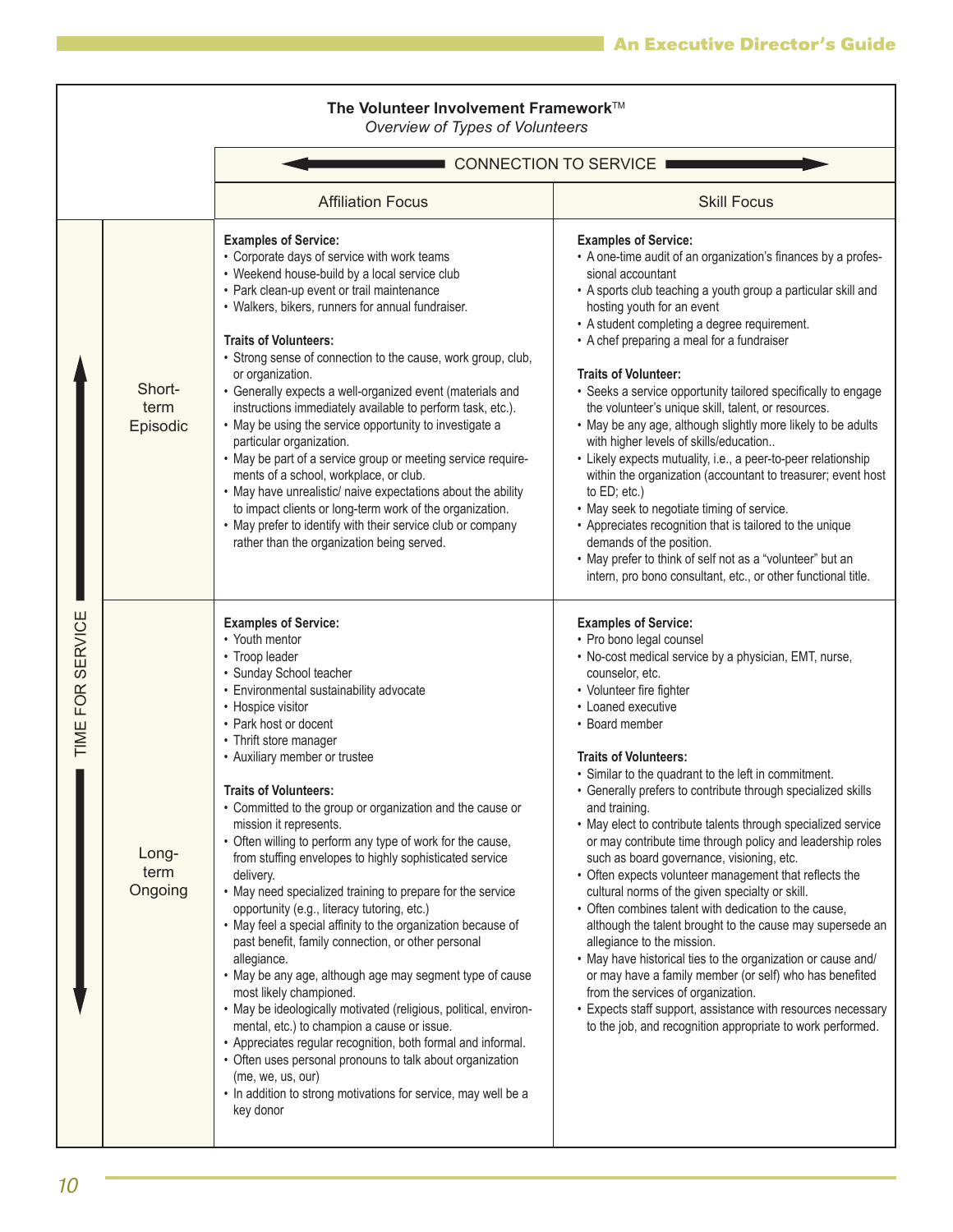represents the person who agrees to serve on a regular, *ongoing* basis, potentially making a *long-term* service commitment.

In the sample Framework on the next page, each quadrant contains examples of voluntary service that typify that area of volunteer experience, followed by a synopsis of the more common traits and motivations for service. Despite the linear boundaries of the graphic, it's worth noting that the Framework's four quadrants are not mutually exclusive and that some of the distinctions between them are fluid, flexible, and permeable. A volunteer may elect to serve in all four ways over a lifetime. Likewise, an agency or organization will want to examine opportunities for service within the organization that fall within each quadrant, thereby providing a maximum level of flexibility when recruiting volunteers.

In the remainder of this Guide, the Framework serves as a basis for conceptualizing a sustainable volunteer engagement program in four stages:

- *• Understanding volunteer motivations and trends* (looking at the research on who volunteers are and what drives them)
- *• Creating a vision for volunteer engagement* (thinking broadly about the four quadrants and how to plan for them)
- *• Maximizing your investment in volunteers* (management/personnel strategies and a process for moving from vision to reality)
- *• Minimizing challenges and embracing opportunities* (advice and resources that address leaders' top concerns about volunteer engagement).

Throughout the Guide and in the notes directly following it, you will find resources to assist with further development of your community engagement initiative, including online tools and assessments. Additionally, Appendix A, which contains a worksheet for you to make notes on your own organization's use of and/or plans for volunteers, allows for customization of The Volunteer Involvement Framework™ to meet your specific organization's needs.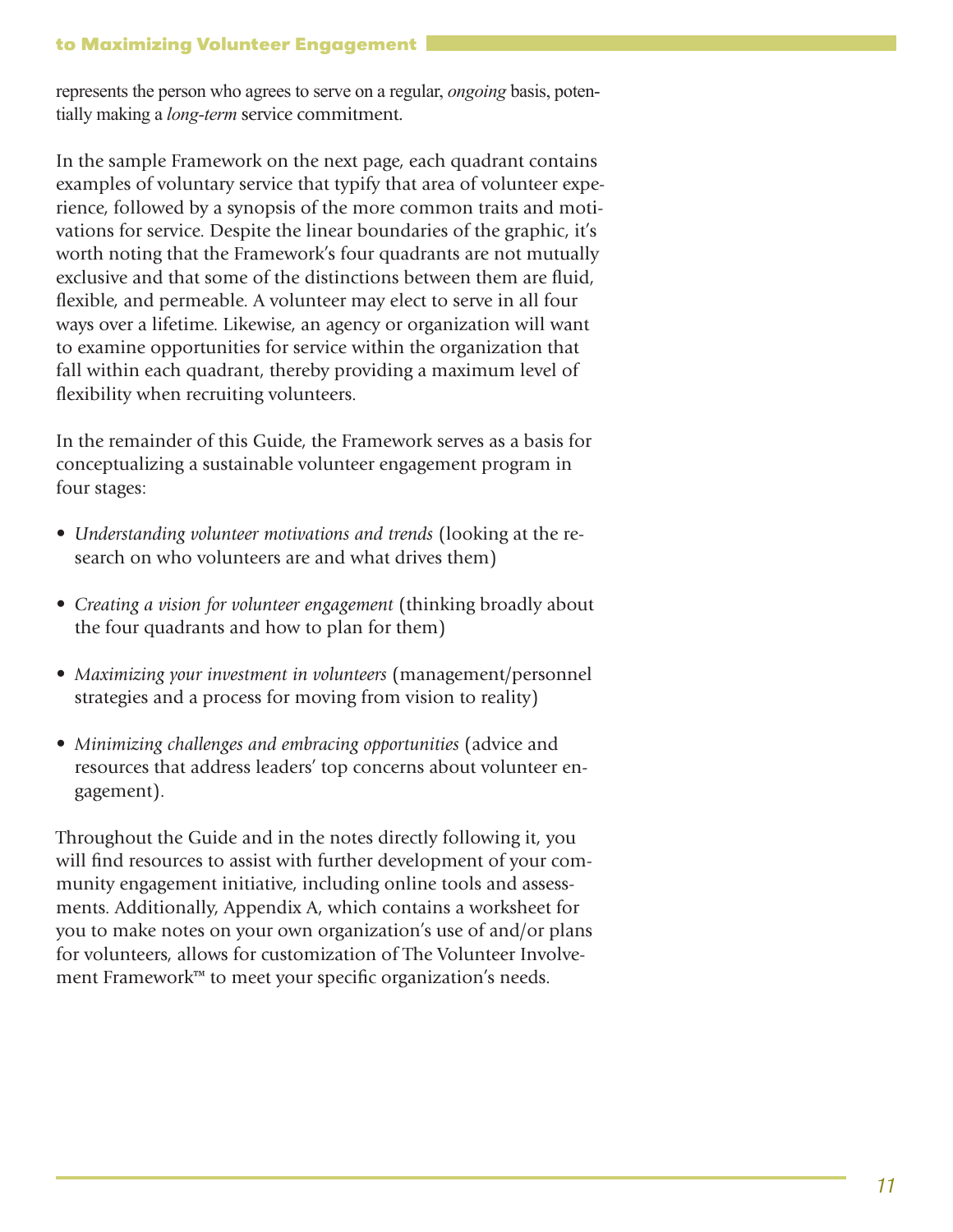#### **Understanding Volunteer Motivations and Trends**

Volunteerism is multifaceted. Not only do people serve for a multitude of reasons, today's volunteers serve in a variety of ways and with various expectations for the return on their investment of energy and time. Additionally, not all people who serve without expectation of remuneration gravitate to the term "volunteer." Students may talk about *internships* or *community service* requirements. Teachers may seek *service-learning* opportunities in area organizations. Men tend to describe their service by the functions they perform (*coach, trustee*), while women have historically been more connected to the term *volunteer.* Theological interpretations of service vary. Some religiously motivated volunteers feel *called to serve,* while others say they're compelled to *live out their faith* and still others seek to promote *social justice* through service*.* Professional associations may talk about *public interest* work or *pro bono* opportunities. The very act of expanding the vocabulary associated with volunteer work opens up new ideas for envisioning service.

Research on volunteerism provides interesting insights (see Figure 2). Data from the Bureau of Labor Statistics, U.S. Census Bureau, and the Corporation for National and Community Service (CNCS) indicate volunteering today is at a 30-year high (CNCS, 2006). Older teenagers (16- to 19-year-olds, motivated by service-learning opportunities and similar trends), retirees (over 65), and mid-life adults (45 and older) are fueling this growth. Together with other volunteers, they constitute a workforce numbering nearly 61 million, who give, on average, nearly four hours per week in charitable service (Wing, Pollak, & Blackwood, 2008).

Some researchers find even higher levels of engagement. For example, according to Independent Sector, when *all* volunteer involvement is accounted for—not only in charitable organizations but also in religious groups, schools, communities, and informal neighborhood groups—the total unpaid labor contribution climbs even higher (Independent Sector, 2001). Estimates of the value of volunteer labor suggest the United States benefits from the equivalent of \$239 billion of unpaid staff time or the equivalent of a full-time workforce of 7.2 million employees (Wing, Pollak, & Blackwood, 2008). (For specific information about volunteering in your community, Volunteering in America offers excellent state- and city-level data at its interactive website: www.VolunteeringInAmerica.gov).

Although motives for volunteering are as varied as the volunteers

#### *Figure 2*  **Volunteering Facts**

- • Number of Americans who volunteer regularly: 61 million
- • Percentage of Americans who volunteer: 27% • Total hours volunteered in the U.S. in 2006:
- 12.9 billion • Average volunteer's hours of service in 2006:
- 207 • Average number of people volunteering on any given day: 15 million
	- *Source: The Nonprofit Almanac 2008*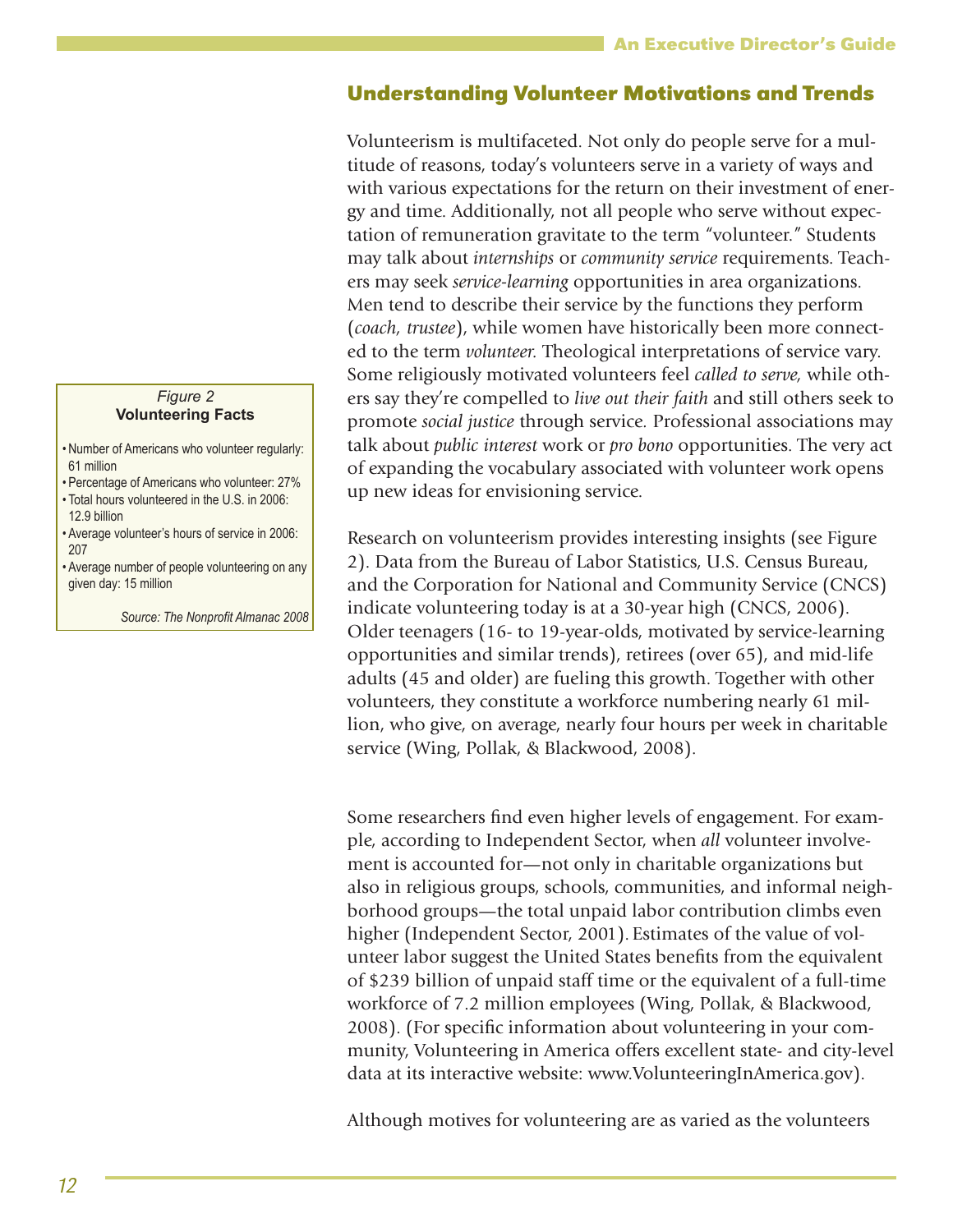themselves, numerous studies (Bureau of Labor Statistics, 2007; Independent Sector, 2001;Musick,Rehnborg & Worthen, n.d.) have found a common denominator: "being asked" is one of the key drivers for volunteerism, with adults and young people alike citing it as among the top reasons they elected to volunteer or learned of the opportunity in the first place. Another primary driver for volunteers is affiliation with a cause or belief system—such as the desire to make a difference, to support a particular organization's work, a religious sense of obligation, or simply "wanting to give back." Others are motivated by external affiliation-relation incentives, such as a desire to meet others, to be part of a team, to fulfill a youthservice requirement, or to meet the membership requirements of a service club. Finally, evidence suggests a growing number of volunteers are driven by an interest in learning a new skill, the desire to maintain skills while temporarily stepping out of the job market, the desire to explore a career opportunity or using skills they've developed over a lifetime (Musick & Wilson, 2008).

Each of these distinct motives reflects trends in society and in volunteerism at large. Volunteers continue to be more well-educated, more likely to have families, and more socially connected than the population as a whole. They also have distinct interests and needs. For example:

- *• Episodic volunteer opportunities:* Those with limited time but an interest in doing service on a temporary basis are being drawn to events such as day-long house-builds with Habitat for Humanity, community park trail maintenance days, or special vacations featuring "volun-tourism" away from home.
- *• Service linked to the private sector:* Corporations and business groups, working to bolster their community involvement, do so by participating in programs to "adopt" a school or stretch of highway, complete a "day of service," create technological brain trusts for nonprofits in need, or encourage employees to join selfguided hands-on service opportunities, often facilitated by a local volunteer center or United Way.
- *• Youth and student service:* Students competing to build their resumes and enhance their college applications are motivated to help their communities, frequently spending long hours in unpaid internships, engaging in service-learning, or participating in service clubs and youth groups.
- *• Opportunities for those who have left the labor force:* The most edu-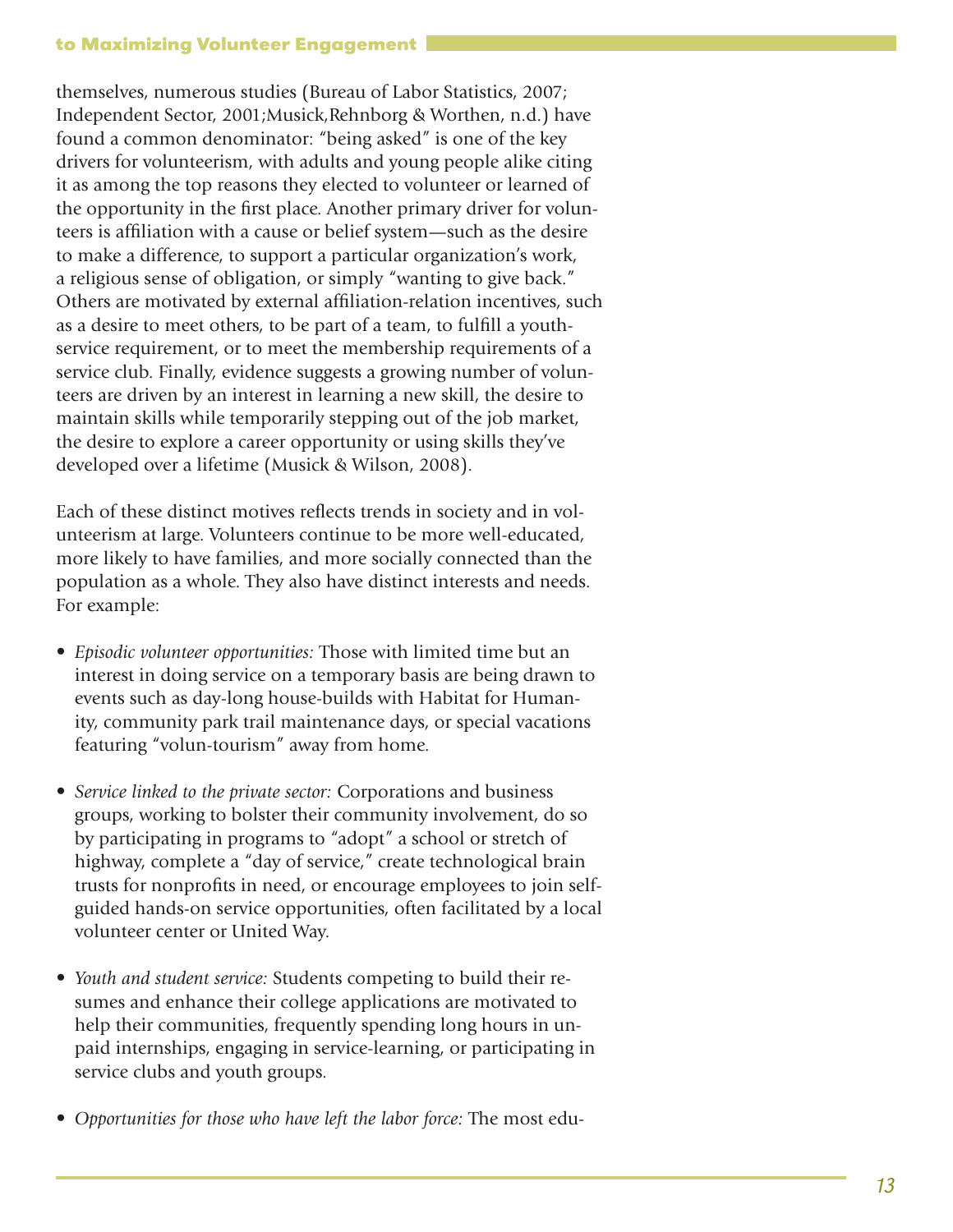cated group of retirees in history—as well as the growing number of adults having children later in life, who may have left the workforce temporarily but seek to apply their knowledge in "giving back"—are increasingly available to devote their skills, time, and resources to volunteering.

*• Virtual volunteer work:* While we generally think of volunteering done in-person, on-site, today's technologically inclined volunteers also find ways to contribute service via the internet. These "virtual" volunteers, like persons appearing at the office, may be willing to perform a one-time service (e.g., revise an organization's website) or to sign on for an extended time commitment, such as serving as an online mentor.

From all these trends emerges a picture of a service sector inundated with available talent, labor, and opportunity, available to any organizational leader savvy enough to capture this workforce and capitalize on that which drives their service. Understanding the changing face of volunteers in America, as well as the top motivations for volunteering, provides an essential foundation for applying the Volunteer Involvement Framework™ strategically to maximize volunteer contributions.

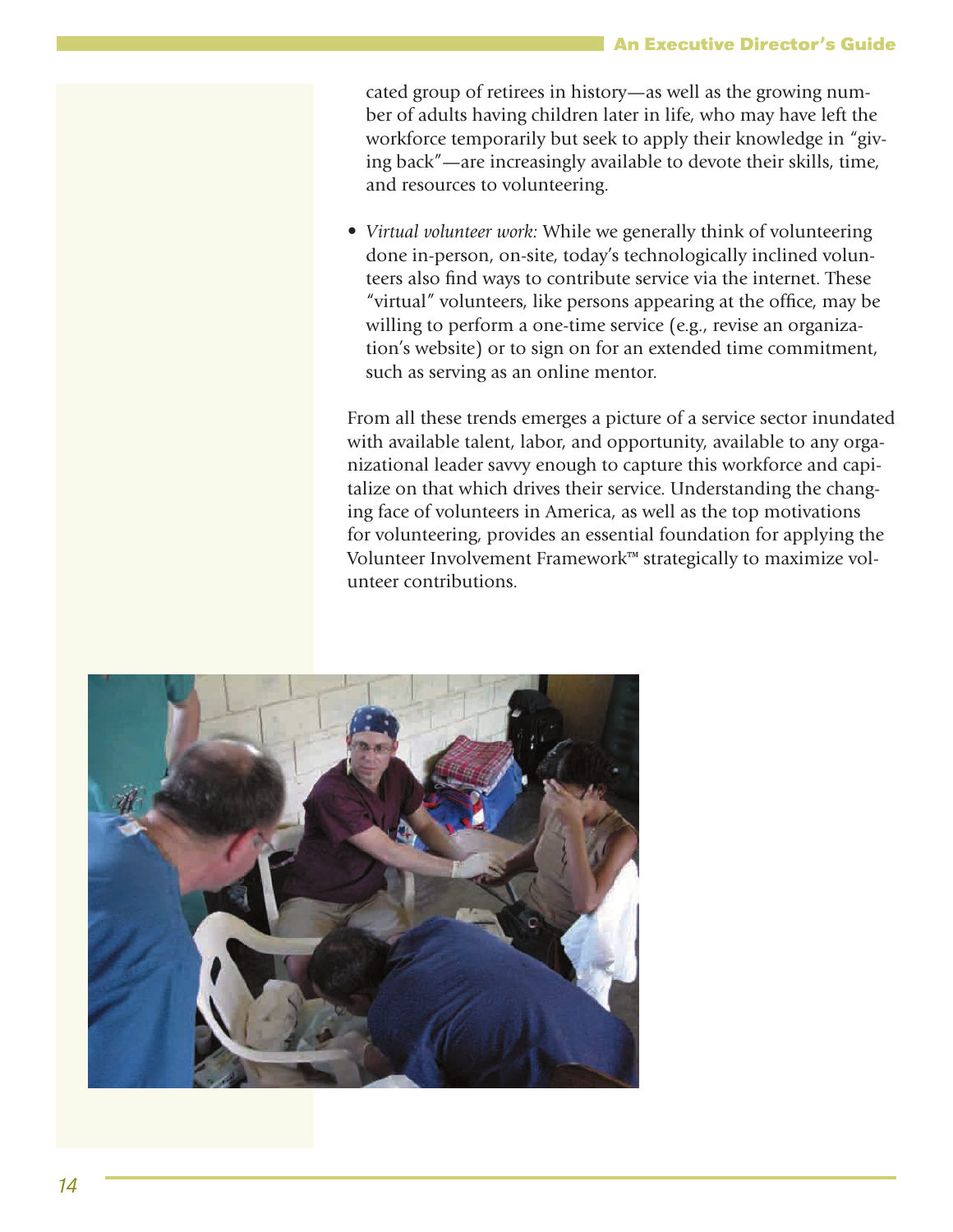#### **Developing a Vision for Volunteer Engagement**

Identifying who volunteers is only one step of a larger process a process that, in fact, does *not* begin with recruiting volunteers. Instead, the process begins with an internal assessment and analysis of your organization. Giving forethought to how and where volunteers fit within your organization's larger mission, and how a vision for volunteer engagement fits with other strategic goals, creates a solid foundation for success. What follows is a template for planning or for reassessing your volunteer-engagement strategy. [For a more detailed accounting of executive leadership in volunteerism, see Susan Ellis's *From the Top Down: The Executive Role in Volunteer Program Success* (Energize, Inc.: Philadelphia; 1996), which served as an important source in the development of this Guide.]

An important precursor to vision-setting is an examination of biases. Nonprofit leaders sometimes get stuck in modes of thinking that limit the possibilities of volunteers within their organizations. A key ground rule for guiding your analysis is to remember that *there are no tasks volunteers cannot do.* A person with the requisite skills, abilities, licenses, training, and time can perform any job. Medical personnel volunteer their time at clinics performing all the duties ascribed by their training; attorneys perform pro bono work on a regular basis; trained community members serve as firefighters, auxiliary police, and many city mayors work without pay; some nonprofits are run by full-time, nonsalaried executive directors. The list is endless. While it is certainly true that few people have this level of extended time to contribute, the fact is that a person may do any job, and perform equally to those with a salary, on a volunteer basis—provided an organization's leadership is open to such limitless possibilities.

Likewise, *people from all walks of life volunteer.* Overlooking any segment of the community unnecessarily closes a door to possible volunteers. Keep in mind that some of the nation's most active volunteers include senior citizens, not to mention the contributions of people with disabilities, people with limited incomes, parents of young children, and even children themselves—any of whom may be willing to serve in a variety of capacities, from hands-on frontline assistance to policy development and board service. When it comes to working with young volunteers, child labor laws do *not* preclude young people from volunteering (Ellis, Weisbord, & Noyes, 2003), so organizations frequently engage even elementary students in age-appropriate endeavors. Research tells us that young people, particularly those who volunteer with members of their family, become lifelong volunteers (Rehnborg, et. al., 2002; Musick

#### **Step 1** Begin with an open mind.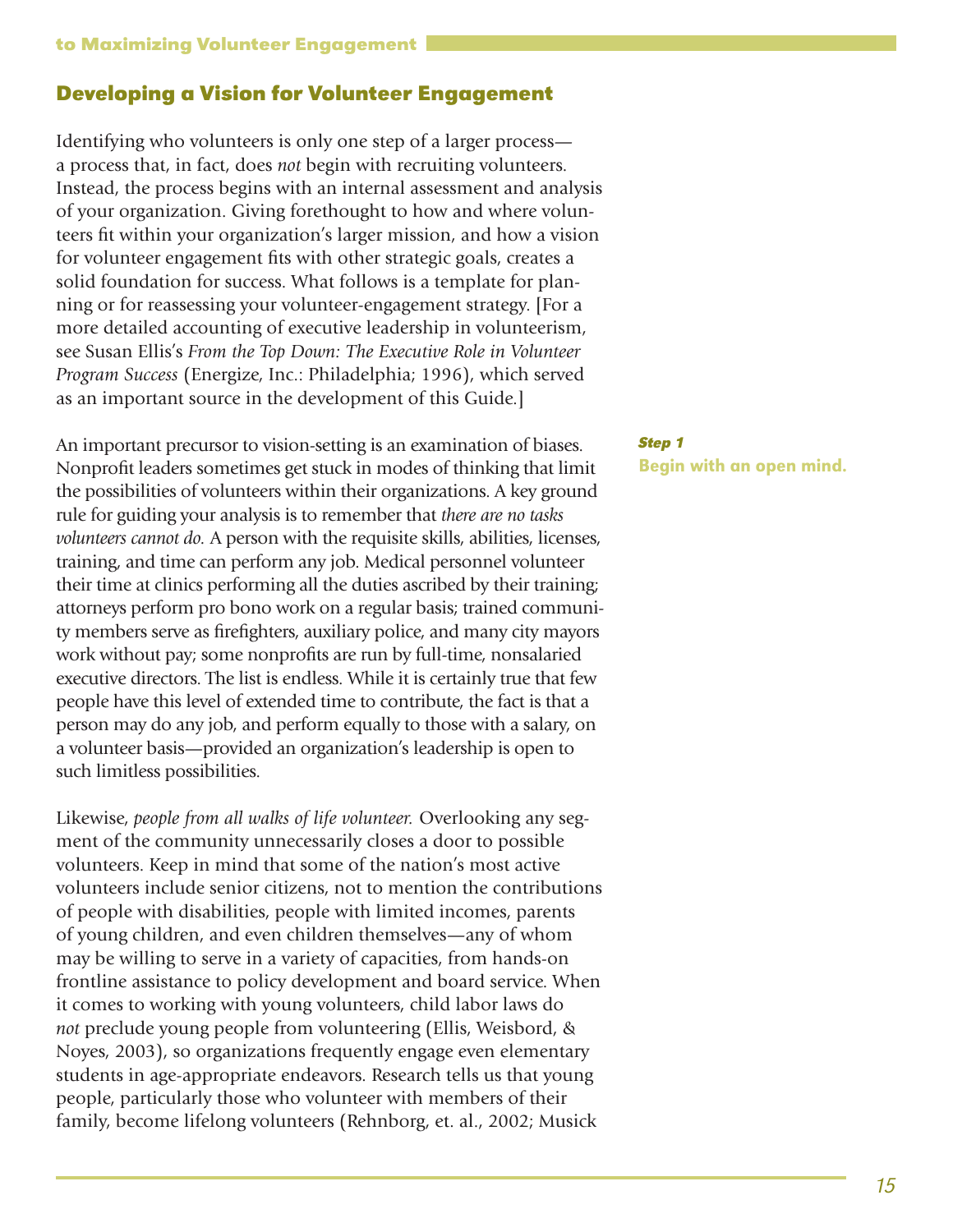& Wilson, 2008).Thus, engaging families and youth can help provide you with a vital community resource for years to come.

**Step 2** Include staff and board in the process.

#### **Step 3**

Take stock of where you are and where you hope to go. Comprehensive community engagement initiatives benefit greatly from the input and active planning of your key stakeholders and staff. One of the best ways to prevent resistance to volunteers is to include staff and board members in the planning process from the beginning. Do not feel like you alone must develop and construct a compelling vision to build an effective program. Including staff in your planning enables your employees to explore the nuances of service and helps to prepare them to expand their reach through volunteers. And, board members, themselves volunteers, may fail to see the connection between their type of governance or policy volunteering and the more direct-service opportunities offered to other volunteers. The planning process acts as an exercise in staff/board development, leading these key stakeholders to begin thinking strategically about volunteers, to articulate a shared language around community engagement, and to explore how volunteers fit within the organization's core values and mission. Thus, engagement becomes not just about the community outside of your organization, but also an exercise in building internal community, as well.

Because volunteer engagement does not exist in a vacuum, plans for community involvement should be integrated within the existing strategic plan for your organization's future direction. The most important question to ask when contemplating a community engagement initiative is *"What is the work that must be done to achieve the mission and goals of our organization?"* Asking this question ensures that volunteer opportunities *fit* within the overall objectives of the organization and the plan for moving forward. Additionally, the question benefits volunteers, who surely care whether their time and talents make a difference. Volunteers thrive when they can see that the work they perform is central to the organization: work that impacts the organization's bottom line—its mission.

Once you've reviewed your strategic direction and committed to holding those goals in mind, any one of the following methods can help your planning team get started in creating a specific vision for volunteer involvement.

#### *• Brainstorming*

This group process combines the creativity of all to generate new and creative ideas for involving the community in reaching your mission. The basic rule of brainstorming is that any and all ideas are worth considering: everyone on the planning team should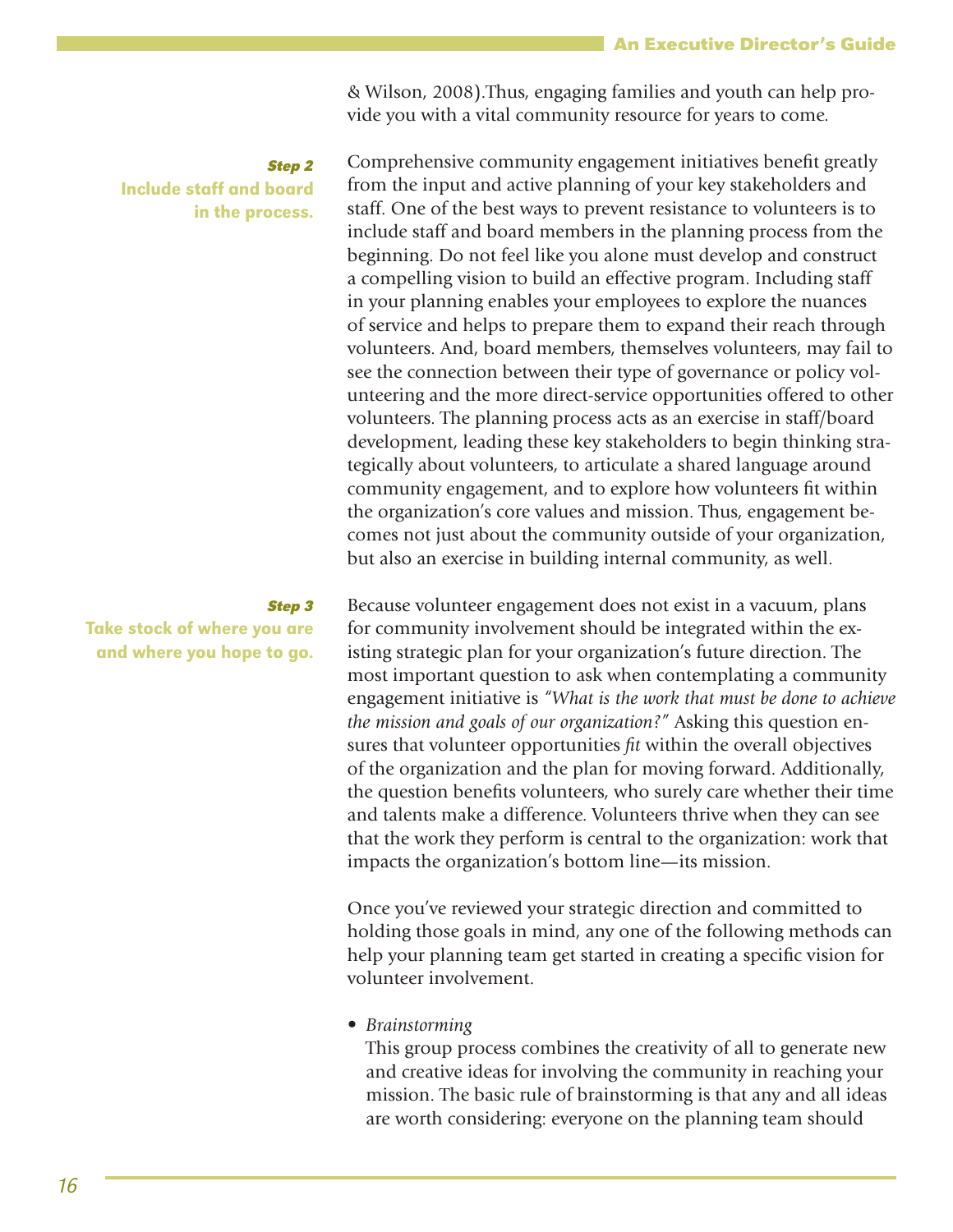#### **to Maximizing Volunteer Engagement**

be open to the idea that no limits exist to the potential work of volunteers and that nothing said will be ruled out entirely. The facilitator should encourage the group to be creative, even daring (keeping in mind, today's high-powered retirees, stay-at-home parents, etc. are eager for creative challenges). Posing a question for all to respond to (e.g., "What work needs to be done to meet the goals and objectives of this agency?" "What additional servic-

es do our clients want and need?") helps initiate the brainstorming process. One person acts as a recorder, keeping a list of all the answers offered to the question about service opportunities for volunteers. The process also allows people to build and expand upon the ideas of others. Once the list is complete, the facilitator brings the process to completion by guiding the group through an exercise to weigh and prioritize the various opportunities generated.



#### *• Visual "mapping"*

Much like brainstorming, a visual map can be developed by asking your group to visualize the optimal participation of volunteers in your organization at some point (5 years? 10 years?) in the future. To set the stage, you would ask your participants to assume that resources were unlimited and sufficient space is available. Given this scenario what would your ideal organization look like? How would staff and clients benefit? How would each function of the organization be changed? Diagram or sketch these visions on a large backdrop that everyone can see. Then work backwards and determine where the organization would have to begin to make this desired future a reality. Be sure that someone captures all the ideas presented.

*• Needs analysis*

Originally developed by Dr. Ivan Scheier more than 30 years ago, the Need Overlap Analysis in the Helping Process (NOAH) is a tool that is as useful today as it was when first promoted (Scheier, 1975). The NOAH system begins with staff members (led by the executive director, who also participates) completing a laundry list of each person's total job duties and responsibilities. Once the task lists are developed, each staff participant next develops a wish list of additional activities they would like to be able to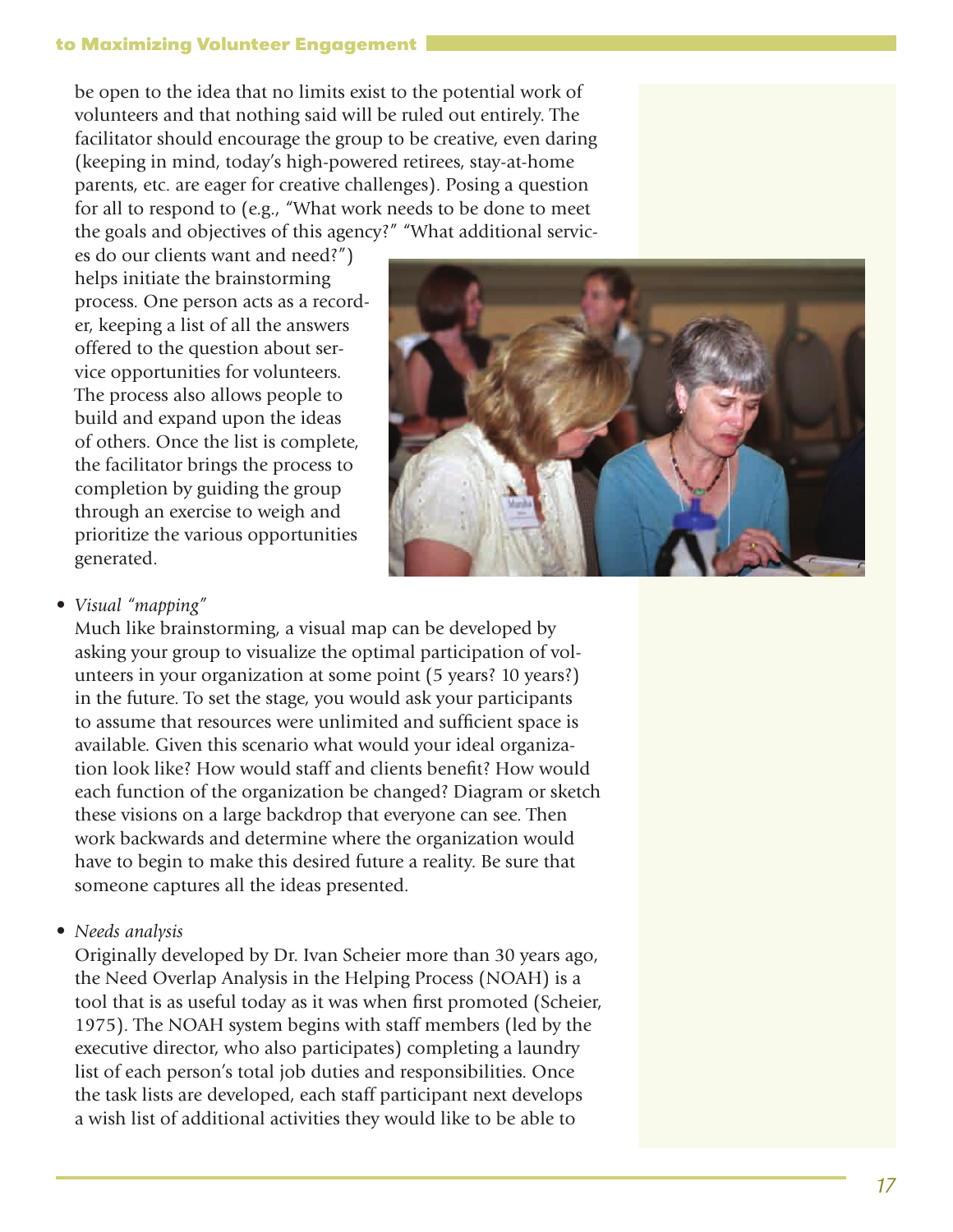tackle, if time and resources permitted. Finally, each person culls through these lists to assess which activities would conceivably benefit from volunteer involvement. Through subsequent interviews with potential volunteers, these lists can be extended to include the skills, interests, and abilities of the volunteer. After discussing the possibilities, prioritize and decide how to translate activities targeted for volunteer involvement into reality. Service opportunities that combine the interests and needs of volunteers, staff, and clients are most ideal; however, collaborative efforts between volunteers and staff or between volunteers and clients may prove beneficial as well. (Although no longer in print, an online version of the full NOAH process can be found at www.serviceleader.org.)

#### **Step 4**

Move from vision to logistical reality. Practice wisdom tells us that there are four keys to making a plan or system operational: a vision that guides the plan; clear targets for progress (i.e., goals and objectives for action); a qualified person responsible for overseeing the plan; and the allocation of financial resources to support the plan.

The vision for the plan emerged through your planning process. As you examined opportunities for community engagement, you and your planning committee identified ideas that fit the needs and concerns of your organization. You might look back at that stage of development and see if any underlying themes or ideas emerged that guided your decision-making. Capturing those concerns succinctly, and framing them into a guiding vision or philosophy is important. This guiding vision should be developed into a strategy or mission statement for community engagement, or some other brief document that is circulated and made widely available. This document will guide your efforts and serve as a touchstone when important decisions need to be made.

From that statement of vision, a set of clear goals to achieve it should flow naturally. By creating measurable statements of intent, including short-term objectives and long-term anticipated outcomes, the planning committee will define the nature of the work to be accomplished. This also will present an opportunity for staff and board to weigh in with a reality check: where will the resources come from to support these objectives? Who will shepherd the civic-engagement initiative through its various stages? Appendix B captures a schematic of work involved in developing a comprehensive volunteer system. Your initiative may be more modest than the one presented in the schematic, however, it does outline the sequential nature of the work and the details involved.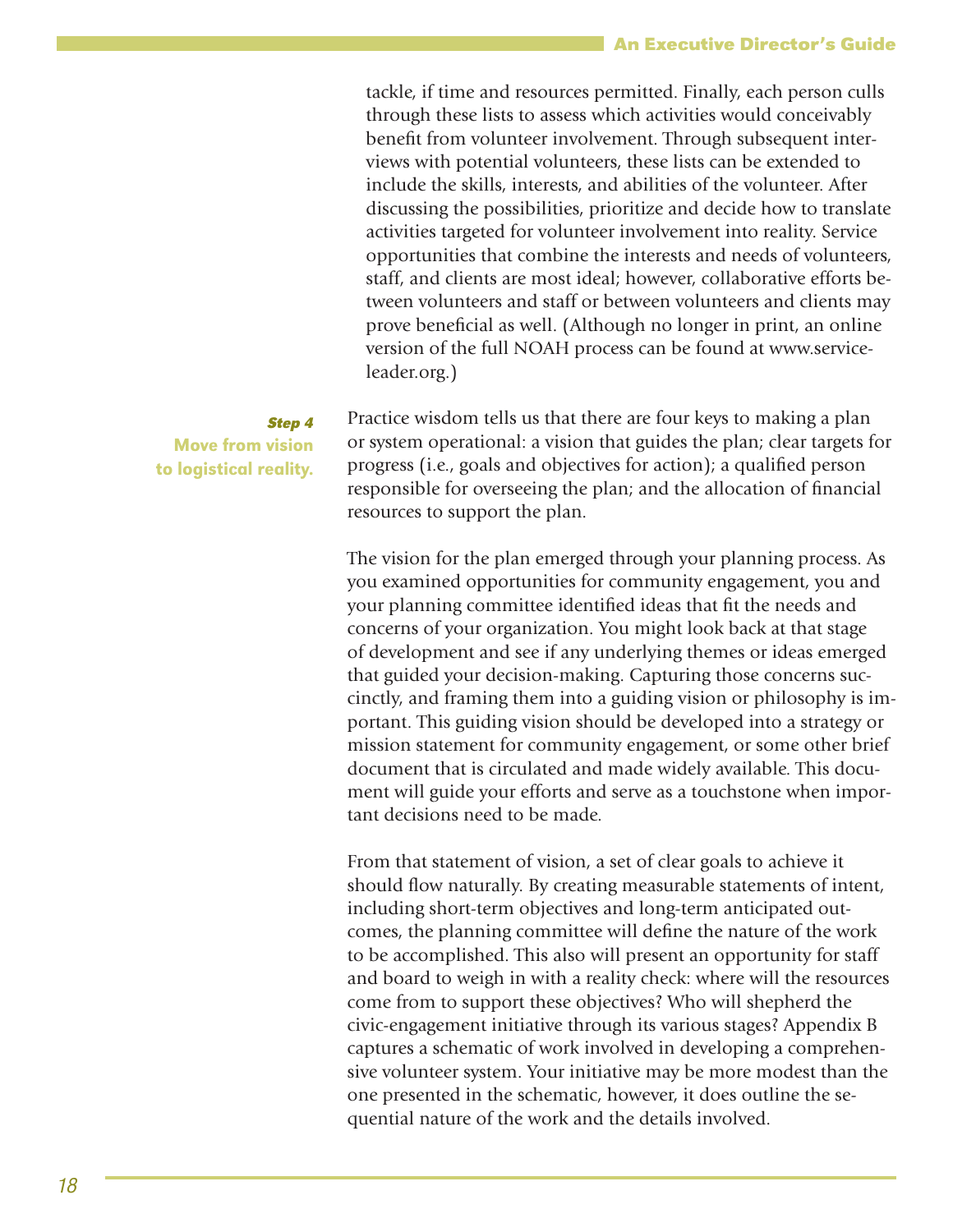#### **to Maximizing Volunteer Engagement**

Selecting a point person to guide the volunteer engagement effort is critical, ensuring it becomes *someone's* responsibility to move your plan to action. This person may be you. If not you, it will need to be someone who enjoys your full support and assistance as this new venture takes shape. Additionally, it will need to be a person who has been given the time to undertake the work. Effective community engagement programs—even small efforts—take time. To be effective in this role your point person must either be engaged to take on this effort or be relieved of other duties so that he or she can invest the time necessary to achieve the important end results.

Finally, your action plan should include a budget, inclusive of not only the dollars but other costs to your organization of working with volunteers. These may include staff time, facilities, supplies, and equipment required to facilitate involvement. Weigh how your nonprofit will accommodate the fact that increased numbers of volunteers equates to increased numbers of people in your organization—people who take up space, often need to use computers, may want to drink coffee, and *will* want to park their cars. Such creature comforts alone won't attract volunteers to your nonprofit, but the absence of them can assuredly lead to poor volunteer retention. Additionally, you will need to decide appropriate lines of communication, set up databases, and determine appropriate screening procedures. Touching on these types of logistics with the planning team *before* embarking on a new volunteer recruitment initiative can save numerous headaches down the road.

Where model program for volunteers exist, it's worth exploring opportunities for replication in systems, approaches, training, and more. Consider looking for examples of volunteer engagement from among other nonprofits in your community or issue area, particularly those that have achieved successes with volunteers. Such benchmarking could set up opportunities for collaboration, while also preventing your organization from reinventing the wheel if an existing template fits within your agency's needs. The text box on page 21 illustrates one executive director's success with creating a vision for volunteer engagement out of just such a benchmarking experience.

Additionally, be aware that your organization's staff will seek a template for volunteer engagement, as well. It may be necessary to dedicate some professional development and training time to this topic, or staff may simply look to you, the agency leader, to model effective volunteer involvement. Your leadership can model your commitment to the plan if you give your staff an opportunity to witness firsthand how *you* work with volunteers. Staff will perceive **Step 5**

Benchmark others' successes with volunteers.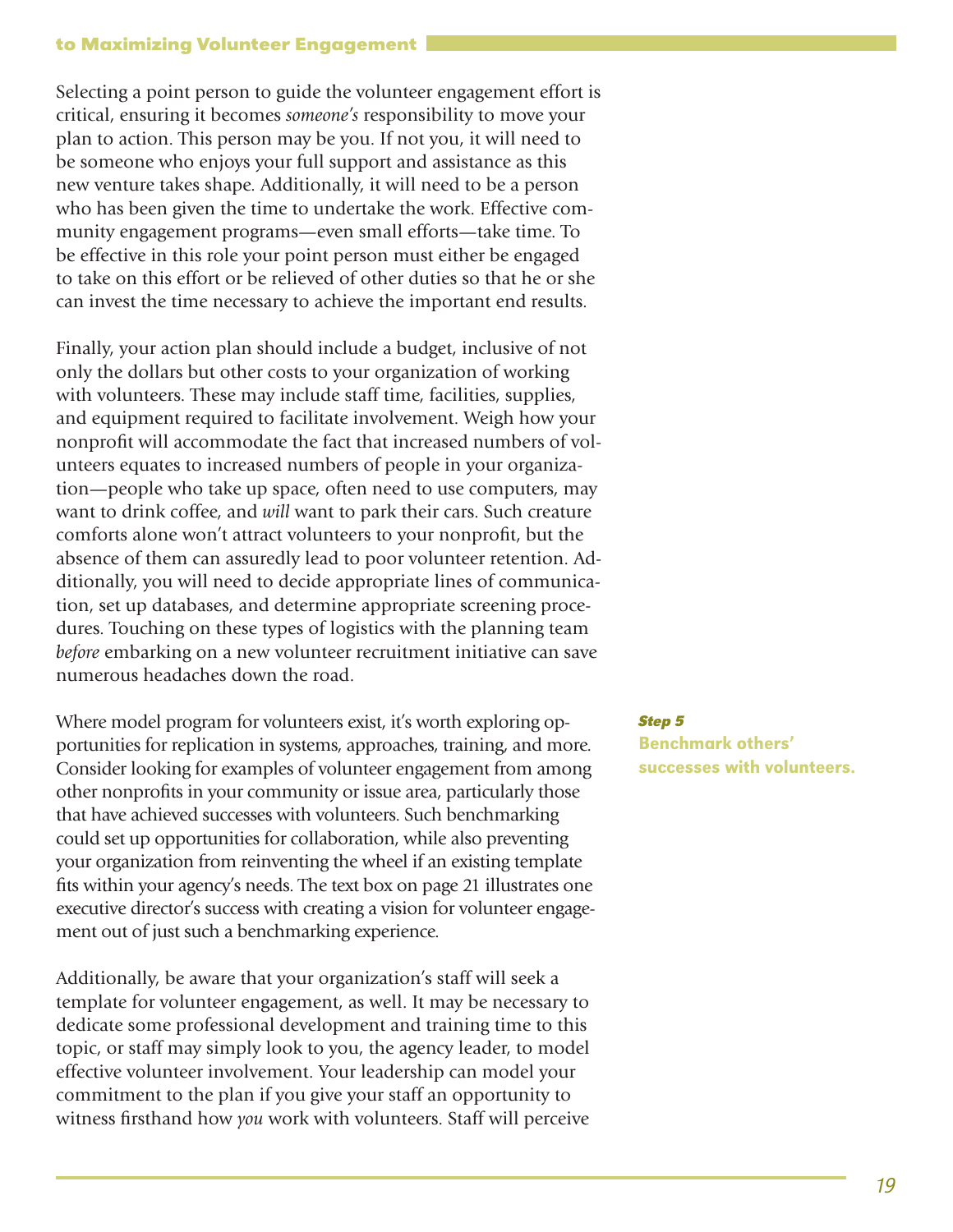not only what working with volunteers may require of them (investments of time, certain behavioral modifications, etc.) but also the potential payoffs for taking work with volunteers seriously.

#### **Step 6**

Decide how you'll measure success. Setting up metrics to evaluate the success of your community engagement efforts can prove complex, but several tools exist to provide support. These metrics can help your organization determine whether the anticipated outcomes of the volunteer engagement initiative were met and provide the data that will make the case for continued support for your efforts to board members, funders, and other stakeholders.

#### *• Quantitative measures*

Databases can be programmed to track not only the number of volunteers in your agency and their hours spent in service, but also whether their service correlates with other outcomes important to your organization. (For example, Are they raising the public profile of your organization? Are they donating, attending events, or becoming members, in addition to giving their time? Have you been able to serve more clients or provide more effective or comprehensive service because of volunteers? Has volunteers' service enabled you to secure matching cash contributions from their employers contingent on hours of service? Have they referred others to your nonprofit? Have they increased their service over time or begun serving your organization in new capacities, perhaps making the shift from episodic volunteers to ongoing volunteers, or adding new skills within the time they give? Have they opened doors with funders or other potential donors?) Such metrics can become part of your agency dashboard, something you see and refer to regularly in staff meetings, board discussions, and annual reports.

*• Financial measures*

Another quantitative approach is to determine the organization's return on investment, by placing a value on volunteers' time. Several methods for this exist (e.g., comparing the work to its average wage in the marketplace, accounting for the opportunity cost of volunteers' time, etc.). Resources for conducting volunteer valuation can be found online at www.rgkcenter.org/investigator, including an article, "Placing a Value on Volunteer Time," (2005) that outlines several tools available to nonprofit leaders.

*• Qualitative measures*

Scheduling exit interviews or after-action reports with volunteers who have completed a significant project or service commitment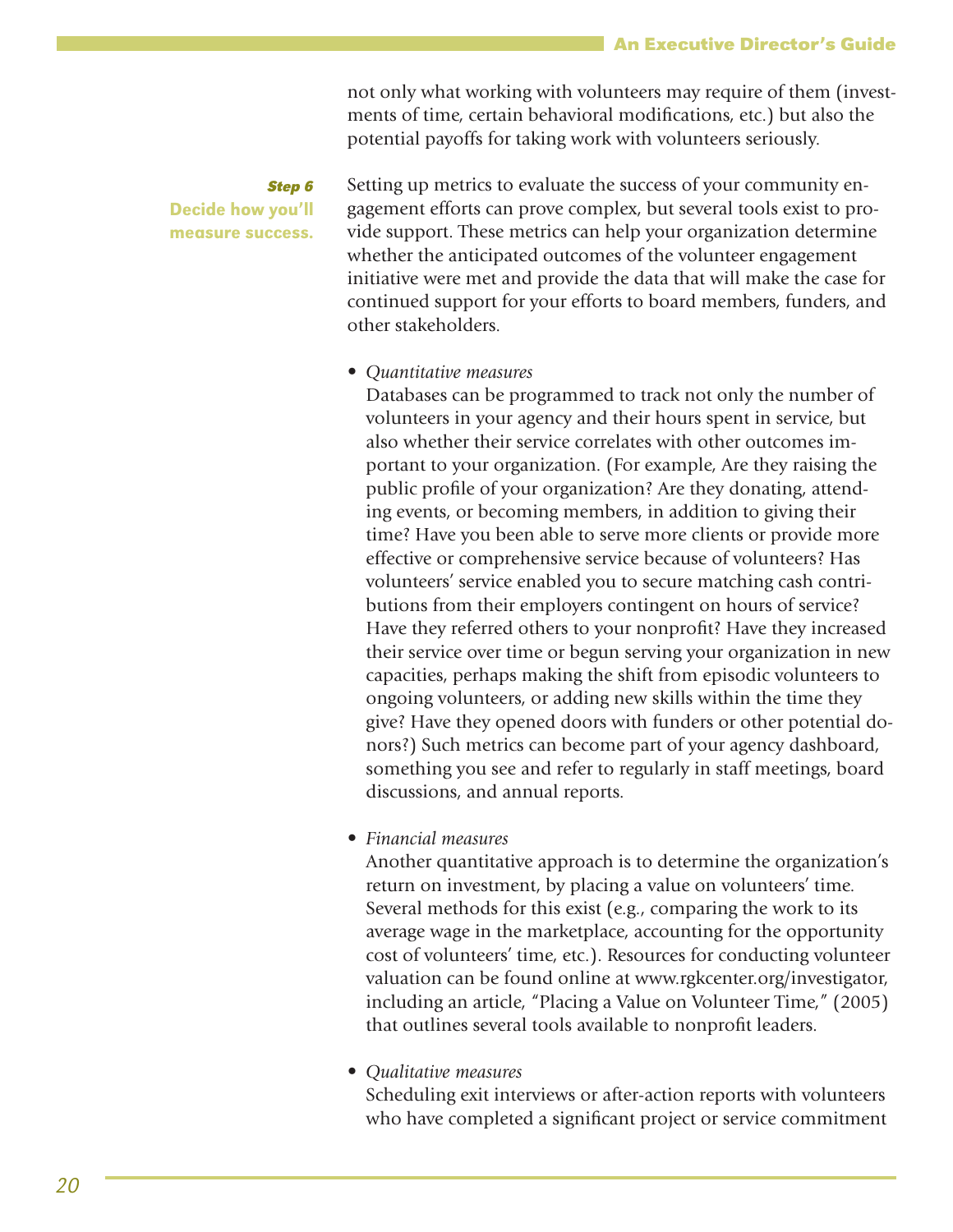#### **to Maximizing Volunteer Engagement**

enables you to learn more about their experience. Meet with staff supervisors or board members engaged in the action to process the outcomes, and think about surveying your volunteers periodically or holding casual focus groups to garner their input. Report volunteer involvement successes and highlight accomplishments in your organizational newsletter, reports to funders, website content, and elsewhere, and clip press reports about your organization, watching for the presence of volunteers. Community involvement often helps to garner positive attention in the community and provides positive PR for your organization.

#### **Envisioning a Place for Volunteers**

During a perfect storm of organizational crises at the Austin Children's Museum, Mike Nellis stepped into the role of executive director. Not only did the organization face the impending loss of its lease and the need for a new capital campaign and building, it also struggled with internal strife at various levels, from a board of directors in transition, to a confrontation-prone staff, to a disengaged pool of volunteers. Much about the organization felt adrift, with hardly any room for volunteers in an organization that, at the time, had no home of its own.

After conducting an organizational assessment amid these challenges, identifying strategies for moving forward, and starting anew in a central downtown location, Nellis and the Children's Museum made a call he has never regretted: to pay much more attention to the place of volunteers in advancing the organization's goals.

In years past, volunteer coordination had fallen under the umbrella of the museum's fund development department, with the thinking that perhaps volunteers' key function lay in their capacity as committed, potential donors. This tactic, Nellis wryly notes, "didn't work very well."

He adds, "Previously, the Children's Museum had an internal culture of believing volunteers were meant to be cultivated as donors and, otherwise, were sometimes more pain than they're worth."

Nellis set about changing that culture: by having the volunteer coordinator directly report to him, by asking highlevel staff to model productive relations with interns and other volunteers, and by pursuing a grant to allow the Children's Museum to benchmark a sophisticated volunteer-engagement program in another city. "I saw huge potential to use volunteers to improve quality of service," Nellis says. "Now instead of offering just feel-good opportunities, we have folks working in a way that's mutually beneficial to our organization and to the volunteer."

The organization's new system for volunteer engagement, based on a model originated at the New York Hall of Science, creates lifelong opportunities for connection to the museum's work: as young user, "junior volunteer" (elementary-aged museum-camp attendant), counselor-in-training (highschool camp leader), college student, and professional industry expert. This "science career ladder" for volunteers mirrors the opportunities for professional development, training,

networking, and advancement the Austin Children's Museum makes available to its own staff.

"The goal," Nellis explains, "is to create a seamless integration between paid and unpaid workers. At the front end, this takes a lot of work—a lot of training, education, checking in, and making sure volunteers are having a great experience. But the value is that volunteers' contributions are able to match that of staff on the floor. We're serious about the work we do, and we want our volunteers to be serious, too."

Participants in the science career ladder join a complement of backoffice volunteers who assist with administrative components of the museum's work, creating a "bifurcation between volunteers who work directly with kids and those who don't." As a result, volunteers now have a defined place in the museum's operations and are identified as key players on the agency's organizational chart. "We use volunteers as extensions of our staff," Nellis says. "We've found, if we can enhance the meaning of the experience for the volunteer, services to visitors are enhanced in the process."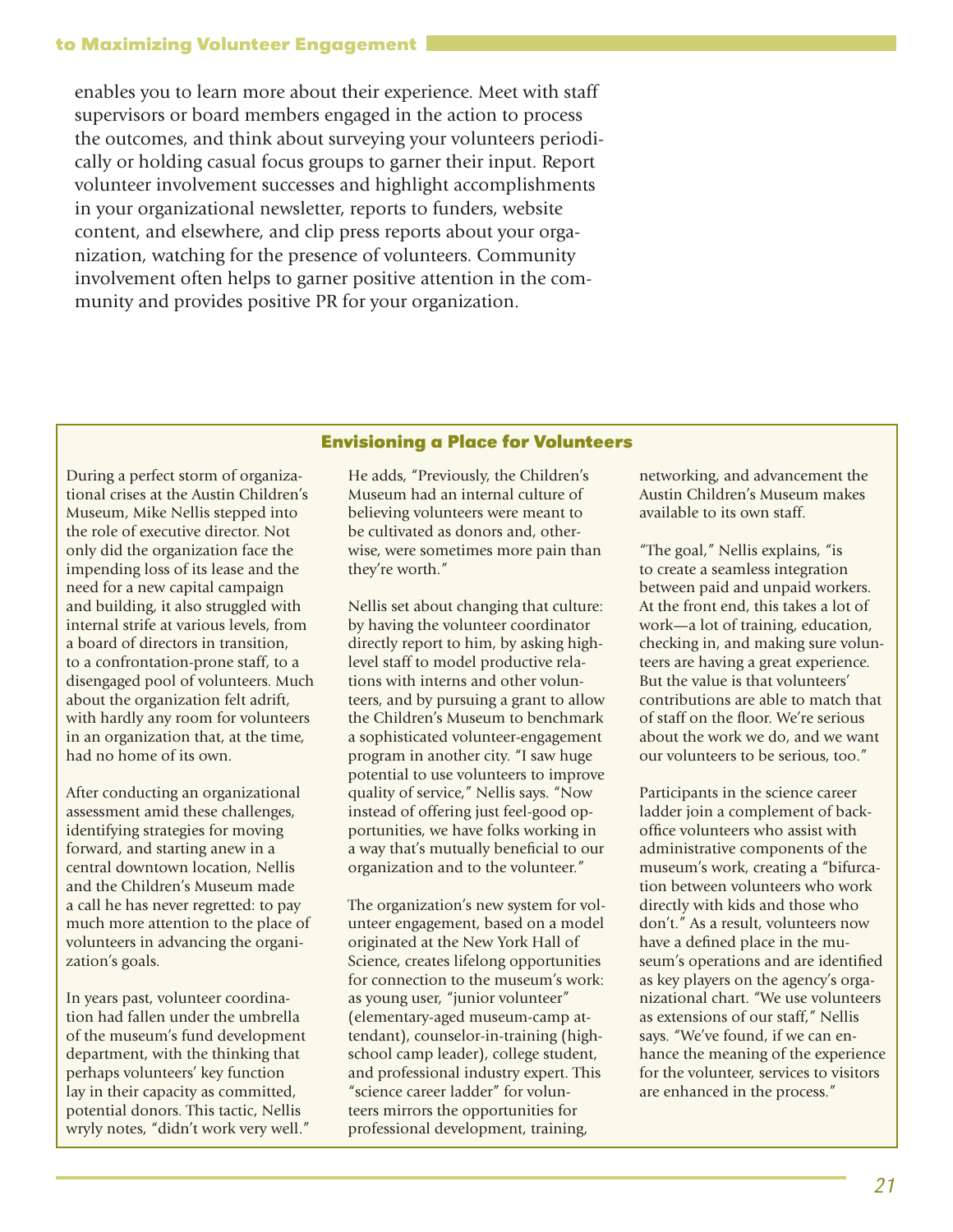#### **Maximizing The Volunteer Investment**

Just as thoughtful, careful planning is necessary for any level of volunteer involvement, so, too, are resources to do the job, including funds and staff time. Numerous studies have found that—"free" labor, notwithstanding—the old adage *you get what you pay for* applies to volunteer programs (Adalpe, et. al.; 2006; The Grantmaker Forum on Community and National Service, 2003; Rehnborg, et. al., 2002; Hager, 2004). The bottom line is this: the more energy and resources nonprofits expend on community engagement initiatives, the greater their return on the investment.

The level and extent of your volunteer engagement initiative determines your staffing complement. Utilizing The Volunteer Involvement Framework™ grid, we will examine the traits of each quadrant and the resultant management recommendations. Keep in mind that volunteer engagement initiatives that span the quadrants of the grid will require greater levels of management resources.

#### **A Question of Management and Staffing**

Making the decision to hire a new person on either a full- or parttime basis is always complex and requires careful analysis. Because volunteers generally work for no pay, many nonprofits initially assume that the leadership of the program can also be secured without a paycheck. In her excellent treatment of the subject of when to pay for help and when to engage volunteers for a task, Ellis notes that, while volunteers' *qualifications* can be equal to or beyond that of staff in every way, providing a paycheck serves four critical functions: "Offering a salary gives the agency a predetermined number of work hours per week, the right to dictate the employee's work schedule, a certain amount of control over the nature and priorities of the work to be done, and continuity" (1996, p.12). Thus, handling a significant workforce of volunteers (and especially if those volunteers serve over a long period of time and perform highly skilled work) likely requires the sort of availability and commitment than an organization usually finds in a *paid* staff member.

Once the commitment has been made to hire for the position, some executives look to fill a volunteer-manager opening from within the ranks of existing volunteers. The underlying assumption, that someone committed to serving your organization would welcome the opportunity to come on board in exchange for a paycheck, sometimes misunderstands the challenges inherent in moving from *being* a volunteer to *managing* other volunteers. Having a clear job description, laying out the necessary skills and aptitudes of the job, will allow you to assess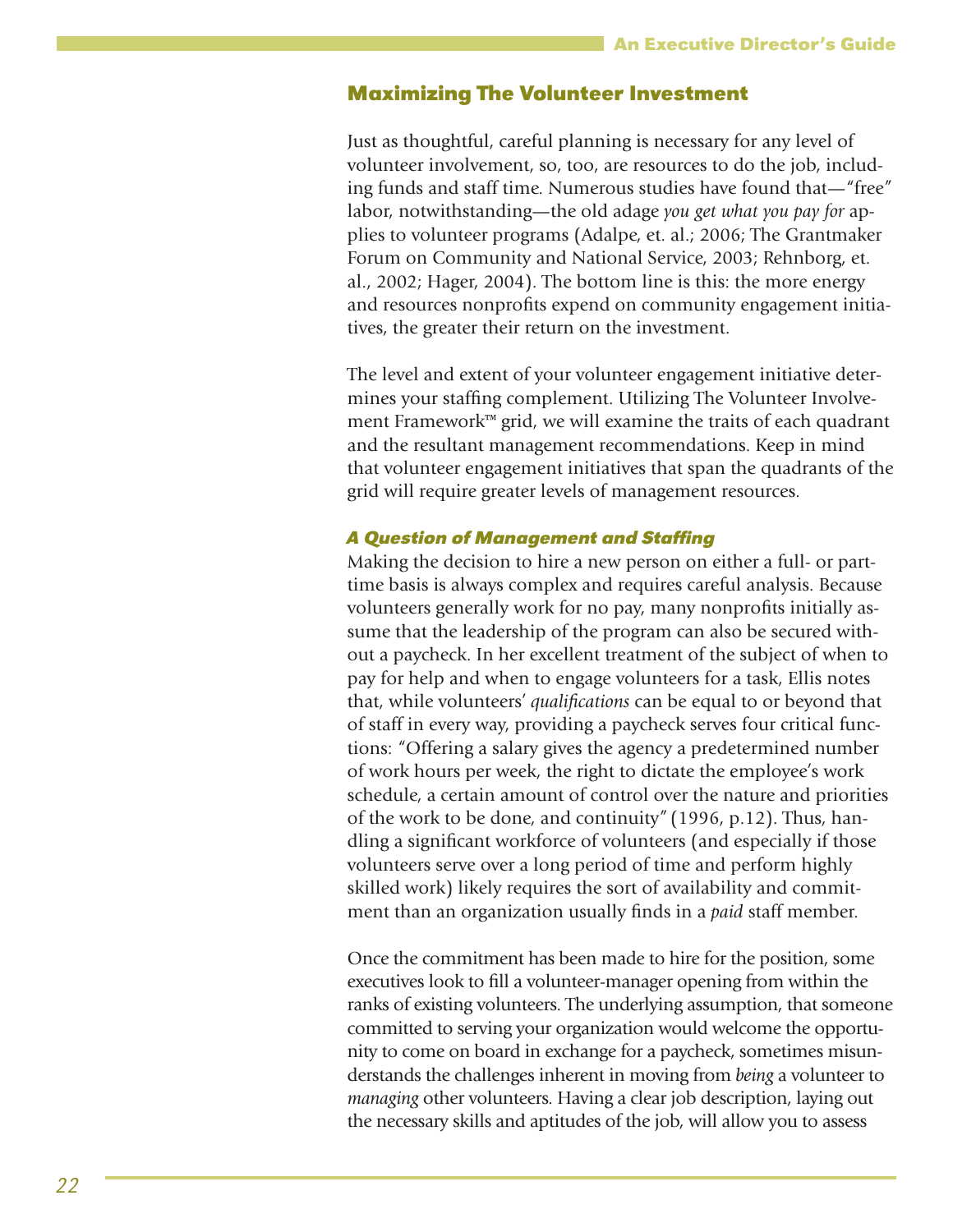| The Volunteer Involvement Framework™<br><b>Consideration for Managing Volunteers</b> |                            |                                                                                                                                                                                                                                                                                                                                                                                                                                                                                                                                                                                                                                                                                                                                                                                                                                    |                                                                                                                                                                                                                                                                                                                                                                                                                                                                                                                                                                                                                                                                                                                                                                                       |  |
|--------------------------------------------------------------------------------------|----------------------------|------------------------------------------------------------------------------------------------------------------------------------------------------------------------------------------------------------------------------------------------------------------------------------------------------------------------------------------------------------------------------------------------------------------------------------------------------------------------------------------------------------------------------------------------------------------------------------------------------------------------------------------------------------------------------------------------------------------------------------------------------------------------------------------------------------------------------------|---------------------------------------------------------------------------------------------------------------------------------------------------------------------------------------------------------------------------------------------------------------------------------------------------------------------------------------------------------------------------------------------------------------------------------------------------------------------------------------------------------------------------------------------------------------------------------------------------------------------------------------------------------------------------------------------------------------------------------------------------------------------------------------|--|
|                                                                                      |                            | CONNECTION TO SERVICE                                                                                                                                                                                                                                                                                                                                                                                                                                                                                                                                                                                                                                                                                                                                                                                                              |                                                                                                                                                                                                                                                                                                                                                                                                                                                                                                                                                                                                                                                                                                                                                                                       |  |
|                                                                                      |                            | <b>Affiliation Focus</b>                                                                                                                                                                                                                                                                                                                                                                                                                                                                                                                                                                                                                                                                                                                                                                                                           | <b>Skill Focus</b>                                                                                                                                                                                                                                                                                                                                                                                                                                                                                                                                                                                                                                                                                                                                                                    |  |
| TIME FOR SERVICE                                                                     | Short-<br>term<br>Episodic | <b>Necessary Volunteer Manager Traits:</b><br>• Good project leader with solid planning and project-man-<br>agement skills, attention to detail<br>• Strong interpersonal skills: diplomatic, flexible, and acces-<br>sible<br>• Should be a good spokesperson for the cause: knowl-<br>edgeable and passionate<br>• Has time to interface with group liaisons<br>Other considerations:<br>• Collect contact information on volunteers to follow-up with<br>other service and giving opportunities.<br>• Consider rotating management task among existing staff<br>members who meet qualifications (but be sure at least one<br>person is maintaining oversight, centralized records).<br>• Budget adequate funds for project-related resources<br>including refreshments for work groups and possible<br>recognition memorabilia. | <b>Necessary Volunteer Manager Traits:</b><br>• Strong human resources skills, respect for volunteer and<br>job-sculpting expertise<br>• Marketing skills to lead targeted recruitment effort; should<br>be able to tell the organization's story, and to relate the<br>specific task to your mission<br>• Flexible, with willingness to adapt a project to the volun-<br>teer's expectations and time constraints<br>• Open and available for follow-up and able to monitor<br>progress collaboratively<br>Other considerations:<br>• These volunteers expect to be treated as respected<br>equals, not as subordinates.<br>• Nonprofit should be open to sharing relevant information<br>as the volunteer gains knowledge of the agency, earns<br>trust, and prepares for the task. |  |
|                                                                                      | Long-<br>term<br>Ongoing   | <b>Necessary Volunteer Manager Traits:</b><br>• Has significant time to devote to volunteers<br>• Is knowledgeable about overall organization and its future<br>direction<br>• Has strong interpersonal and organizational skills and<br>genuinely likes people<br>• Continuity of leadership and institutional history helpful<br><b>Other considerations:</b><br>• These volunteers require a comprehensive volunteer infra-<br>structure (e.g., dedicated staff person with not less than 20<br>hours per week dedicated to working with volunteers).<br>• Budget to cover necessary program expenses (e.g., volun-<br>teer expense reimbursement, regular recognition, etc.)                                                                                                                                                   | <b>Necessary Volunteer Manager Traits:</b><br>• Usually the management person most closely aligned<br>with volunteer's (or volunteer committee's) skill area must<br>oversee work<br>Other considerations:<br>• As with quadrant to the left, dedicate considerable infra-<br>structure to support these efforts (including necessary time<br>and attention of ED and/or board members).<br>• Time should be allocated for personal staff interactions<br>with the skilled volunteer to support volunteers' efforts and<br>to learn from their observations.<br>• Mechanisms to keep the volunteer(s) in the organizational<br>informational loop and resources to assure an appropriate<br>work station, expense reimbursement, and recognition are<br>critical.                     |  |

candidates accordingly. An excellent resource on volunteer management, which includes sample job descriptions for the position, can be found on Idealist.org in their Volunteer Management Resource Center section. See http://www.idealist.org/en/vmrc/vmcareer.html.

Position justification is a concern frequently raised by executive directors. As noted earlier, it is no more inappropriate to hire a volunteer manager than it is to hire a fund development director or marketing manager (see Myth 2, on page 4). Historically, most nonprofit organizations emerged from the work of a committed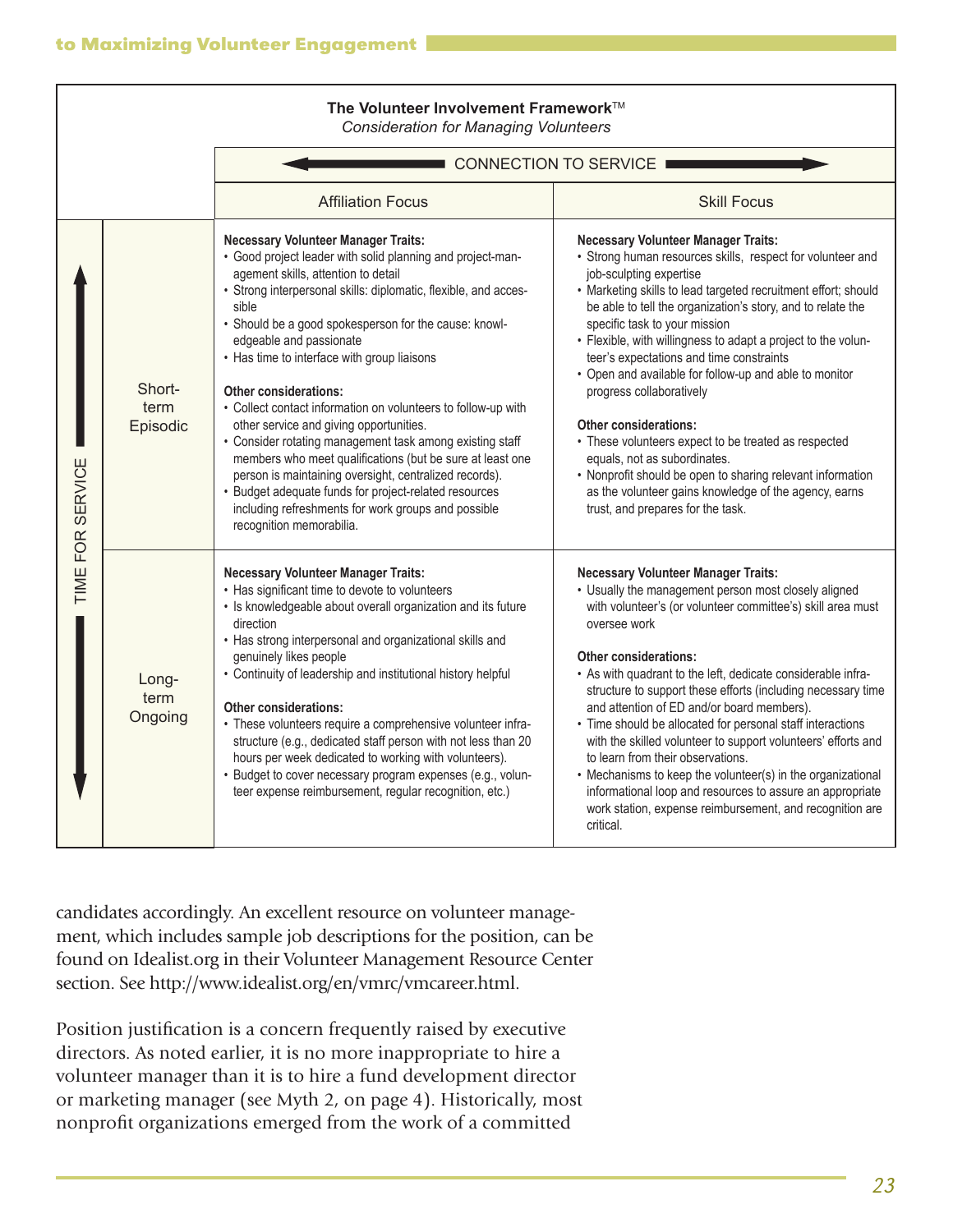group of volunteers who championed a cause. As the work grew, the founding board sought funds to hire a leader for the organization, a person with the time and the expertise needed to take the group to its next level of functioning: the executive director. The same rationale applies to the position of volunteer manager. If you truly seek to maximize the contribution of volunteers, your investment in this effort will deliver gains equal to your investment and your efforts. The textbox on the this page offers an illustrative example of how creative volunteer management can maximize nonprofit investment in volunteers. Additionally, the questions in Appendix C are designed to help you as you deliberate about hiring a volunteer manager.

#### **Building Capacity through Volunteer Management**

When Suki Steinhauser stepped into the role of chief executive officer at Communities in Schools (CIS), a dropoutprevention program in Central Texas, she knew that her predecessor, the nonprofit's founding CEO and leader of 18 years, had provided her with many ingredients for success. Having nurtured relationships with dozens of educators and funders and built the systems to put licensed social service professionals at more than 50 school campuses, the former CEO had provided a recipe for stable services to benefit tens of thousands of children and youth.

What Steinhauser added to this mix was something she calls her "secret sauce": a new hire in volunteer management, whose support made it possible for CIS to involve more than 600 new volunteers in her first year alone, fostering a committed team of community advocates for CIS.

Prior to the creation of the director of volunteer services and community partnerships position, CIS had operated with support from approximately 350 volunteers annually, all of them board members, Ameri-Corps members, interns, tutors, or mentors. Each of these roles served a key function, yet all required a significant time commitment from volunteers, as well as a willingness to adhere to CIS's training, vetting, and match requirements. Steinhauser and Alissa Magrum, the new

director of volunteer services and community partnerships, envisioned adding depth to existing services by creating new avenues for volunteering that would attract more community members who shared CIS's goal of dropout prevention.

"Working with kids in poverty is a case where the more services you can give, the greater the payoff," Steinhauser says. "One of the first things Alissa was able to do was connect with our field staff at each of our campuses and find out what other needs they had, beyond what tutors and mentors provided."

Numerous issues surfaced: campus offices hobbled by worn and dilapidated furniture, outdated computers, and dull paint; resource-strapped children who lacked school supplies to start the academic year right; high-achievers from CIS's afterschool programs who had gone unrecognized for their hard work. In response to each of these challenges and more, Magrum mobilized a series of community engagement initiatives— "extreme makeover" corporate days of service to remodel campus offices, a community wide school-supply drive, a volunteer-driven annual recognition celebration to honor outstanding students—each of which ultimately served the agency's mission.

Today, Steinhauser credits volunteers not only with "providing us with the

capacity to do more, more creatively" but with raising the profile of CIS in Central Texas. The CEO believes the volunteer coordination, made possible by her investment in dedicated staff, created publicrelations ramifications for CIS that would otherwise have been unimaginable. "So much of what we do is direct service, embedded within the schools, but we also have a duty to do advocacy in the community," she notes. "The more volunteers we bring in, the more advocates we have with the exposure to what otherwise is an invisible organization behind school doors." Steinhauser points to the example of one young professional volunteer who staffs a legislative office in Austin and whose service has helped educate her—and her elected-official boss—about the region's dropout problem.

Steinhauser emphasizes that adapting to volunteers' schedules, while aligning volunteers' activities with direct needs of the organization in service of its mission, has opened a world of possibilities. "If somebody has a great experience with the school supplies drive, maybe they'll decide to become a middle school mentor, or their child will grow up to want to be one of our AmeriCorps members," she explains with a smile. "You just never know when a volunteer comes through your door, if they have a good experience, what else can come your way."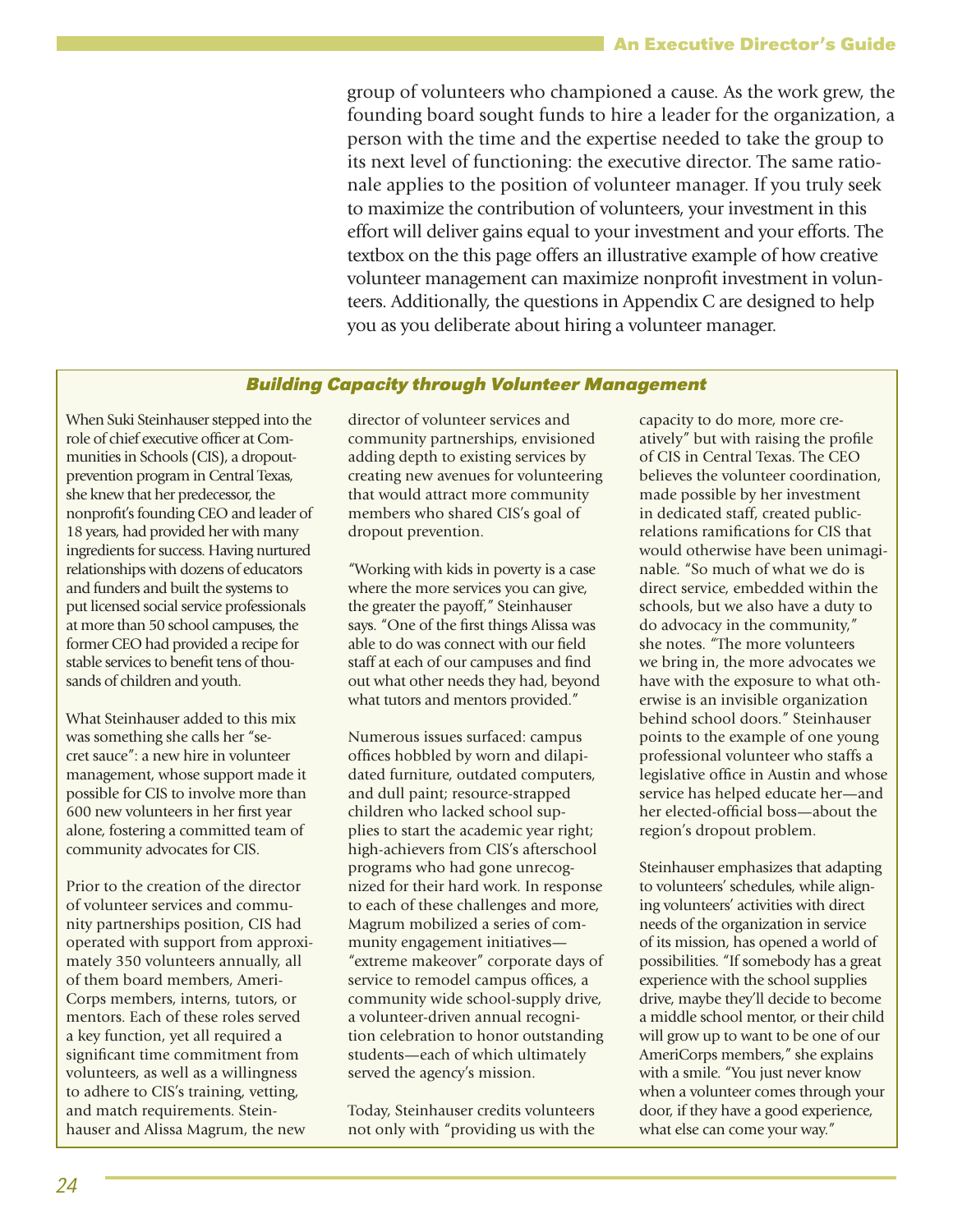#### **Minimizing Challenges, Embracing Opportunities**

Few leaders will openly cast aspersions on the dedication of volunteers or the virtues of community involvement, yet benign acceptance can also mask serious reservations, if not outright hostility, towards volunteers. This section of the Guide addresses some of the more common issues in volunteer engagement, presenting some of the challenges and opportunities inherent in these initiatives.

The opportunities, challenges, and liability considerations for service projects within each of the quadrants are captured in the Framework on the next page. Although the concerns vary by the dimensions of the quadrant, a few considerations are universal.

#### **Liability**

In today's litigious society, nonprofit organizations need to be careful, thoughtful, and thorough in any project they undertake, ensuring proper consideration of risk management and liability. Although a thorough risk assessment analysis is beyond the scope of this Guide, nonprofits would be well advised to exercise for volunteers the same caution advocated for client care and general staff protection for positions of equal responsibility. A well-managed program should include up-to-date records and well-documented personnel files, noting all trainings attended and reference checks conducted, as well as the results of these reference checks. In addition, a comprehensive community engagement program should include a policies and procedures document that outlines regulations pertaining to volunteer/client contact within and outside of the work setting; expectations for uses of personal vehicles and levels of personal insurance required if client transportation is anticipated; procedures on how to handle injuries received during the course of service; and any other guidelines that you would institute for staff serving in similar positions. A comprehensive orientation to volunteer work provides an opportunity to share this information with volunteers.

Insurance is available for volunteers operating within the regulations of a formal organization. The low cost of this coverage suggests the relative safety of such undertakings; nonetheless, an exploration of available options is important. For an example of such coverage, see http:// www.cimaworld.com/htdocs/volunteers.cfm. Intermediary organizations for nonprofits and large nation organizations with numerous affiliates frequently offer support and information about liability and risk management as it pertains to volunteer involvement. Another particularly useful resource for nonprofit organizations is the Nonprofit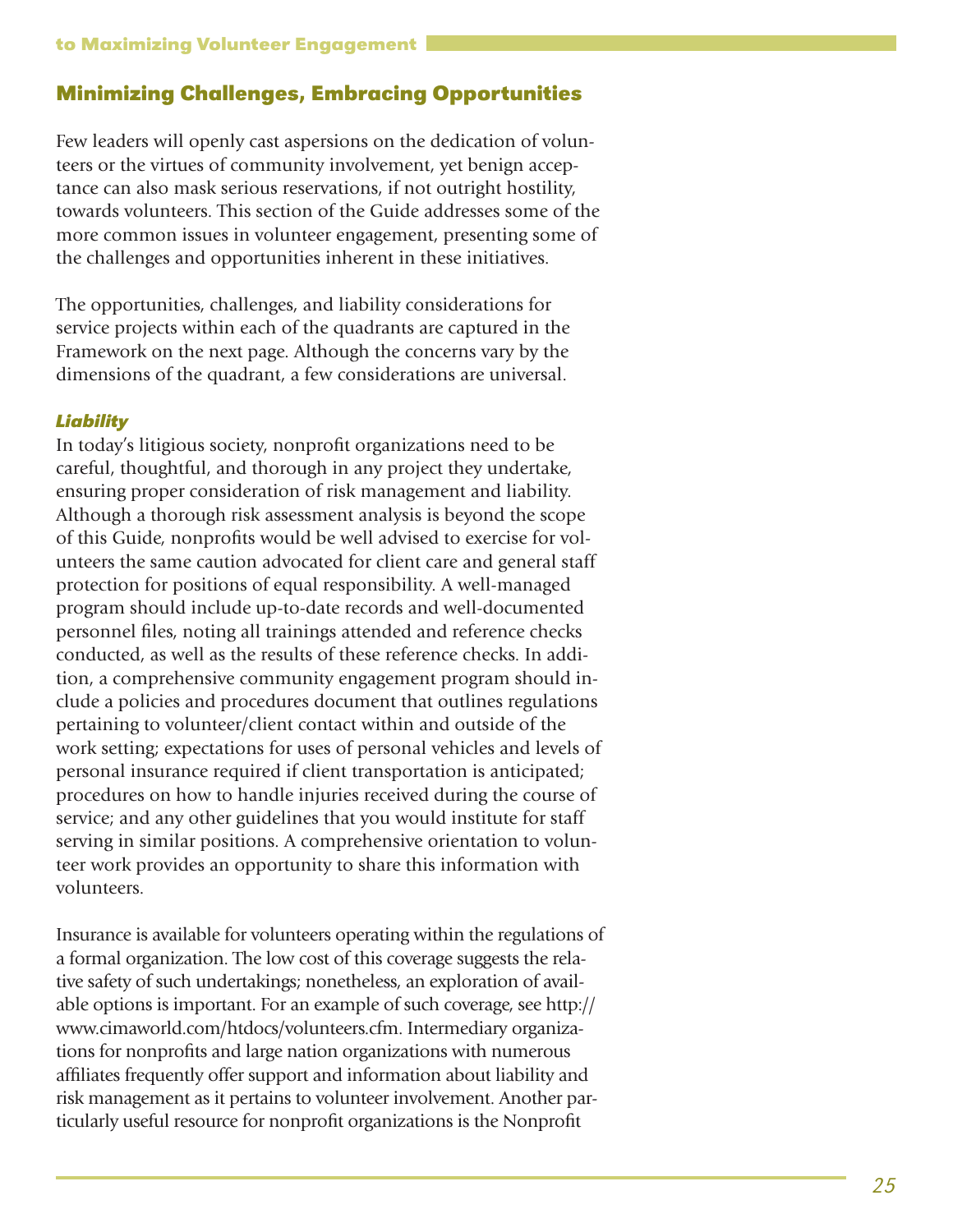Risk Management Center, based in Leesburg, Virginia, which offers a host of references and useful articles (http://nonprofitrisk.org/library/ articles/insurance052004.shtml).

While precautions and risk assessment are wise, overestimating the risk associated with volunteers can create undue burdens. It is generally unnecessary to do criminal background checks—or even reference checks—for most volunteers participating in one-time group events or in some positions unrelated to contact with vulnerable clients. Allow the complexity of the assigned task to dictate which risk management measures you take, and drop any that add unnecessary bureaucracy and obstacles to service. As always, however, check with your agency's legal counsel or insurance provider to determine the right line of action for your organization.

#### **Record-Keeping**

Effective nonprofit management includes accounting for and supporting the agency's volunteers. Each volunteer's involvement serving your organization should be a matter of record. Set up the organization's database and paperwork so that records of volunteer involvement not only capture the information to protect you against liability concerns but also to provide the data you need in evaluating the success of your program. (For support in developing recordkeeping systems, see Ellis and Noyes' 2003 publication, *Proof Positive*.)

What information you record about volunteers' service will depend not only on the requirements of the organization, but also those of the volunteer and your agency's stakeholders. For example, a student fulfilling an educational requirement (service-learning or course requirement) or volunteering to meet licensure requirements for a particular profession will require certain codification of his involvement in your organization. Additionally, insurance carriers may require particular data-keeping practices to cover your volunteer in the event of injury. Funders may accept volunteer service as part of a match requirement and sometimes have their own reporting requirements on volunteer involvement.

#### **Dismissal**

While it true that occasionally volunteers do not work out, such problems are fortunately rare! A well-managed program is the best prevention from contentious volunteer relationships. When volunteers have well-developed position descriptions, have been capably screened, oriented and trained for the position they will fulfill, and are given adequate staff support and recognition, programs generally run smoothly. However, it is true that, once in a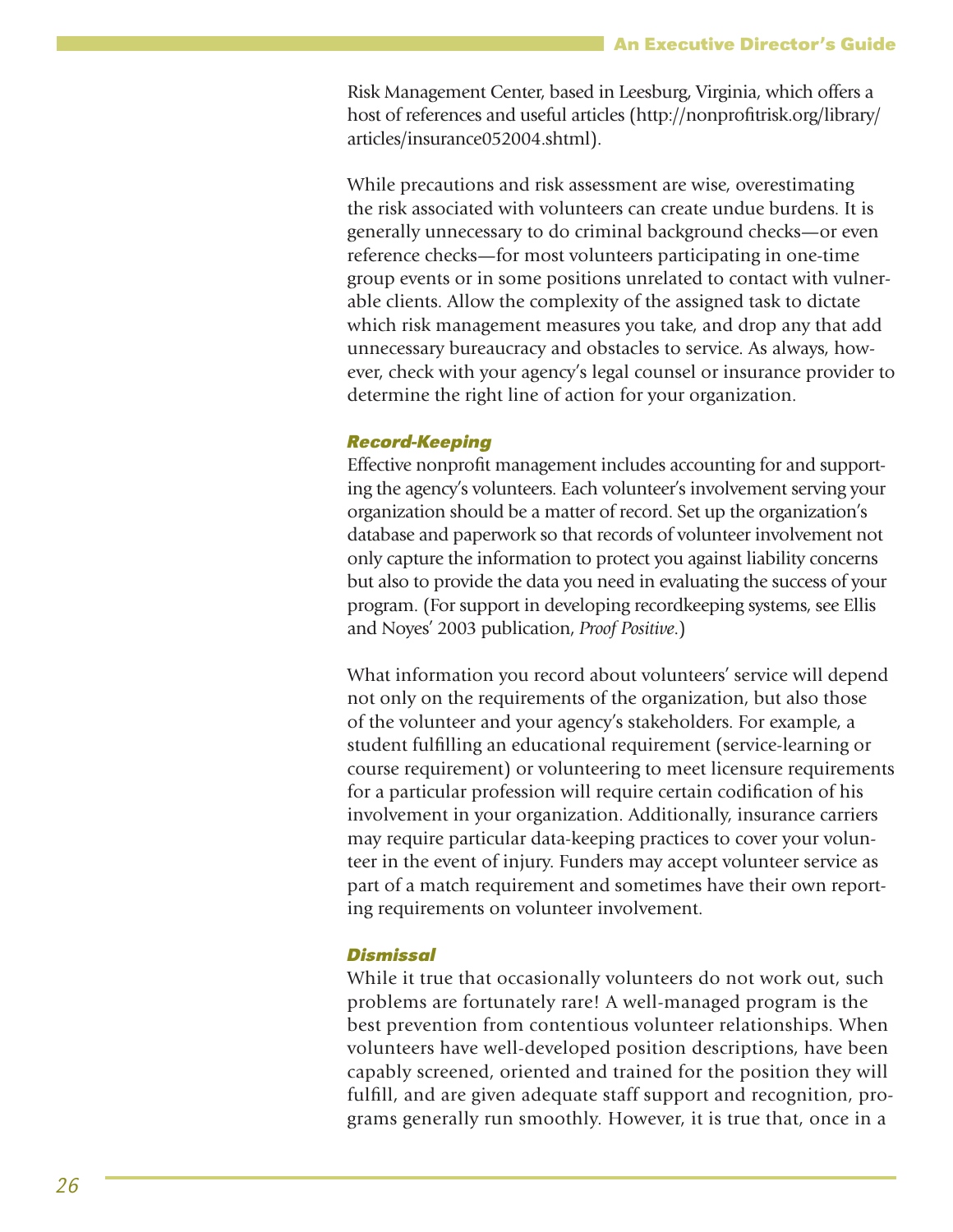| The Volunteer Involvement Framework™<br>Weighing Opportunities, Challenges, and Risks |                            |                                                                                                                                                                                                                                                                                                                                                                                                                                                                                                                                                                                                                                                                                                                                                                                                                                                                                                                                                                         |                                                                                                                                                                                                                                                                                                                                                                                                                                                                                                                                                                                                                                                                                                                                                                                                                                                                                                                                                                                                                                                                                                                                                                                   |
|---------------------------------------------------------------------------------------|----------------------------|-------------------------------------------------------------------------------------------------------------------------------------------------------------------------------------------------------------------------------------------------------------------------------------------------------------------------------------------------------------------------------------------------------------------------------------------------------------------------------------------------------------------------------------------------------------------------------------------------------------------------------------------------------------------------------------------------------------------------------------------------------------------------------------------------------------------------------------------------------------------------------------------------------------------------------------------------------------------------|-----------------------------------------------------------------------------------------------------------------------------------------------------------------------------------------------------------------------------------------------------------------------------------------------------------------------------------------------------------------------------------------------------------------------------------------------------------------------------------------------------------------------------------------------------------------------------------------------------------------------------------------------------------------------------------------------------------------------------------------------------------------------------------------------------------------------------------------------------------------------------------------------------------------------------------------------------------------------------------------------------------------------------------------------------------------------------------------------------------------------------------------------------------------------------------|
|                                                                                       |                            | <b>CONNECTION TO SERVICE</b>                                                                                                                                                                                                                                                                                                                                                                                                                                                                                                                                                                                                                                                                                                                                                                                                                                                                                                                                            |                                                                                                                                                                                                                                                                                                                                                                                                                                                                                                                                                                                                                                                                                                                                                                                                                                                                                                                                                                                                                                                                                                                                                                                   |
|                                                                                       |                            | <b>Affiliation Focus</b>                                                                                                                                                                                                                                                                                                                                                                                                                                                                                                                                                                                                                                                                                                                                                                                                                                                                                                                                                | <b>Skill Focus</b>                                                                                                                                                                                                                                                                                                                                                                                                                                                                                                                                                                                                                                                                                                                                                                                                                                                                                                                                                                                                                                                                                                                                                                |
| <b>SERVICE</b><br><b>FOR</b><br>TIME                                                  | Short-<br>term<br>Episodic | Opportunities:<br>• Can help promote organization, spread message, and<br>build mailing list.<br>• Ideal for accomplishing short-term, intensive work to<br>grounds or building.<br>• May use in database for advocacy, fund raising, or volun-<br>teer recruitment.<br>Challenges:<br>• Not always possible to provide client-oriented service.<br>• Considerable advance planning required to assure that<br>materials are available for large-scale service projects.<br>• Requires flexible schedule for staff leadership.<br>Liability:<br>• Dependent on service project selected; best to notify insur-<br>ance carrier of the date.<br>• May require an event rider on agency policy.                                                                                                                                                                                                                                                                           | <b>Opportunities:</b><br>• Great way to secure important assistance not otherwise<br>available.<br>· Ideal training ground for more intensive service (e.g.,<br>committee, taskforce, or board work, as well as work in<br>quadrant below).<br>• Worthy addition to agency database.<br>• May use service opportunity to evaluate person for pos-<br>sible employment.<br><b>Challenges:</b><br>• Poorly handled service opportunity may harm reputation of<br>organization.<br>• Project preparation can be time-consuming, may require<br>considerable upfront support.<br>• If an internship, may require supervisor with same training<br>background.<br>• May be a "cover" for a job search. If unemployed and finds<br>a job, may leave volunteer assignment unfinished.<br>Liability:<br>• Dependent on service project; investigate need for ap-<br>propriate background check.                                                                                                                                                                                                                                                                                           |
|                                                                                       | Long-<br>term<br>Ongoing   | <b>Opportunities:</b><br>· Strong mission-based, consequential outcomes likely.<br>• Worthy addition to agency database.<br>• Mechanisms for volunteer input strongly recommended.<br>• Capable, informed advocates for organization.<br>Challenges:<br>• Volunteers may become 'over-invested' in work of organi-<br>zation and make demands.<br>• Effective implementation time-consuming.<br>• Ongoing oversight important; dedicated volunteer man-<br>agement staff recommended.<br>· Staff buy-in essential.<br>• Volunteers need to be given a voice in organization's op-<br>erations that affect them, informed of important changes,<br>and updated on progress on key objectives.<br>Liability:<br>• Check requirements for appropriate background checks.<br>Should be performed if volunteer works with vulnerable<br>clients.<br>• Should carry some form of liability policy.<br>• May need to offer mileage or other forms of expense<br>reimbursement. | <b>Opportunities:</b><br>• High performer eager to further organization's work.<br>• Brings critical skill set to meet agency's needs.<br>• Strong representative in the community, likely to be an<br>able advocate.<br>• May prove to be an able recruiter, "buddy" or orientation<br>leader for new volunteers.<br>• May be an early retiree eager to be meaningfully involved.<br>• If not on the board, may be considered for board position.<br><b>Challenges:</b><br>• Volunteer may need care and attention including dedicated<br>workstation and computer and direct line to COO/ED.<br>• Other staff and volunteers must be knowledgeable about<br>this person's role and open to engaging this person in<br>deliberations that will affect the given area of work.<br>• Generally speaking, there are more volunteers eager for<br>these types of assignments then there are nonprofits ready<br>to engage them.<br>• May perceive that he/she can 'fix' the agency.<br>Liability:<br>· If behaviors prove problematic, may require formal honor<br>and retirement to move individual out of service.<br>• Should strongly consider Directors and Officers Insurance. |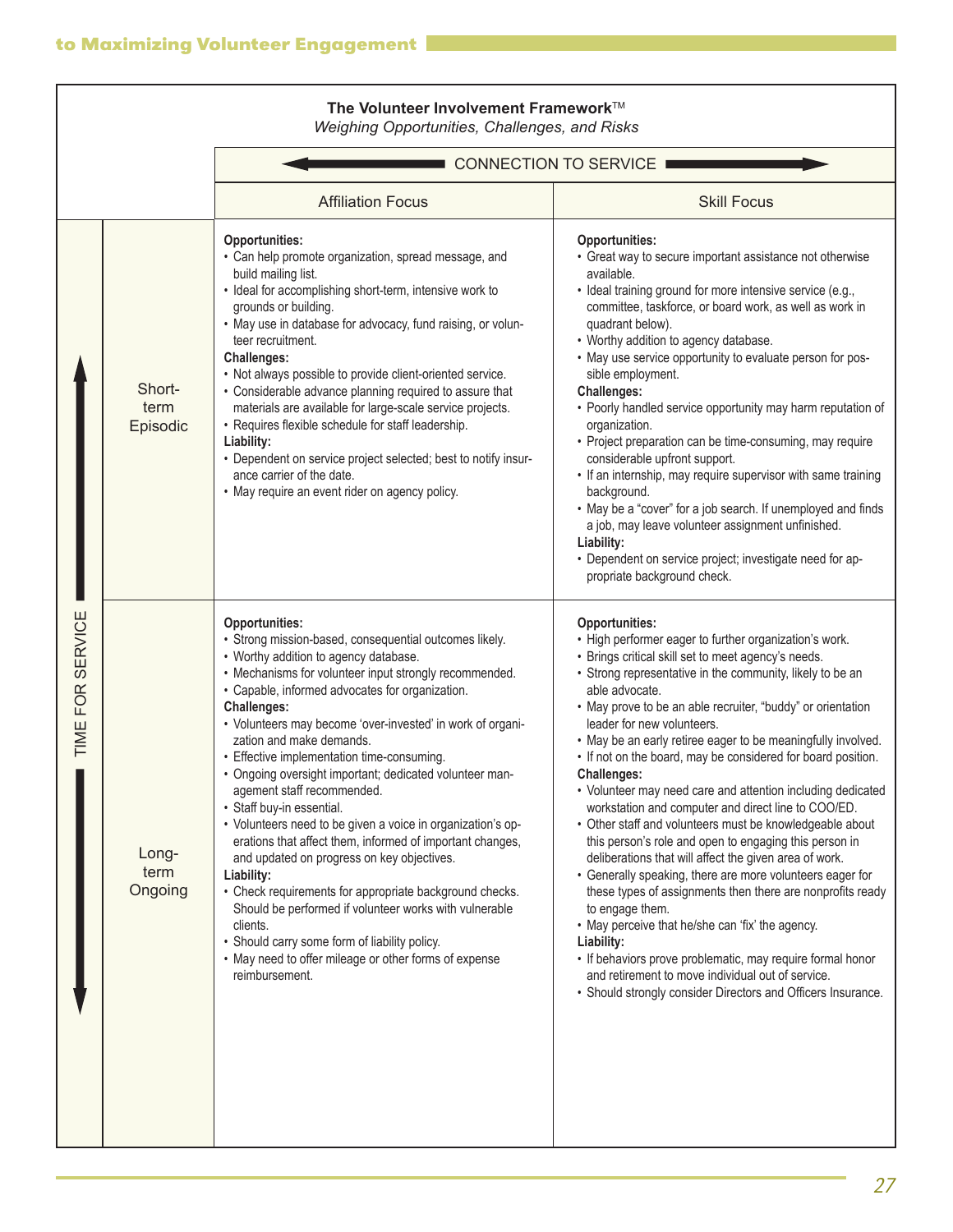while, a volunteer may need to be dismissed. (*Yes, volunteers can be fired!*)

As with staff, this situation is never pleasant, in spite of its periodic necessity. Some excellent online resources provide detailed information about the process of dismissing volunteers (Rehnborg, 2005; McCurley, 1993). They are available online at: http://www.serviceleader.org/new/managers/2005/07/000270.php http://www.casanet.org/program-management/volunteer-manage/fire.htm

Problem volunteers should not be tolerated, nor should the prospects of this problem deter you from engaging volunteers in the first place. Many situations where volunteers stray from expected protocol are motivated more by ignorance than intent. In the process of gathering the information that appears in this Guide, an executive director told of a situation where her nonprofit organization accidentally "inherited" the problem volunteer of a sister agency. When the aberrant behaviors commenced at the new agency, the ED brought the volunteer in to discuss the situation. The genuinely shocked volunteer had mistakenly assumed that her behavior was what was expected, and she was mortified to learn that she had been such a cause for concern. The woman grew to become one of the new agency's most critical supporters and strongest workers not its greatest nemesis. Yes, volunteers can be dismissed, but volunteers also need to receive the courtesy of attention and redirection before drastic measures are taken.

#### **Volunteer/Staff Ratios**

There are no specific rules of thumb that determine a standard volunteer/staff ratio, or that trigger when a volunteer manager needs to go from a half-time to a full-time position. Likewise, volunteer hours are not a good proxy to develop equations translating parttime volunteer positions to full-time-equivalent standards for supervision formulas. Working with 8 volunteers each giving 5 hours of service weekly (40 hours of total service per week) is significantly more time intensive from a supervision standpoint than working with a single individual providing an equal amount of time.

We do know, however, that more intensive volunteer expectations require greater staff support and closer supervision. For example, the Court Appointed Special Advocate program standards specify one supervisor to 30 volunteers (National CASA Association, 2006). For supervision purposes, the San Francisco Recreation and Park Department Volunteer Policy Guide recommends one gardener to 15 volunteers (SFRPD, n.d.). Neither number, however, indicates the staffing comple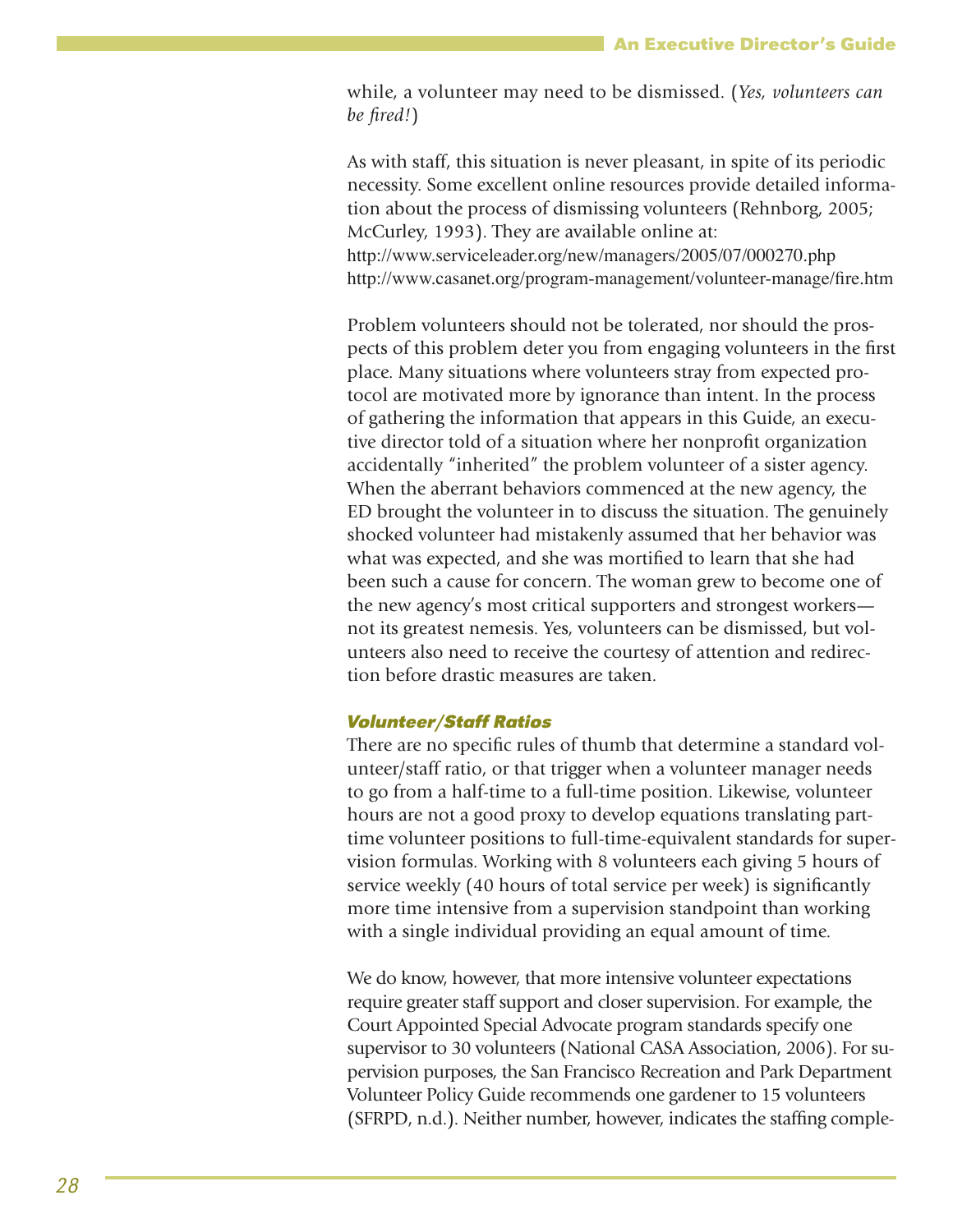ment of the volunteer office that recruits and prepares these people for service. Each organization must examine its own goals, activities, and workload in volunteer engagement and decide accordingly about volunteer management staffing. Benchmarking your program with others in similar areas of service may also provide insight about appropriate staffing levels and expectations.

#### **Volunteer/Staff Relations**

Almost any new or changed undertaking naturally gets met with resistance. If you dramatically ramp up your community engagement program, staff are likely to raise concerns about already overwhelming workloads, job security, the qualifications of the volunteers, the timing of your decision, or roles that community members may assume. If you have followed the steps outlined in this Guide, you will have handled many of these issues as you engaged your staff in a shared planning process. A few additional pointers may also help you over this hurdle.

• If you have not done so already, form a committee of staff and other stakeholders to assist with planning and implementation of the community engagement initiative. Your willingness to listen carefully to the demands of your existing personnel will go a long way in developing their receptivity to the new venture. You will need to carefully consider if all of their concerns are founded, but

certainly those that are need to be addressed during the planning process.

- Generally, people working in the service sector are active volunteers themselves. Help your staff consider the service they have performed, and relate their experiences as a volunteer to their work as staff who will now interact with volunteers. None of us wants our time wasted, nor are we eager to be treated poorly. Personalizing the volunteer experience helps staff to regard your new workforce positively.
- Orient your staff to your expectations just as you would orient volunteers to your organization. If

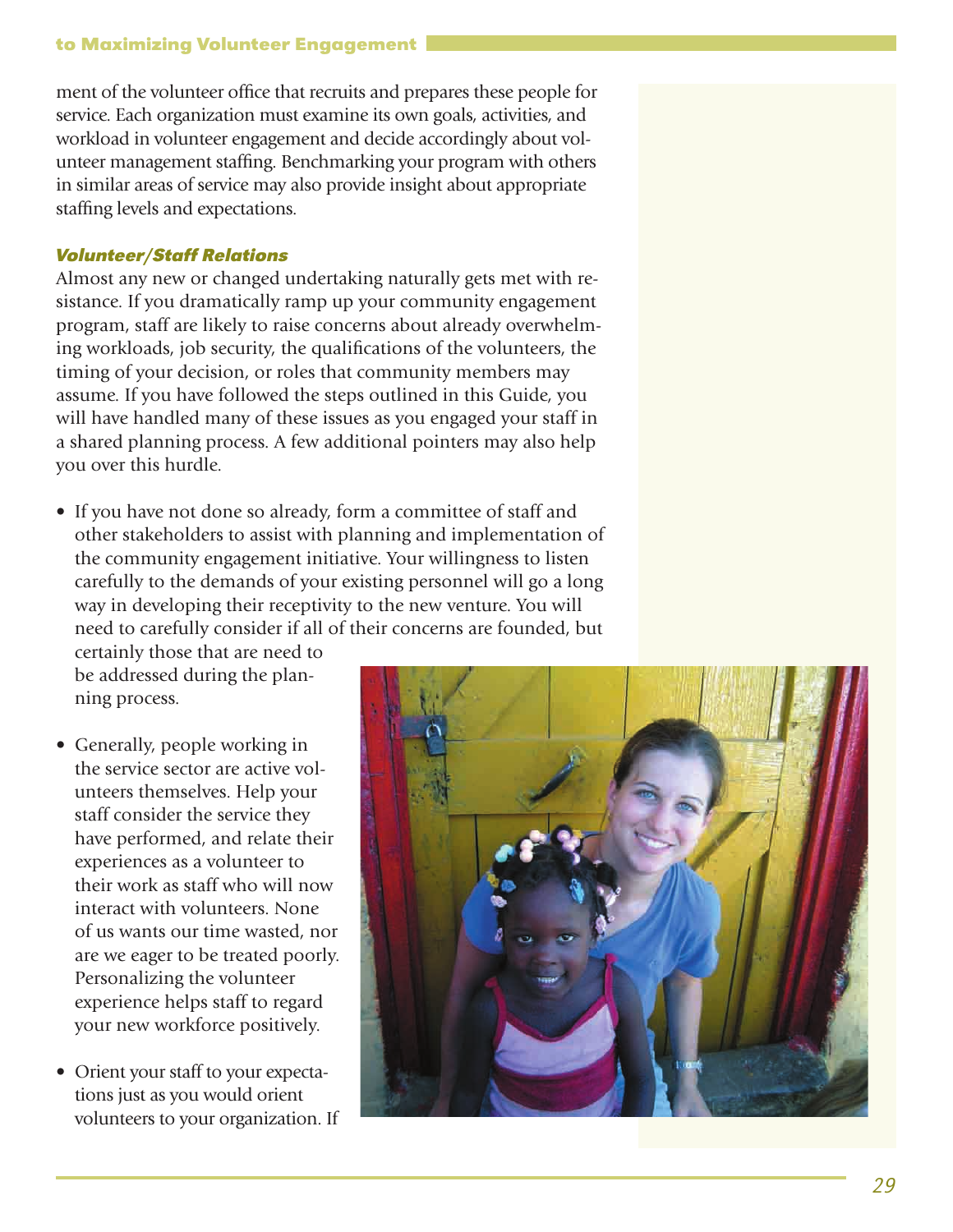you are serious about this undertaking, you need to make that clear. Not only should staff be expected to work within the guidelines of appropriate expectations, but also they should be rewarded for doing so. When recognizing volunteers, thank the staff who supported them, too. Connect merit raises and the other bonuses to this expectation, as you would to other job requirements.

• And finally, inform staff about the expectations and reality of the volunteer workforce. The vast majority of people offering to serve are eager to help—they are not there to take jobs or to assume 40-hour-a-week responsibilities. Provide staff with an update on who is volunteering, as well as how they can become valued members of your organization's team.

For additional resources on this topic check out: http://www.energizeinc.com/art/subj/emp.html.

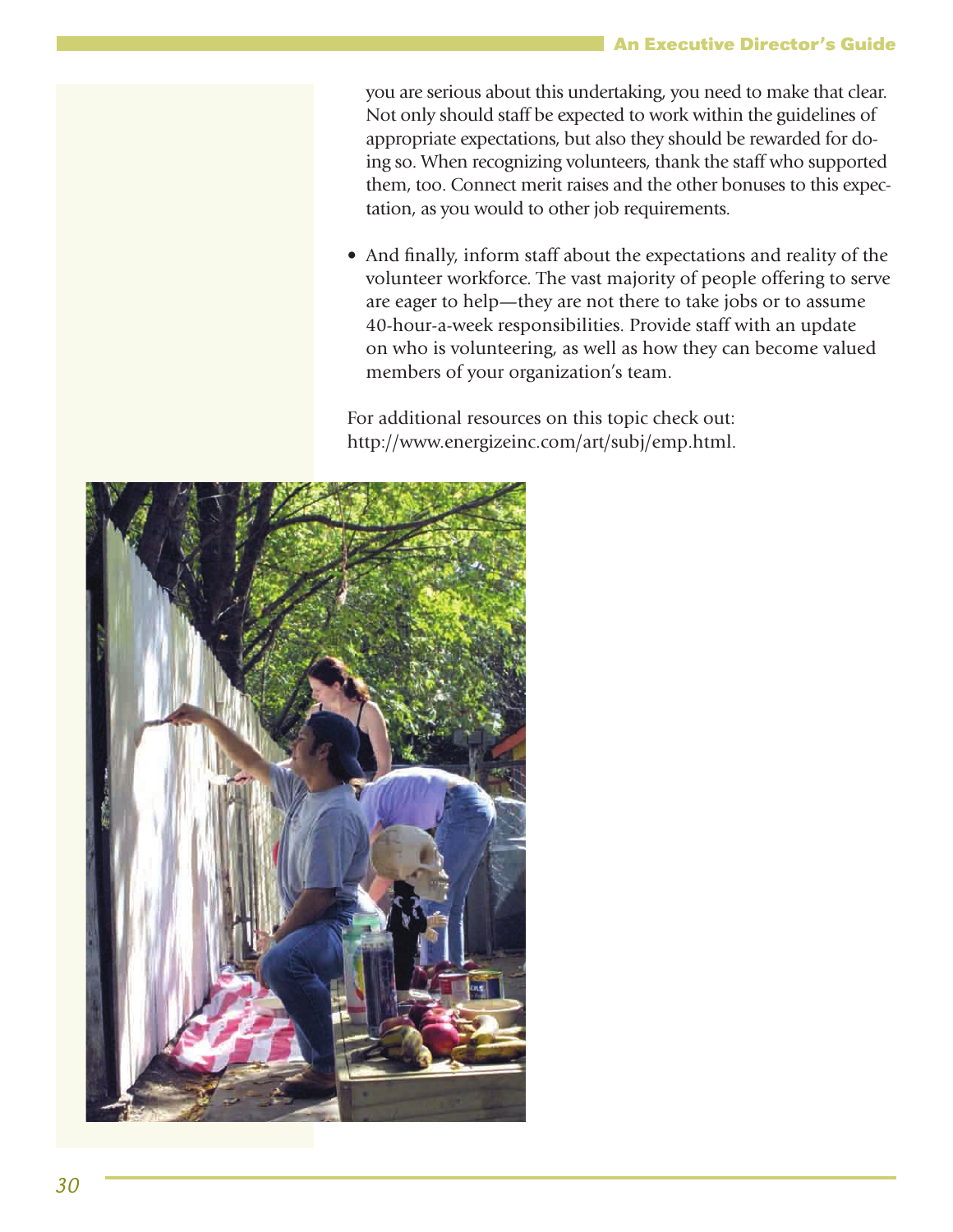#### **Concluding Thoughts: Volunteers at the Forefront**

Organizations benefit from expanding their conceptualization of volunteering to examine the complex interplay between the needs and goals of the organization or cause being served and the concerns and expectations of the people potentially delivering service. Organized on the dual axes of time and connection to service, The Volunteer Involvement Framework™ highlights the complexity as well as the richness of volunteers as a resource.

Using the Framework, one can envision relations with a diverse array of potential volunteers: people who share the same broad goal—to make a difference—but see it from a number of distinct individual perspectives. As demonstrated here, making a difference can occur when one serves a cause he or she believes in, offers a valued skill, and/or acts as part of a network that holds some personal significance.

Responding to volunteers' specialized perspectives not only leads to more meaningful experiences for the volunteer but also creates opportunities for you, as a nonprofit leader. Capitalizing on volunteer resources, even those generated through short-term contacts such as "days of caring" events, can later lead to a cadre of community supporters—people who know about your organization, value the services you provide, and potentially commit to supporting your mission in an ongoing way. By maximizing even brief encounters, you can build mailing lists, tell your story, recruit one-time helpers to offer more in-depth service, and meet new contacts in key organizations for collaboration. However, none of this will occur without consciously segmenting your volunteer contacts, planning for effective volunteer engagement, providing resources to ensure positive volunteer involvement, and targeting volunteer audiences to build support for your organization.

As a nonprofit decision-maker, you will want to consider the options the Framework presents when planning for volunteer engagement, noting not only the opportunities for volunteer support but also the various management expectations associated with service in each of the four quadrants. In addition, you will want to capture sufficient information about your community participants to understand all of the ways in which they might be available and willing to support your organization.

No framework, regardless of how thoroughly conceptualized, is a substitute for getting to know the unique needs and concerns of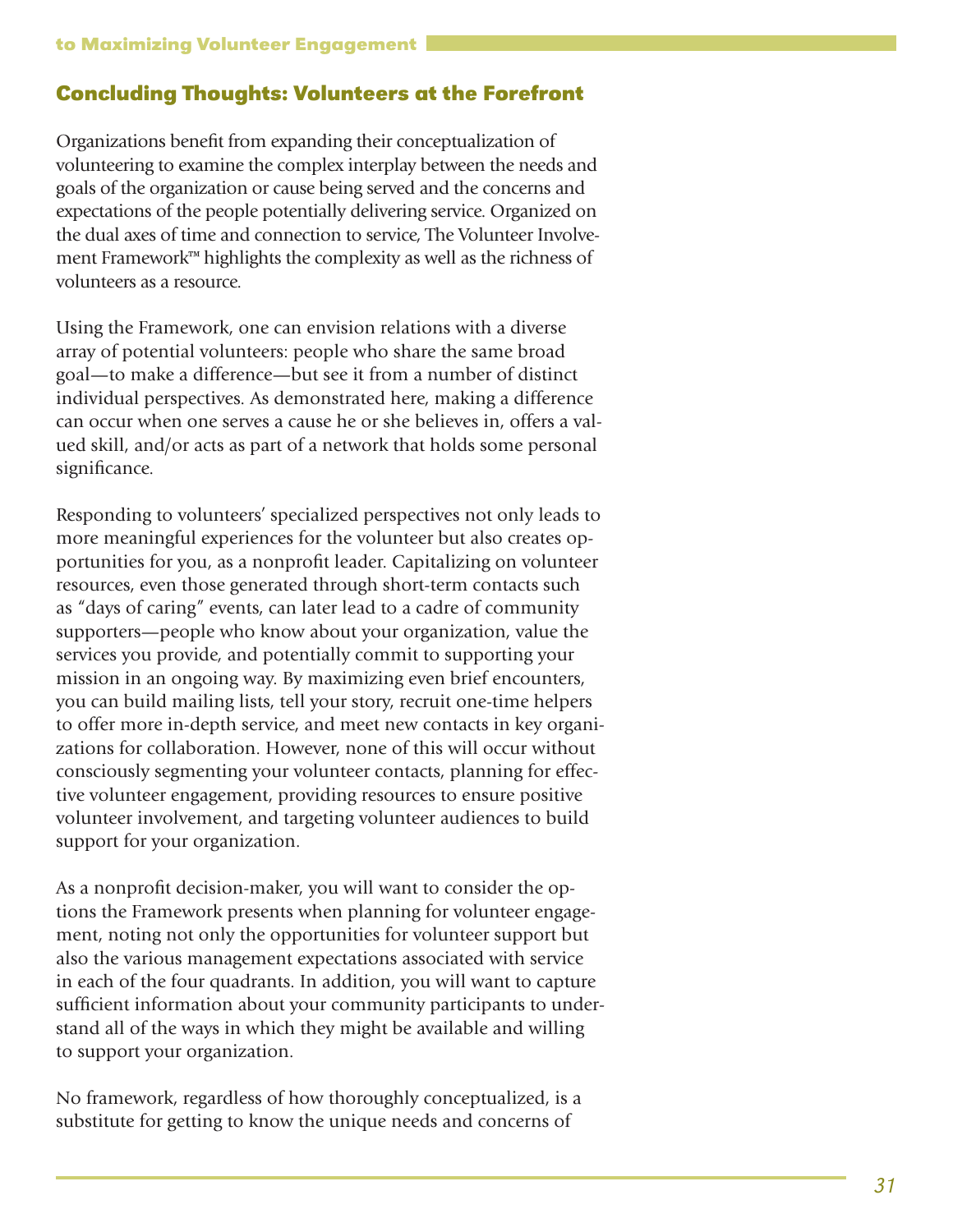each volunteer. A highly skilled, powerful business executive may want nothing more than to plant flowers that beautify an urban area or volunteer with his dog, visiting seniors in a nursing home. Likewise, an arborist may relish the opportunity to create a database for your organization and use a skill set only marginally connected to her workplace. Just as your wants and needs vary over time, so, too, do those of volunteers. Respecting the time and service interest of volunteers turns community members into partners jointly committed to your organization's success.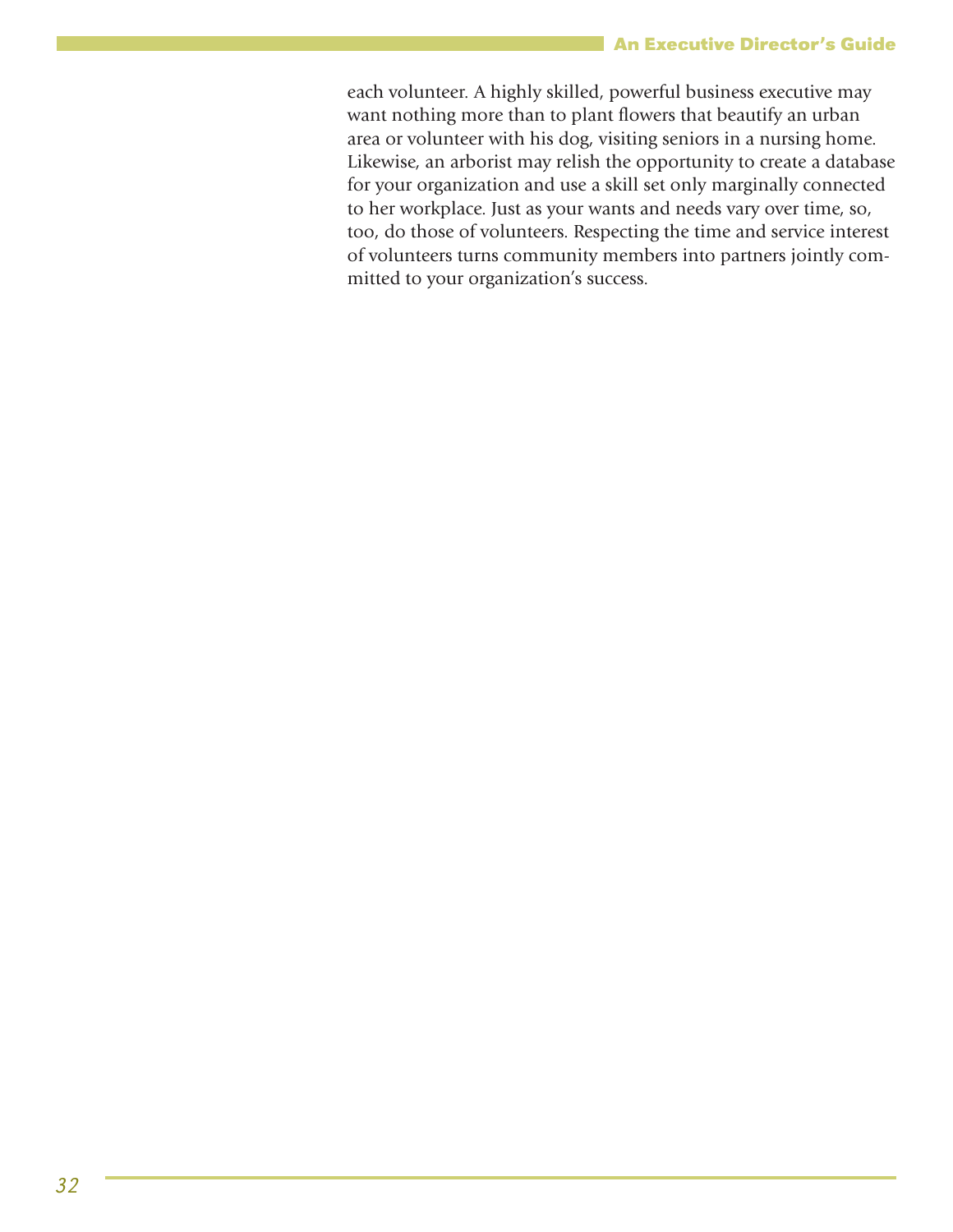## Appendix A **Worksheet: Assessing Current Patterns of Volunteer Engagement**

Utilize the grid below, first to capture the ways in which you currently engage volunteers in your organization (remember to include your board of directors<sup>1</sup> in this

diagram). Next, fill in the grid with your ideas for how you might engage volunteers in your organization's future work.

| The Volunteer Involvement Framework™ |           |                          |                    |
|--------------------------------------|-----------|--------------------------|--------------------|
| <b>CONNECTION TO SERVICE</b><br>■    |           |                          |                    |
|                                      |           | <b>Affiliation Focus</b> | <b>Skill Focus</b> |
| TIME FOR SERVICE                     | Episodic  |                          |                    |
|                                      | Long-term |                          |                    |

As you assess your current engagement practices take a few minutes to assess the effectiveness of your current situation as well. Where are volunteers most critical to your operations?

1. Members of your board may serve for both the skills they possess as well as their commitment to your cause or organization. You might want to list members by name in the quadrant where they most appropriately belong.

How is this part of your system being managed and supported? How effectively does your staff work with your volunteers? What would you like to change, keep the same, or enhance?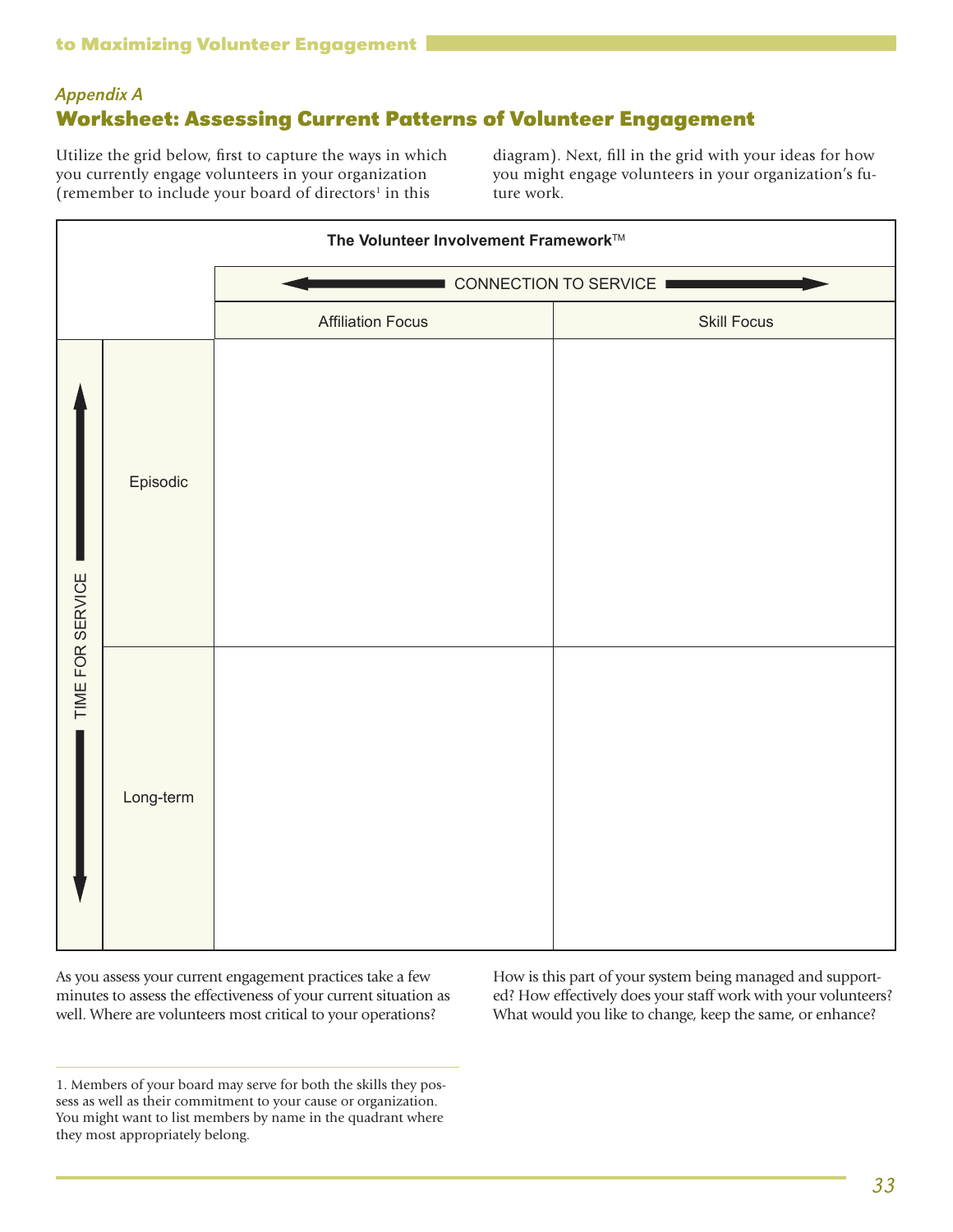## Appendix B **Volunteer Management Program Cycle**

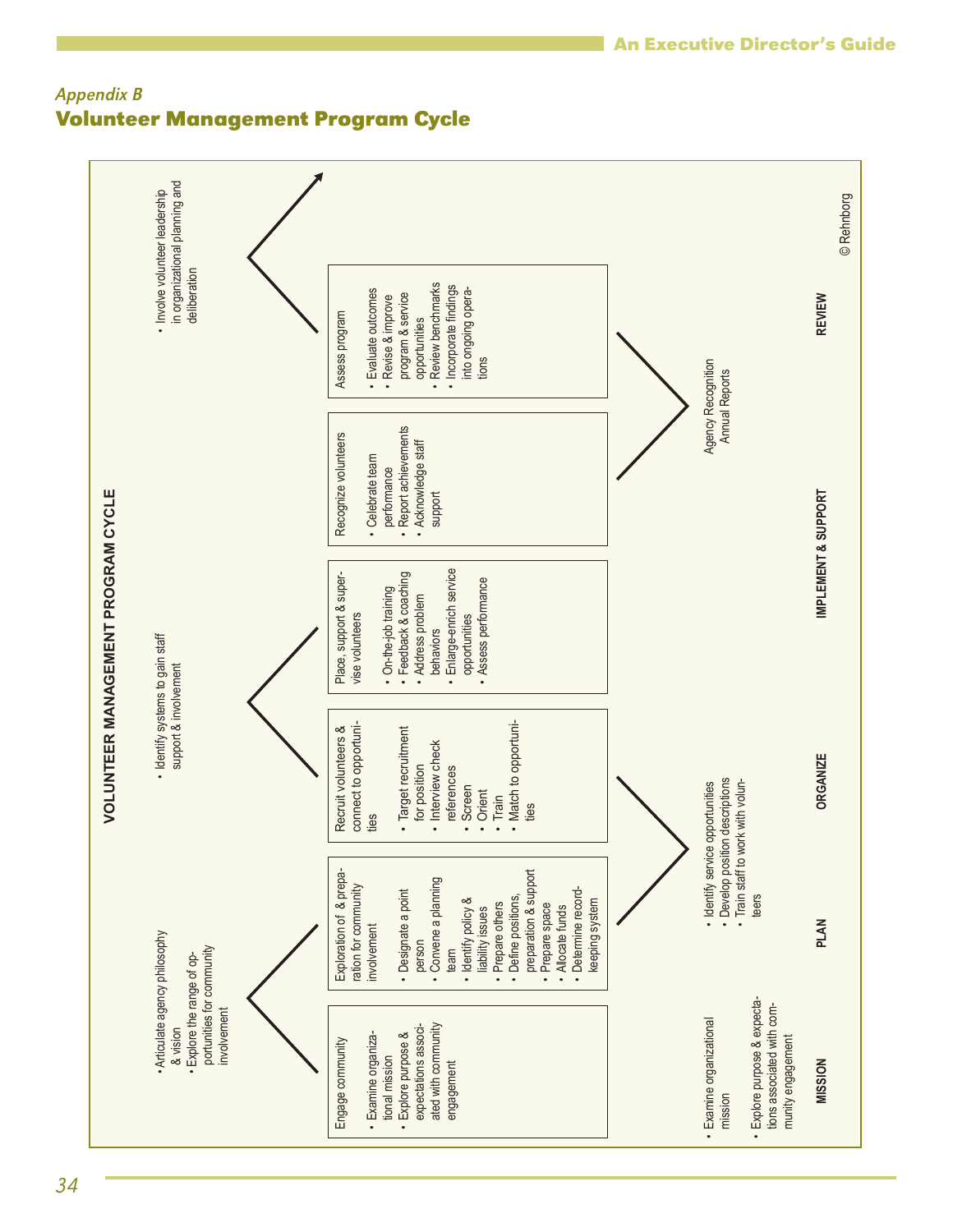## Appendix C **Questions to Consider When Hiring a Volunteer Manager**

*What is the vision for community engagement in your organization? Answers to these questions will help you frame the position, align the work within your agency and set appropriate expectations for the work ahead.*

- Will volunteers play a central role in your service delivery system?
- What objectives will volunteers enable you to meet that would not be met without this workforce?
- What happens to your organization and your ability to meet your objectives without a full- or part-time manager of volunteers?
- What budget are you prepared to allocate to this position? Where will workspace be located for volunteers?
- What office space is available for the director that will be accessible, convenient and allows for a certain amount of privacy? The location you select sends an important message to the community and prospective volunteers.

*Do we have existing staff with the requisite skills, whose time can be freed up to undertake this responsibility?*

- If a staff person with the skills and the personality suited for this job is already available, what responsibilities can be taken away from his/her current work so that he/she can undertake this work? Who can undertake the work this person will no longer be performing?
- If a staff person is capable of taking this on, what will you need to budget for training and professional development to assure that he/she is prepared for the job? What additional compensation will be paid to this person for expanded duties?
- How will you re-introduce this person within the organization? What expectations will you set for other staff members and their work with volunteers?

*Creating a new position within our organization.*

- What will be the expectations and job responsibilities for the new position? See web sites such as http://www.idealist.org/en/vmrc/index.html for additional information. Contact your local nonprofit management support center or volunteer center for additional assistance.
- To whom will this person report and why? This should be a relatively senior position within the organization and should report to the executive director or deputy director.
- What skills and talents will you look for in a new hire? Effective volunteer managers generally have exceptional interpersonal and strong management skills.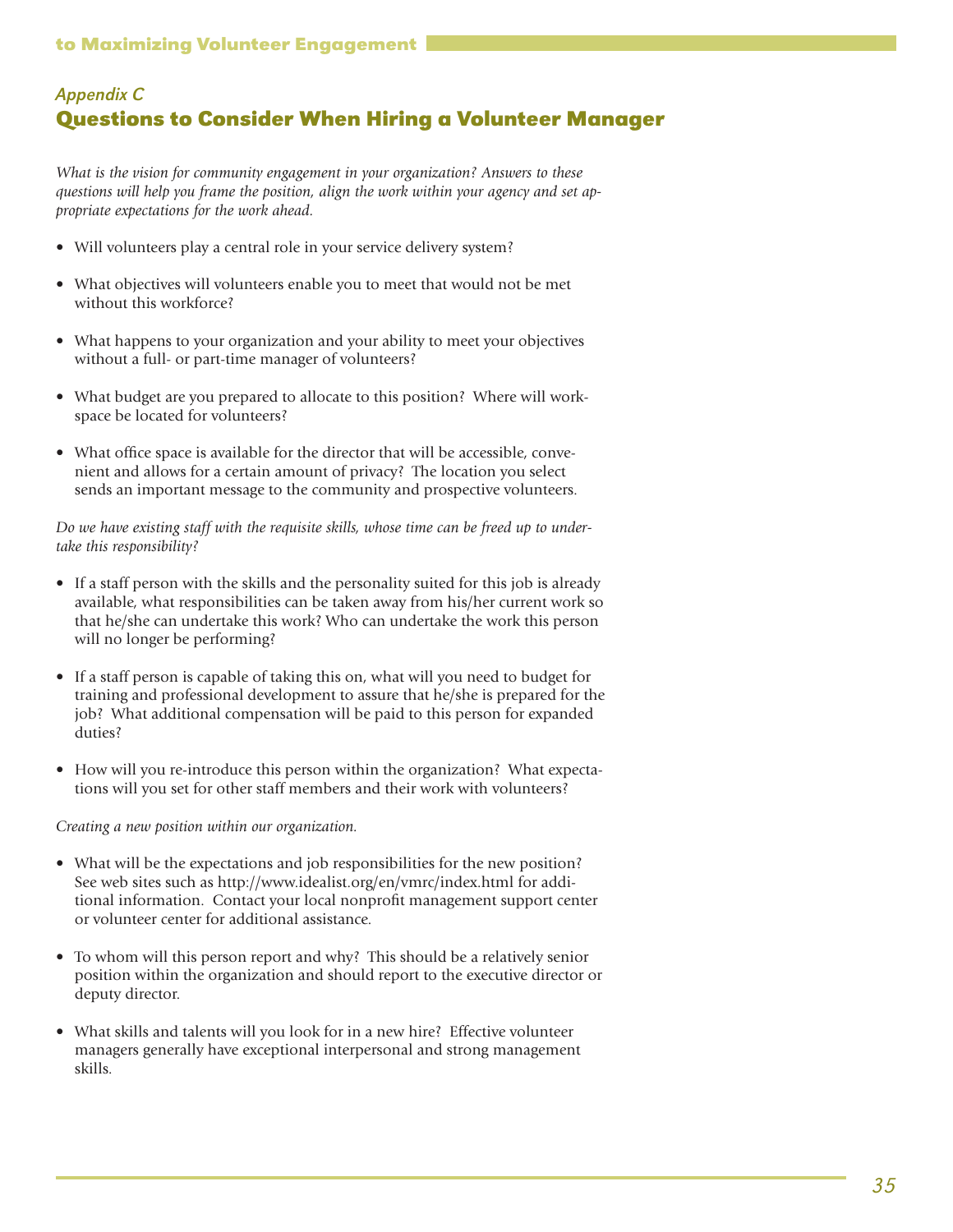## **Resources about Volunteerism**

#### **Service Leader | www.serviceleader.org**

Sponsored by the RGK Center for Philanthropy at the University of Texas at Austin, this website provides practical information about all aspects of volunteerism. Special attention is given to best practices about online volunteering; the resource library offers texts and reports on the subject. See also rgkcenter.org

#### **Building Better Skills | www.bettystallings.com**

This website provides innovative ideas and best practice postings as well free training resources and links to sites about volunteerism, fundraising, board development and leadership.

#### **Charity Channel | www.charitychannel.com**

Articles, online discussion forums, professional development opportunities, and career search services for professionals in the charitable sector. The site provides teleconferences and on-demand video as well as a directory of consultants, attorneys, accountants, and other advisory professionals who specialize in nonprofit organizations.

#### **Corporation for National and Community Service | www.nationalservice.gov**

A wealth of information on SeniorCorps, AmeriCorps, and Learn and Serve America (the three core national service programs) and their volunteers. In addition, look for information on how to find and engage national service volunteers, what type of national service volunteer is right for your organization, and how to locate national service volunteers in your area. The research section provides numerous studies and data on volunteerism nationally.

#### **Council for Certification in Volunteer Administration | www.cvacert.org**

The sponsor of the international designation of Certified in Volunteer Administration (CVA) program, this site provides information about the entire certification process. The site also features a comprehensive ethics statement for volunteer administrators as well as the history, mission, and goals of the CVA program.

#### **Energize, Inc. | www.energizeinc.com**

A key resource for leaders of volunteers, this web site provides information including volunteer management articles, e-books, links to research and websites. You will also find the latest information on awards, events, courses, conferences, and associations for volunteer leaders, job postings, personal accounts of best practices and a bookstore. Publications referenced in this *Guide* and available through Energizeinc.com include:

- *• From the Top Down,* a guide to volunteer program success that identifies the critical link between the actions of an organizational leader and the overall volunteer program success.
- *• Proof Positive,* the basics of a volunteer recordkeeping system: the why and how of application forms, volunteer data files, assignment records, time and activity reports, and proving impact.
- *• The (Help!) I-Don't-Have-Enough-Time Guide to Volunteer Management,* a full task analysis of the job of volunteer program manager, including how to build a management team and engage volunteers in the leadership of the program.
- *• Children As Volunteers: Preparing for Community Service,* a how-to in engaging volunteers under the age of 14 into an existing adult volunteer program: multi-age teams, designing work, preparing the agency, liaising with schools, and legal issues.

#### **HandsOn Network | www.handsonnetwork.org Points of Light Institute | www.pointsoflight.org**

HandsOn Network of Action Centers provides information on local volunteer opportunities nationwide. The websites of these recently merged organizations provide resources on volunteerism in a number of different settings including business, nonprofits, faith-based and government; and for youth, families and older adults. In collaboration with the Corporation for National and Community Service, the organizations sponsor the National Conference on Volunteering and Service in June of each year.

#### **Idealist | www.idealist.org**

Of special interest is the Volunteer Management Resource Center which includes information about the volunteer management profession, best practices, professional development opportunities, information on 21 specialized volunteer sectors (e.g., Generation X volunteering, family volunteering, faith-based volunteering), and a list of support networks for volunteer managers.

#### **Nonprofit Risk Management Center | www.nonprofitrisk.org**

Offers consulting services, staff and volunteer training, online tools, and publications on volunteer risk management. A bimonthly newsletter, *eNews,* offers quick lessons and highlights timely issues in volunteer risk management. *Risk Management Essentials* is a tri-annual, 16-page newsletter that covers a selection of issues, showcases the Center's training and workshops, and highlights new publications offering risk management advice from a nonprofit perspective.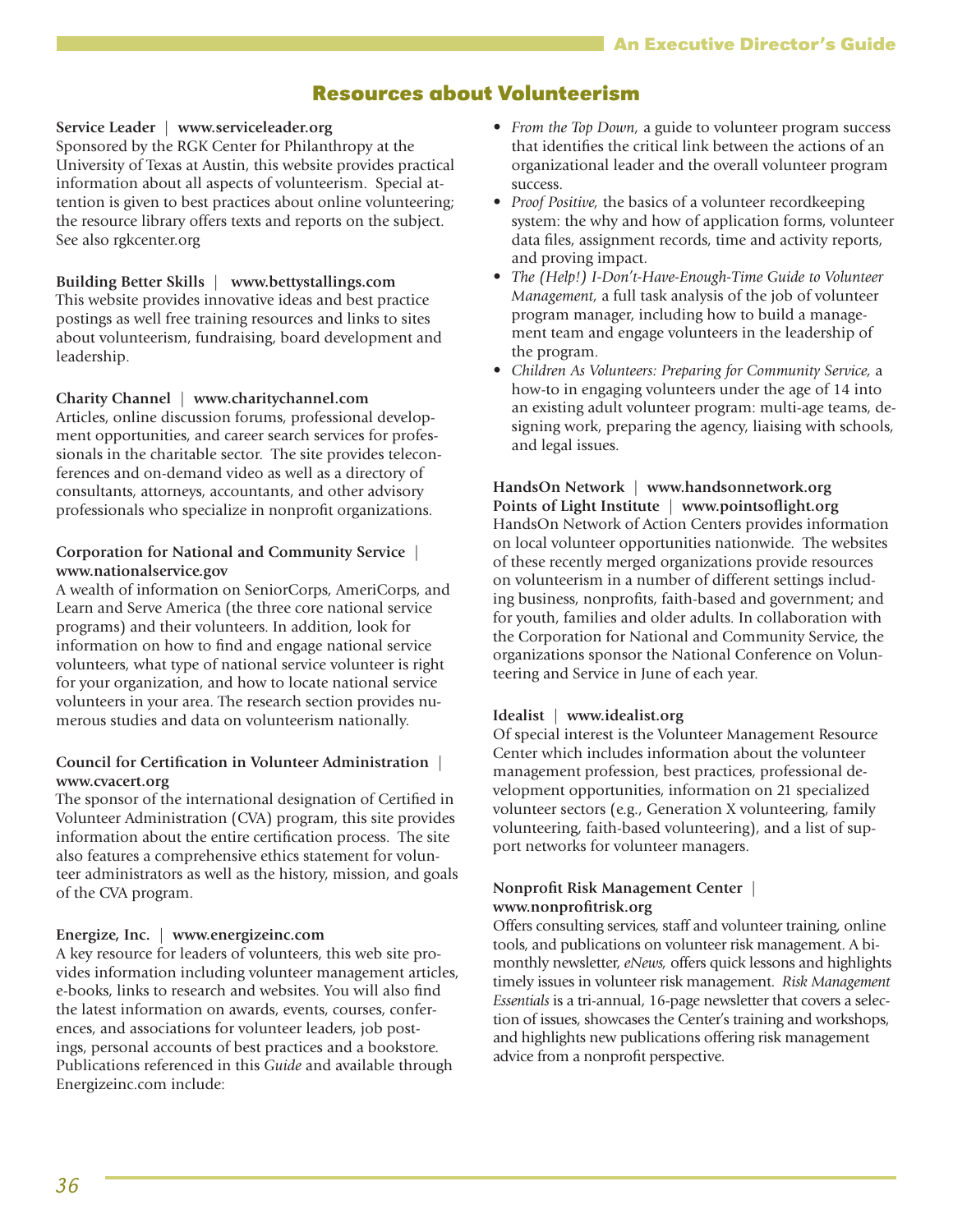#### **Taproot Foundation | www.taprootfoundation.org**

The Taproot Foundation strengthens nonprofits by engaging business professionals in service to community needs. Taproot focuses on encouraging pro bono donations of professional services to nonprofit organizations. The Foundation creates systems to facilitate effective connections between nonprofit organizations and the volunteers with the skills to meet the specific needs of requesting organizations.

#### **Volunteer Match | www.volunteermatch.org**

A free web interface for nonprofits to post information about their organizations and volunteer opportunities nationwide. The organization also offers consulting services and the Learning Center provides webinars on how to use the website, new tools for recruiting online, and a special series on Boomer volunteer engagement.

#### **VolunteerSpot | www.volunteerspot.com**

A powerful volunteer coordinating tool for grassroots organizations, community groups and volunteer lead committees. This free tool provides calendaring, reminders, and other scheduling assistance and reminds volunteers of their obligations.

#### **Volunteer Today: An Electronic Gazette | www.volunteertoday.com**

A monthly newsletter to provide free information volunteer administration through (1) pertinent information on engaging and managing volunteers; and (2) information and promotion of professional development opportunities for those who work to engage volunteers.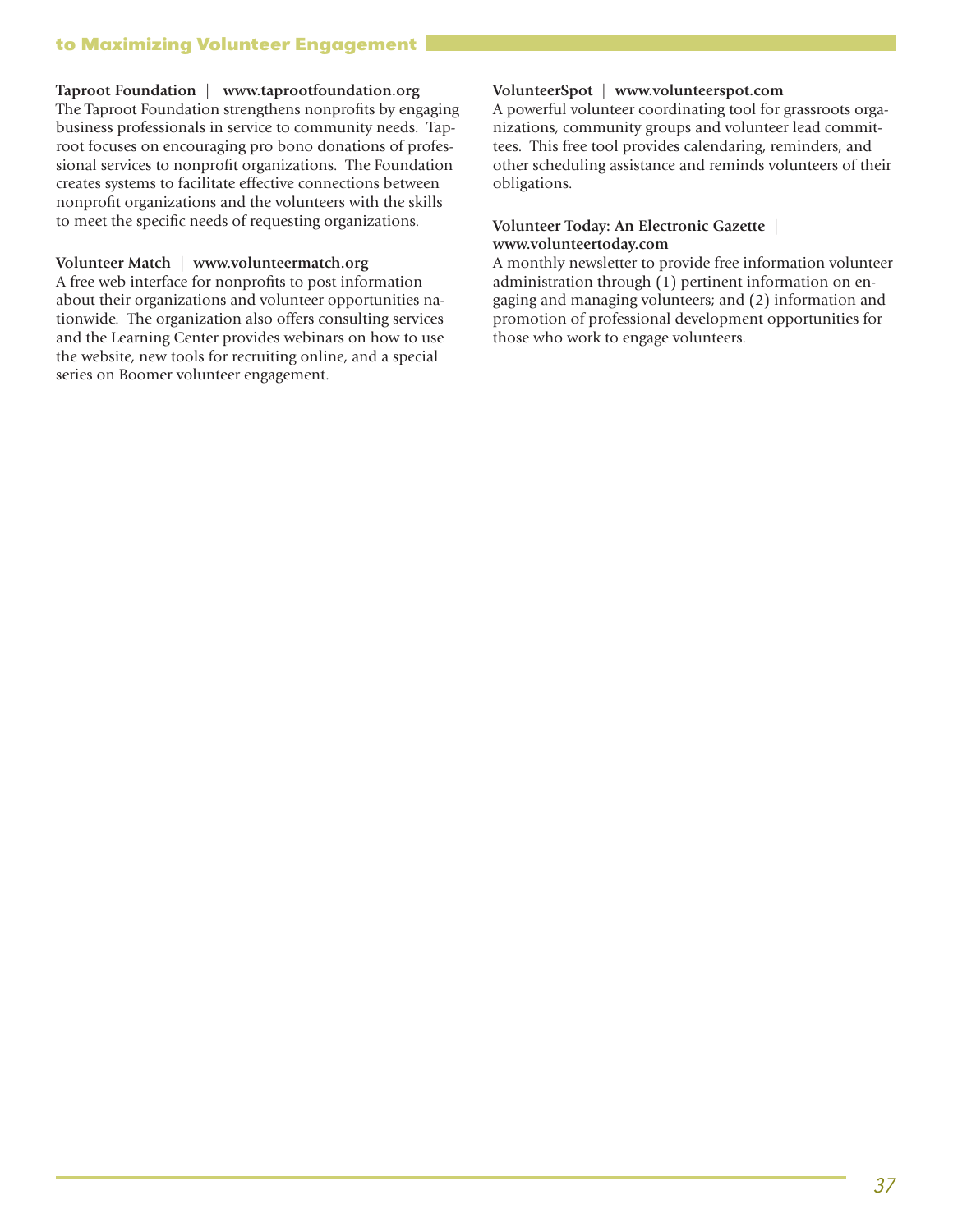#### **References**

Aldape, N., Barker, C., Beekley, T., Berger, T., Bies, A., Brown, A.F., Brown, E., Cross, S., Ekwurzel, E., Garner, L., Hart, A., Jones, A., Juckett, K., Kennedy, C., Larson, E., Lee, G., Nedderman, L., Pesti, I., Rehnborg, S.J., Schwartz, M., Shaw, J., Sigler, R., Sinatra, C., Teleki, K., Terrazas, E., & Wagner, E. (2006). *An analysis of the nonprofit and volunteer capacity-building industries in Central Texas.* Austin, TX: The RGK Center for Philanthropy and Community Service and the George Bush School of Government and Public Service.

Bureau of Labor Statistics. (2007, September). *Volunteers by how they became involved with main organization for which volunteer activities were performed and selected characteristics.* Retreived July 5, 2008 from: http://www.bls.gov/news.release/volun.t06.htm

Cimaworld.com. (n.d.). *Volunteers insurance service.* Online at: http://www.cimaworld.com/htdocs/volunteers.cfm

Corporation for National & Community Service. (2006, December). *Volunteer growth in America: A review of trends since 1974.* Washington: Corporation for National and Community Service. Online at: http://www.serveminnesota.org/PDFFiles/ VolunteerGrowthReport.pdf

Corporation for National & Community Service. (n.d.) Volunteering in America. Available online at: http://www.volunteeringinamerica.gov

Ellis, S. J. (1996). *From the top down: The executive role in volunteer program success.* Philadelphia, PA: Energize, Inc.

Ellis, S.J. and Noyes, K.H. (2003). *Proof positive: Developing significant volunteer recordkeeping systems* (Rev. ed.).Philadelphia, PA: Energize, Inc.

Ellis, S.J., Weisbord, A., and Noyes, K.H. (2003). *Children as volunteers: Preparing for community service* (Rev. ed.). Philadelphia, PA: Energize, Inc.

Engergize, Inc. (n.d.). *Employee/volunteer relations.* Online at: http:// www.energizeinc.com/art/subj/emp.html

Frumkin, P. (2002). *On being nonprofit: A conceptual and policy primer.* Cambridge, Mass.: Harvard University Press.

Graff, L. (2003). *Better safe . . . : Risk management in volunteer programs & community service.* Dundas, Ontario: Linda Graff and Associates, Inc.

Hager, M.A. (2004). *Volunteer management capacity in America's charities and congregations: A briefing report.* Washington, D.C.: The Urban Institute. Online at: http://www.urban.org/url. cfm?ID-410963.

Idealist.org. (n.d.). *The volunteer management resource center.* Online at: http://www.idealist.org/en/vmrc/index.html

Independent Sector. (2001). *Giving and volunteering in the United States 2001.* Washington, D.C.: The Urban Institute. Online at: http://www.independentsector.org/PDFs/GV01keyfind.pdf

McCurley, S. (1993, January/February). *How to fire a volunteer and live to tell about it.* Online at: http://www.casanet.org/programmanagement/volunteer-manage/fire.htm

Musick, Marc A., Rehnborg, S. J. and Worthen, Meredith G.F. Under review. "The Social Antecedents of Collegiate Volunteering." Nonprofit and Voluntary Sector Quarterly.

Musick, M.A. and Wilson, J. (2008). *Volunteers: A social profile.* Bloomington, IN: Indiana University Press.

National CASA Association. (2006, May). *National CASA Association standards and quality assurance system for local CASA/GAL member programs: Executive summary—What every judge needs to know.*  Online at: http://www.nationalcasa.org/JudgesPage/Resource\_ExeStandardsSummary.htm

Nonprofit Management Risk Center. (n.d.). Insurance for volunteer programs. In *No surprises: Harmonizing risk & reward in volunteer management (3rd Ed.).* Online at: http://nonprofitrisk.org/library/ articles/insurance052004.shtml

Placing a value on volunteer time. (2005, Fall). *The Investigator, 2,* 1-3. Online at: http://www.utexas.edu/lbj/rgk/investigator/ issue4

Rehnborg, S. J. (2005) Government Volunteerism in the New Millennium. In J. L. Brudney (Ed.) *ARNOVA Occasional Paper Series: Vol. 4. No. 2. Emerging Areas of Volunteering.* Indianapolis, IN: Association for Research on Nonprofit Organizaitons and Voluntary Action.

Rehnborg, S. J. (1995, July). *A few pointers on the unpleasant topic of firing volunteers.* Online at: http://www.serviceleader.org/new/ managers/2005/07/000270.php

Rehnborg, S. J., Fallon, C. K., and Hinerfeld, B.J. (2002). Investing in volunteerism: The impact of service initiatives in selected Texas state agencies. Austin: University of Texas at Austin.

San Francisco Recreation & Park Department. (n.d.). *Volunteer policy.* Online at: http://www.parks.sfgov.org/site/recpark\_page. asp?id=51760

Scheier, I. (1975, Winter). Need-overlap analysis in helping (NOAH) for organized volunteer programs. In *Synergist.* Washington, D.C.: ACTION.

Stallings, B. (2005). *12 key actions of volunteer program champions: CEOs who lead the way.* Philadelphia: Energize, Inc.

The Grantmaker Forum on National and Community Service. (2003, March). *The cost of a volunteer: What it takes to provide a quality volunteer experience.* Online at: http://www.pacefunders. org/publications/pubs/Cost%20Volunteer%20FINAL.pdf

UPS Foundation. (1998). Managing Volunteers: A Report from United Parcel Service. Online at http://www.community.ups. com

Wing, K.T., Pollak, T.H., and Blackwood, A. (2008). *The nonprofit almanac 2008.* Washington, DC: The Urban Institute Press.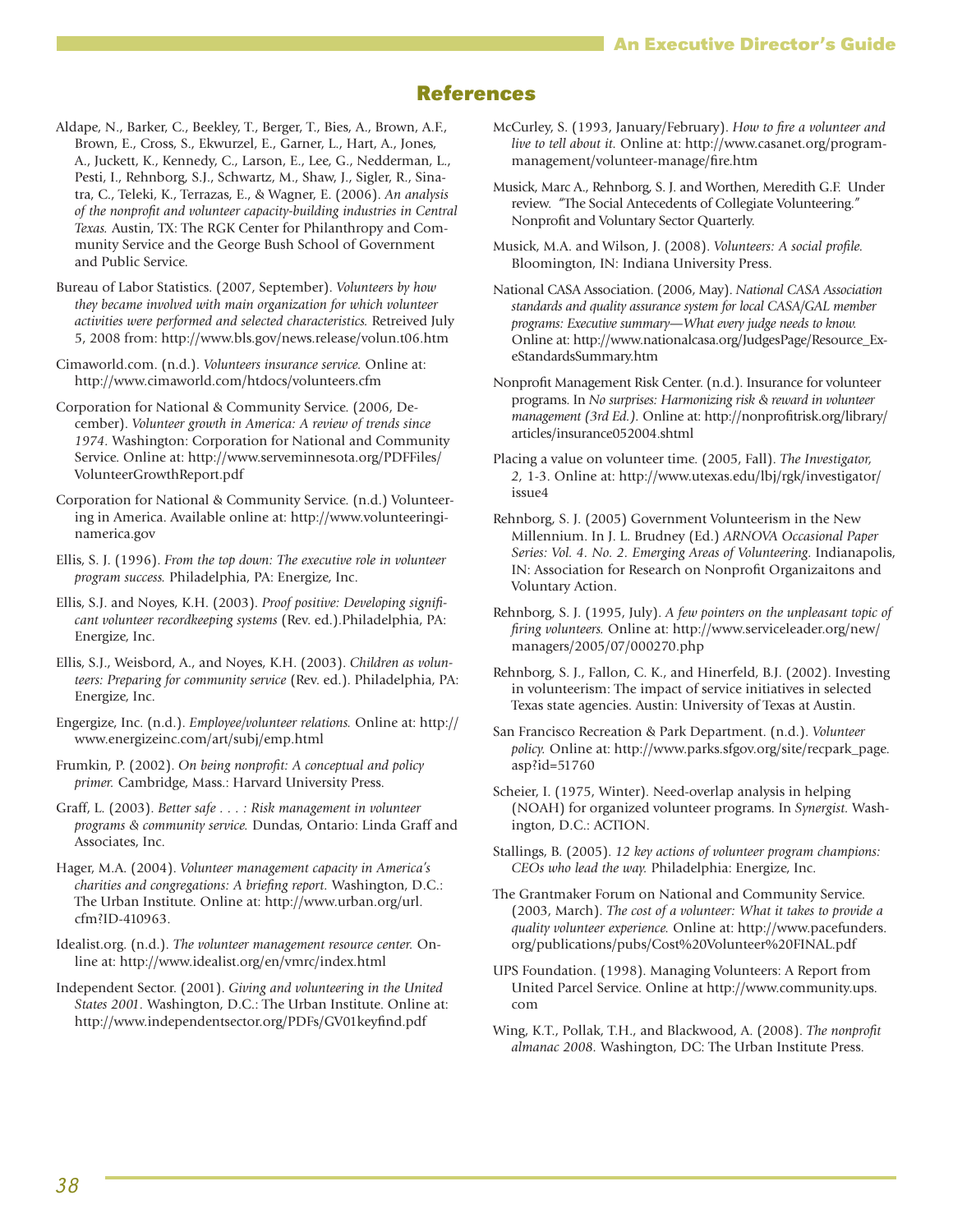## **About the RGK Center for Philanthropy and Community Service**

Located at the Lyndon Baines Johnson School of Public Affairs, the RGK Center for Philanthropy and Community Service serves The University of Texas at Austin and beyond. With a mission of building knowledge about nonprofit organizations, philanthropy, and volunteerism, the RGK Center prepares students and practitioners to make effective contributions to their communities.

#### **Education**

Through class instruction and leadership training, the RGK Center helps prepare students and shape practitioners for effective nonprofit service. Key educational initiatives include:

- **• Portfolio Program in Nonprofit Studies**: UT graduate students prepare for work in the nonprofit sector through concentrated study in nonprofit management, volunteerism, and philanthropy leading to a graduate Certificate in Nonprofit Studies.
- **• Dell Social Innovation Competition:** College students worldwide are challenged to develop innovative plans that tackle pressing social issues while competing for \$50,000 in seed funding for their idea.
- **• RGK Summer Doctoral Fellowship Program**: Doctoral students from around the country take part in an intensive four-week seminar culminating in the completion of papers for the RGK Center Working Paper Series.

#### **Outreach**

The RGK Center harnesses innovative ideas and concepts for practical application, speeding growth and improvement in the nonprofit sector. Key outreach initiatives include:

- **• Executive Education for Nonprofit Leaders:** Nonprofit leaders benefit from residential learning opportunities where expert faculty help think about their work in new and productive ways.
- **• Consulting Services:** The RGK Center partners with nonprofit and public sector partners requiring extensive research and analysis such as program evaluations, needs assessments, marketing studies, and more.
- **• Frances Moody Newman Distinguished Lecture Series:** This public lecture series explores how the personal values, motivations, and experiences of leading philanthropists shape the mission and method of their giving.

#### **Research**

RGK Center faculty make critical contributions to the study of philanthropy, nonprofit management, volunteerism and global civil society. The RGK Center studies the policies and practices that shape the nonprofit sector, and contributes to national and international debates about the future of the sector. RGK Center initiatives emphasize collaborative approaches and international perspectives in order to foster research and dialogue across fields and borders.

For more information about the RGK Center, or to inquire about a service that may be of interest to you or your organization, please visit our website at **www.rgkcenter.org**, or email **volunteer@rgkcenter.org**.

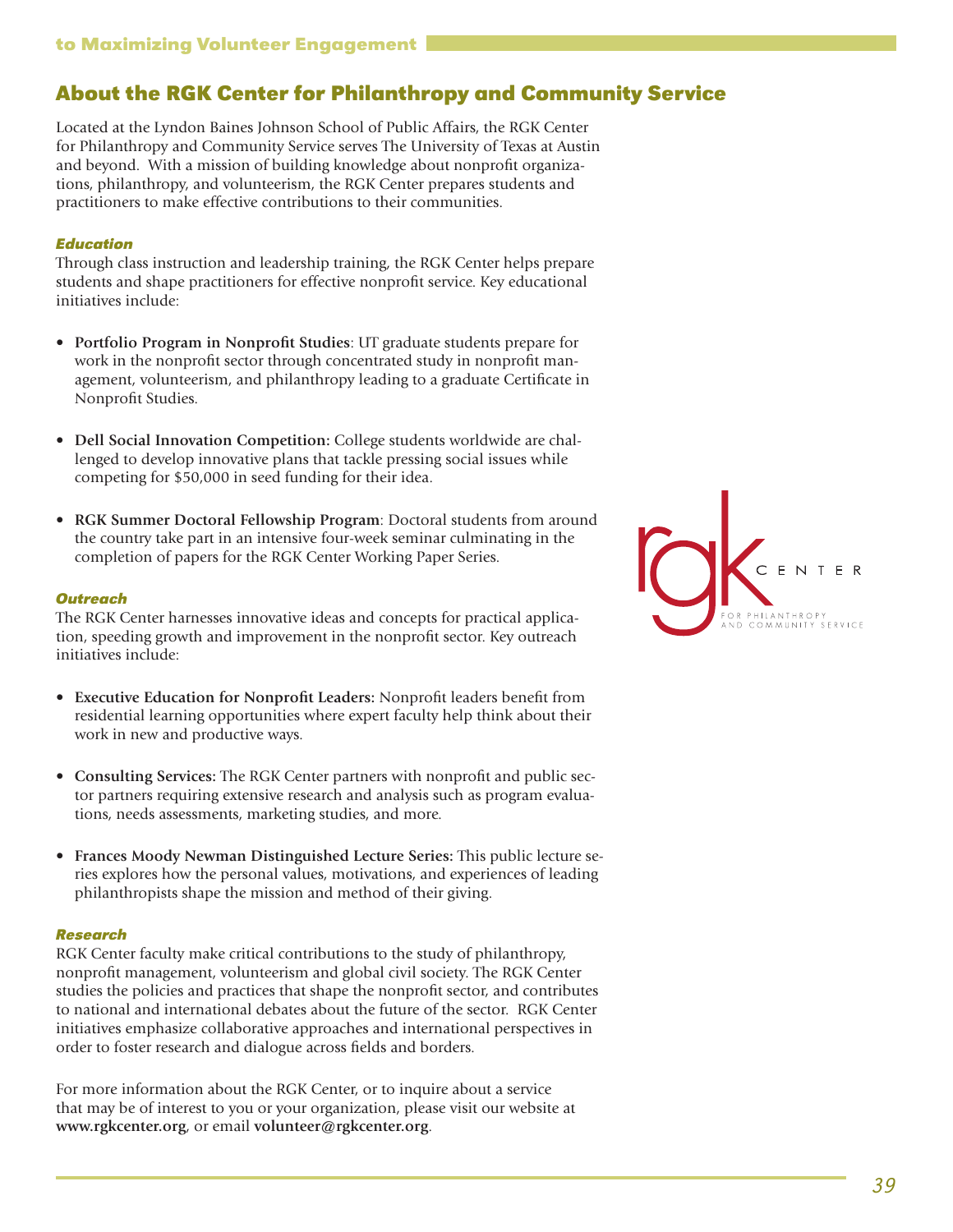

**OneStar Foundation: Texas Center for Social Impact** was established by executive order of the Governor and is tasked with bringing together under one roof: nonprofit capacity building, service and volunteerism, research and evaluation and social innovation. OneStar's vision is to transform both the role of government and the general societal approach to resolving social problems to the benefit of all Texans.

**Economic Impact of the Nonprofit Sector in Texas:**

**The nonprofit sector employs more than 385,000 - exceeding the total payroll for Texas State government – providing almost \$13 billion in wages annually.**

FY '08, total contracts with nonprofits across the five Health and Human Service agencies: \$6.1 billion

State government's mission would be incapacitated without the nonprofit sector. OneStar is uniquely positioned as a supporting nonprofit of the Office of the Governor, to champion the strengthening of the social sector as a public purpose. We work with state agencies, nonprofits, universities, corporations and foundations, to promote and facilitate transforming change within the social sector - focusing on increased results for greater impact to benefit those served by the nonprofit sector. To this end OneStar promotes:

- Innovative partnerships
- Entrepreneurial nonprofit business models
- Well-managed volunteer programs
- Research and rigorous evaluation
- Sound business practices
- Nonprofit leadership

OneStar also serves as the state's National Service Commission administering approximately \$10M+ annually through the AmeriCorps grant program and serves as the Faith-Based and Community Initiative office. Texas is the first state to focus an entire AmeriCorps portfolio ('09-'12) on a single issue, education, as a strategy to showcase the power of national service to impact areas of critical need.

#### **Since 2006 OneStar:**

• Worked with over 4,300 nonprofit leaders to improve business practices and accountability.

- Became a recognized resource to state agencies, providing targeted technical assistance to improve financial and programmatic performance of select nonprofits contracting with the state.
- Partnered with University of Texas' RGK Center for Philanthropy and Community Service to develop a Strategic Management Program for nonprofit executives and board members around critical leadership issues and effective management.
- In response to the need for innovative succession management and knowledge transfer solutions due to the aging out of the leadership within the nonprofit sector, OneStar partnered with the Bush School of Government and Public Service at Texas A&M, to develop an intense one week residential program for Emerging Leaders. The University is committed to continuing this program.
- • OneStar promotes and facilitates Leader Circles around the state as collaborative learning networks where nonprofit executives discuss common challenges, exchange ideas and share solutions.
- One Star hosts the Governor's Nonprofit Leadership Conference annually for hundreds of nonprofit employees, national service members, state agency volunteer leaders and foundation representatives. The '09 conference will highlight social innovation and corporate professional pro-bono volunteering.
- OneStar administers TCC Group's Core Capacity Assessment Tool (CCAT), one of the most comprehensive online survey tools of its kind which allows for anonymous, confidential self-assessment of an organization's core capacities in the areas of adaptability, leadership, management, technical capacities and organizational culture, then provides targeted technical assistance to select nonprofits.

<sup>1.</sup> Texas Health and Human Services Commission (2008). {Analysis of total HSS enterprise contracts for FY 08}. Unpublished raw data.